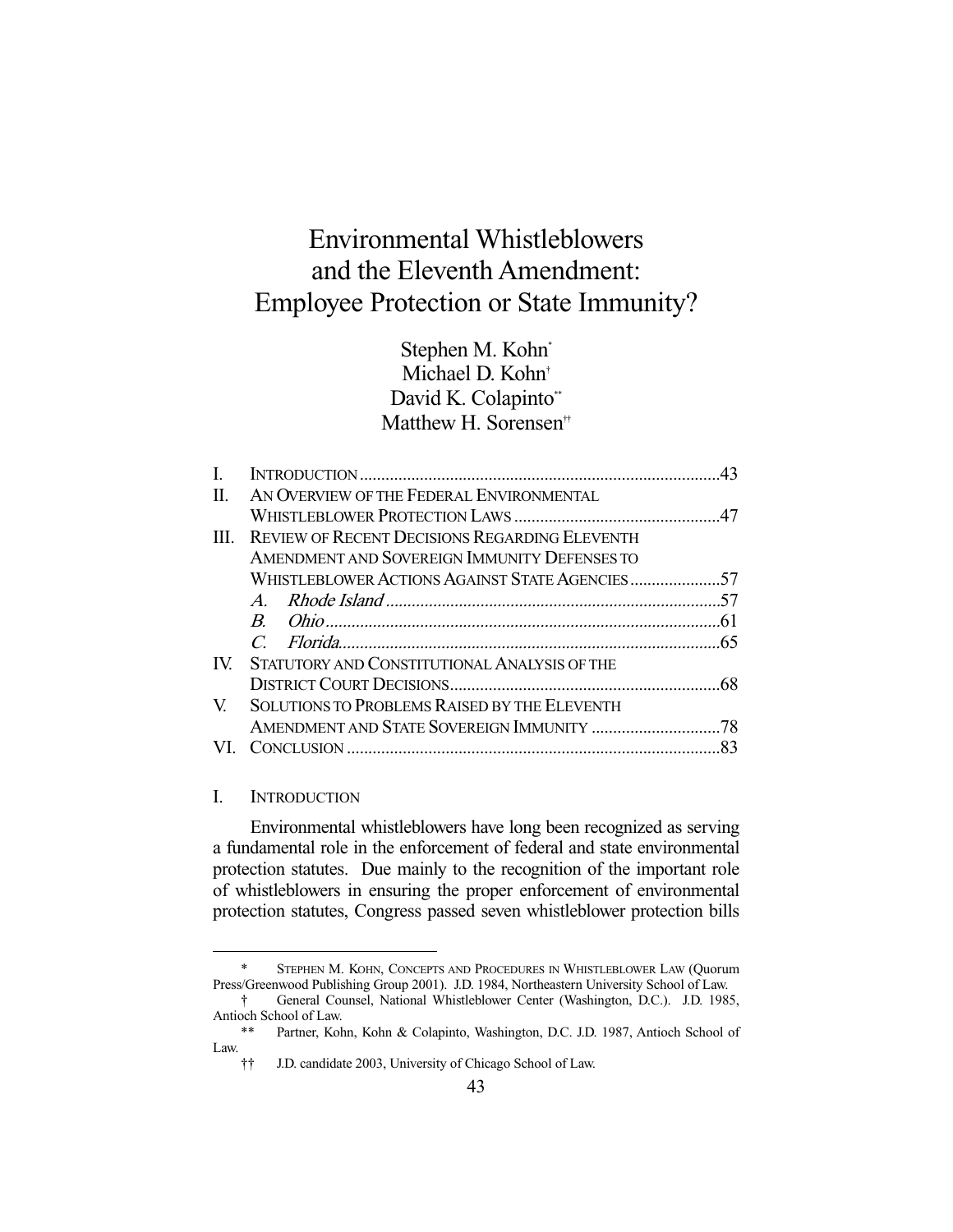(six environmental and one nuclear) between 1972 and 1980. As amendments to the Safe Drinking Water Act (SDWA), the Clean Air Act (CAA), the Energy Reorganization Act (ERA), the Comprehensive Environmental Response, Compensation, and Liability Act (CERCLA), the Toxic Substance Control Act (TSCA), the Solid Waste Disposal Act ((SWDA), also known as the Resource Conservation and Recovery Act, (RCRA)), and the Water Pollution Control Act (WPCA), these laws protect employees who report environmental or nuclear safety regulations to public authorities.<sup>1</sup>

 In passing the first of the environmental whistleblower protection provisions, the employee protection provision of the WPCA, Congress made it abundantly clear that the provision was ultimately intended to assure compliance with the WPCA.<sup>2</sup> Congress specifically stated in the legislative history that "[t]he best source of information about what a company is actually doing or not doing is often its own employees, and this amendment would insure that an employee could provide such information without losing his job or otherwise suffering economically from retribution from the polluter."3

 The legislative history of all of the statutes indicates that Congress, in passing these provisions, wanted to prevent employers from using the threat of economic retaliation to silence those voicing environmental concerns.4 Congress recognized that states would play a large role in the

 <sup>1.</sup> Safe Drinking Water Act (SDWA), 42 U.S.C. § 300j-9(i) (1994); Clean Air Act (CAA), 42 U.S.C. § 7622 (1994); Energy Reorganization Act (ERA), 42 U.S.C. § 5851 (1994); Comprehensive Environmental Response, Compensation and Liability Act (CERCLA), 42 U.S.C. § 9610 (1994); Solid Waste Disposal Act (SWDA), 42 U.S.C. § 6971 (1994); Water Pollution Control Act (WPCA), 33 U.S.C. § 1367 (1994). All seven whistleblower statutes are collectively administered by the Department of Labor (DOL) in accordance with 29 C.F.R. § 24 (2000). The nuclear whistleblower protection law was amended in 1992. The amended law increases the protections afforded employees under that act. In 1998, the DOL issued new regulations concerning the seven environmental and nuclear protection statutes that incorporated the 1992 amendments to the ERA. Office of the Secretary of Labor (SOL), Procedures for the Handling of Discrimination Complaints Under Federal Employee Protection Statutes, 63 Fed. Reg. 6614 (Feb. 9, 1998) (codified at 29 C.F.R. § 24). For a complete description of the proceedings and rules governing the proceedings under the whistleblower statutes, see STEPHEN M. KOHN, CONCEPTS AND PROCEDURES IN WHISTLEBLOWER LAW (2001).

 <sup>2.</sup> See S. REP. NO. 92-414, at 82-83 (1971), reprinted in 1972 U.S.C.C.A.N. 3668, 3748- 49.

 <sup>3.</sup> Clean Air Act Amendment of 1977, Pub. L. No. 95-95, 1977 U.S.C.C.A.N. (91 Stat. 685) 1077, 1404.

 <sup>4.</sup> See, e.g., 118 CONG. REC. H 10,766 (1972). Representative William D. Ford therein stated:

Mr. Chairman, in offering this amendment we are only seeking to protect workers and communities from those very few in industry who refuse to face up to the fact that they are polluting our waterways, and who hope, that by pressuring their employees and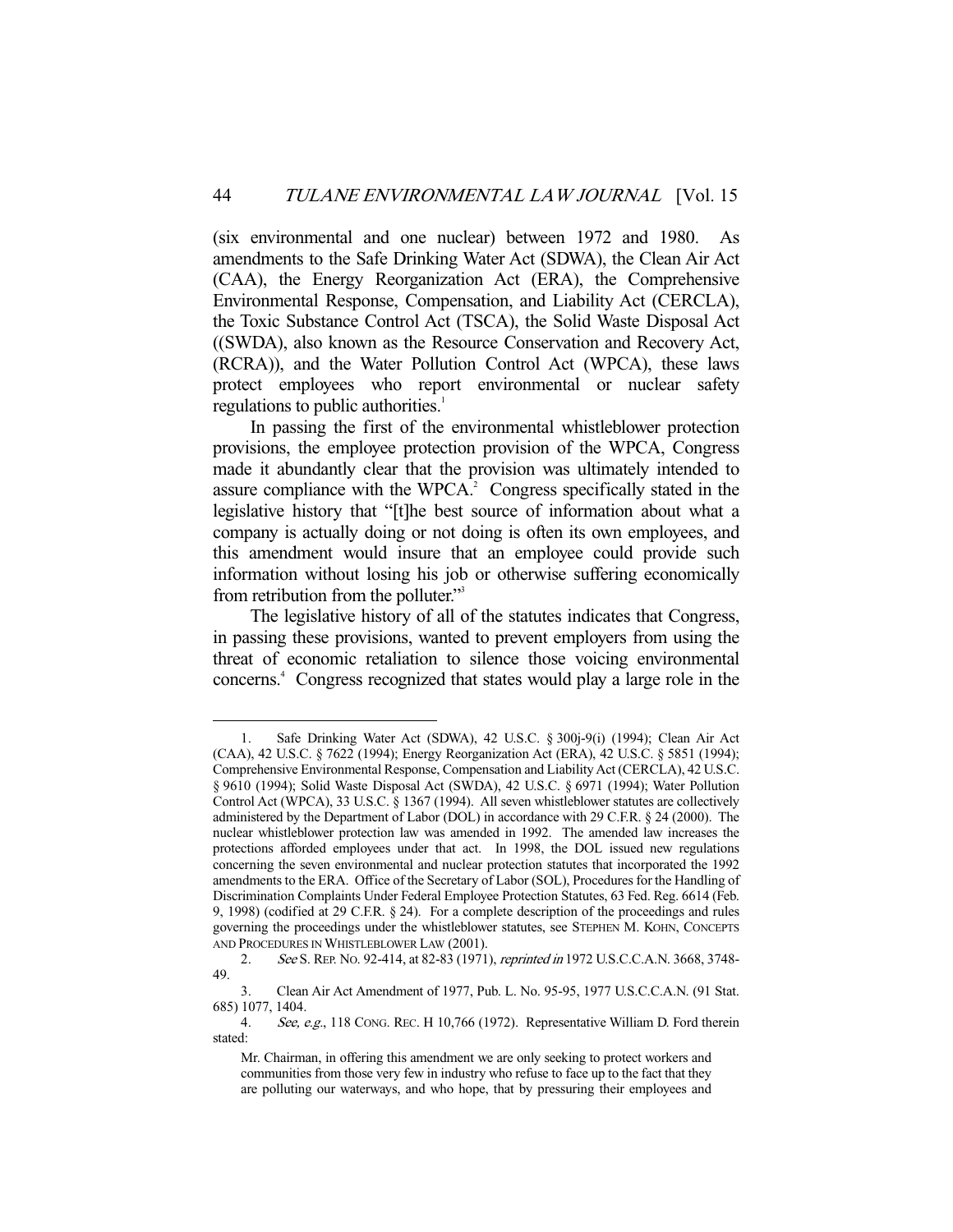enforcement of the environmental statutes and carefully tailored the whistleblower protection provisions of the seven statutes so that states and state agencies were explicitly covered under these laws.<sup>5</sup>

 In making the laws applicable to states and state agencies, Congress delegated the authority to investigate and prosecute whistleblower claims to the Secretary of Labor (SOL).<sup>6</sup> This delegation should bypass any Eleventh Amendment obstacles, because state immunity under the Eleventh Amendment does not apply to actions filed by the United States itself. $\overline{1}$  However, because the laws permit employees to initiate the complaint process and participate in the hearings held pursuant to the SOL's investigatory authority, a growing number of states have used the doctrine of state sovereign immunity to challenge the applicability of these statutes to state employees.<sup>8</sup>

 The first U.S. court of appeals to review the issue of whether state sovereign immunity barred administrative hearings of a whistleblower complaint initiated under one of the seven statutes categorically rejected the attack on the applicability of the administrative hearings to states.<sup>9</sup> Following that case, however, the Supreme Court decided a series of hotly contested cases, many by a five to four margin, which generally strengthened the Eleventh Amendment immunity enjoyed by the states.<sup>10</sup> State agencies renewed their attacks on the United States Department of Labor's (DOL) proceedings based on these decisions. Florida, Ohio, and Rhode Island have each succeeded, at the district court level, in barring DOL administrative hearings related to the investigation of state employee whistleblower claims under the Eleventh Amendment and the doctrine of Sovereign Immunity.<sup>11</sup> These decisions have seriously eroded the protections originally granted to state employees by Congress when

frightening communities with economic threats, they will gain relief from the requirements of any effluent limitation or abatement order.

 <sup>5.</sup> See, e.g., H.R. REP. NO. 95-294 (1977), reprinted in 1977 U.S.C.C.A.N. 1077, 1404- 05; see also KOHN, supra note 1, at 142-45.

 <sup>6.</sup> See H.R. REP. NO. 95-294, at 1405.

<sup>7.</sup> See, e.g., Florida v. United States, 133 F. Supp. 2d 1280 (N.D. Fla. 2001), appeal docketed, No. 01-12380-HH (11th Cir. May 1, 2001); Ohio EPA v. United States Dep't of Labor, 121 F. Supp. 2d 1115 (S.D. Ohio 2000); Rhode Island v. United States, 115 F. Supp. 2d 269 (D.R.I. 2000).

 <sup>8.</sup> See, e.g., Florida, 133 F. Supp. 2d 1280; Ohio EPA, 121 F. Supp. 2d 1115; Rhode Island, 115 F. Supp. 2d 269.

 <sup>9.</sup> Ellis Fischel State Cancer Hosp. v. Marshall, 629 F.2d 563, 567 (8th Cir. 1980).

<sup>10.</sup> See, e.g., Alden v. Maine, 527 U.S. 706 (1999); Seminole Tribe of Fla. v. Florida, 517 U.S. 44 (1996).

 <sup>11.</sup> Florida, 133 F. Supp. 2d 1280; Ohio EPA, 121 F. Supp. 2d 1115; Rhode Island, 115 F. Supp. 2d 269.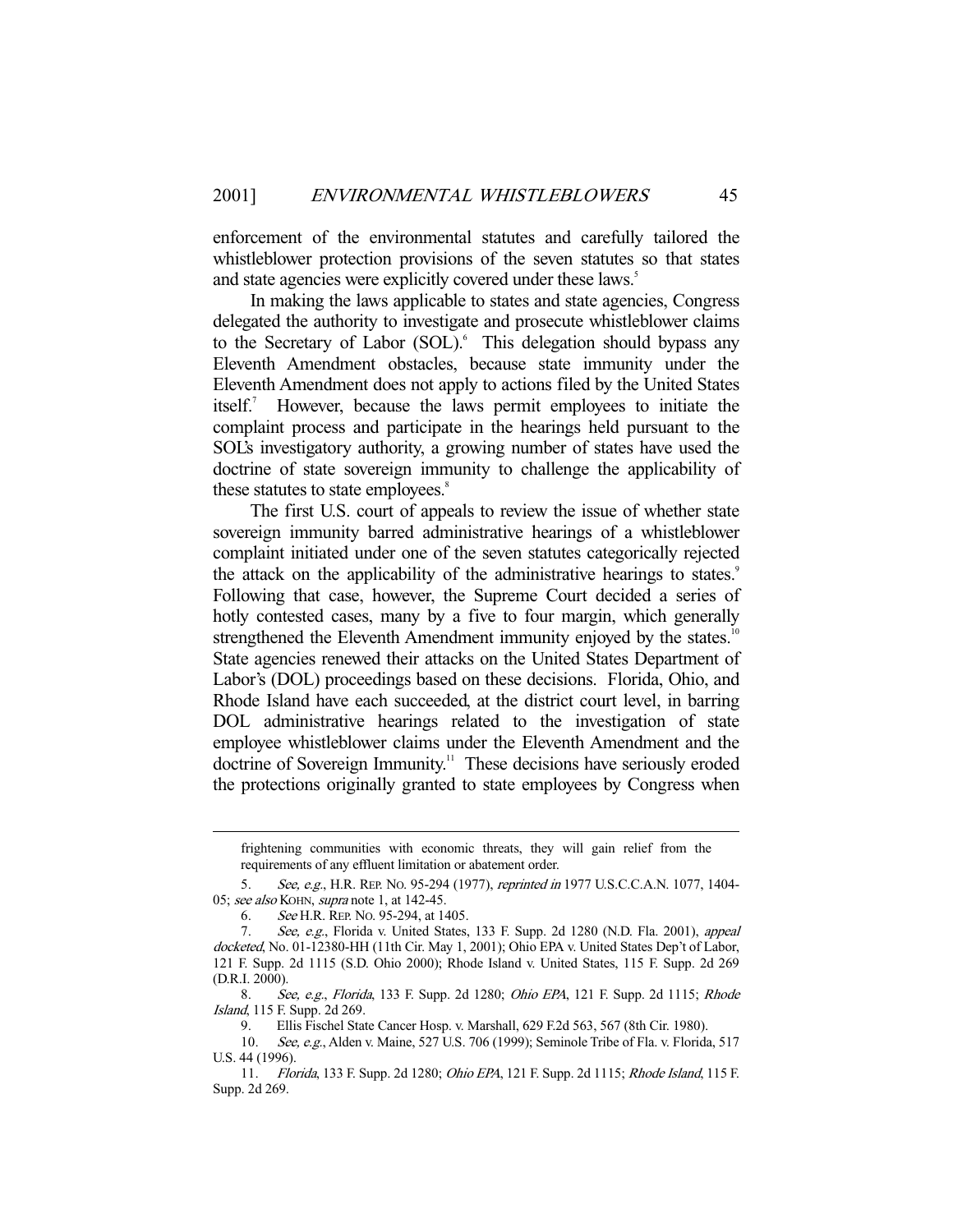the whistleblower protection provisions of the environmental statutes were enacted.

 These rulings not only raise grave concerns over the protection of environmental whistleblowers, but also raise equally grave concerns about the potentially catastrophic effect that the inability to protect state employees from discrimination related to their whistleblower activities may have on the enforcement of environmental protection statutes. Presently, state agencies "perform the majority of environmental inspections and enforcement activities," and the Bush administration is in favor of placing even more enforcement control of federal environmental statutes in the hands of state agencies.<sup>12</sup> These concerns are bolstered by the fact that Congress, in making the statutes applicable to states and state agencies, clearly recognized that the protected activity of state employee whistleblowers is absolutely vital to the proper enforcement of federal environmental regulations. There are numerous cases in which state employee whistleblowers have spoken out against a failure on the part of states to properly investigate possible violations of federal environmental laws and ensure compliance with these laws.<sup>13</sup> Furthermore, these concerns find support in a report by the Environmental Protection Agency (EPA) Inspector General, which "criticized 44 states for their enforcement of a Clean Water Act program designed to reduce unlawful discharges of pollution."14

 Each of these district court decisions, however, rests on a fundamental misreading of the statutes in question. Not only are the rulings in these cases impossible to reconcile with the intentions of Congress in enacting the whistleblower statutes and making them applicable to the states, but they also cannot be reconciled with the plain language of the statutes themselves. Despite the limitations placed on the investigation and prosecution of state employee whistleblower claims by these rulings, there are methods of avoiding problems involving the Eleventh Amendment and state sovereign immunity when attempting to protect environmental whistleblowers.

<sup>12.</sup> Eric Pianin, GAO Issues Warning on EPA Enforcement: Plan to Shift Resources Criticized, WASH. POST, Aug. 23, 2001, at A23.

 <sup>13.</sup> See Migliore v. R.I. Dep't of Envtl. Mgmt., 98-SWDA-3, at 11-35 (Dep't of Labor Aug. 13, 1999) (recommended decision and order, A.L.J.), available at http://www.oalj. dol.gov/public/wblower/decsn/98swd03g.htm; Jayko v. Ohio EPA, 99-CAA-5, at 17-23, 86-89 (Dep't of Labor Oct. 2, 2000) (recommended decision and order and prelim. order, A.L.J.), available at http://www.oalj.dol.gov/public/arb/decsn/01\_009.caa.pdf.

<sup>14.</sup> Pianin, supra note 12, at A23; see also Katharine Q. Seeyle, EPA Faults Ohio Agency Headed by a Bush Nominee: Report Forced Out in Midst of Political Fight, N.Y. TIMES, Sept. 5, 2001, at A12 (citing EPA report that Ohio state environmental protection agency failed to adequately enforce federal statutes).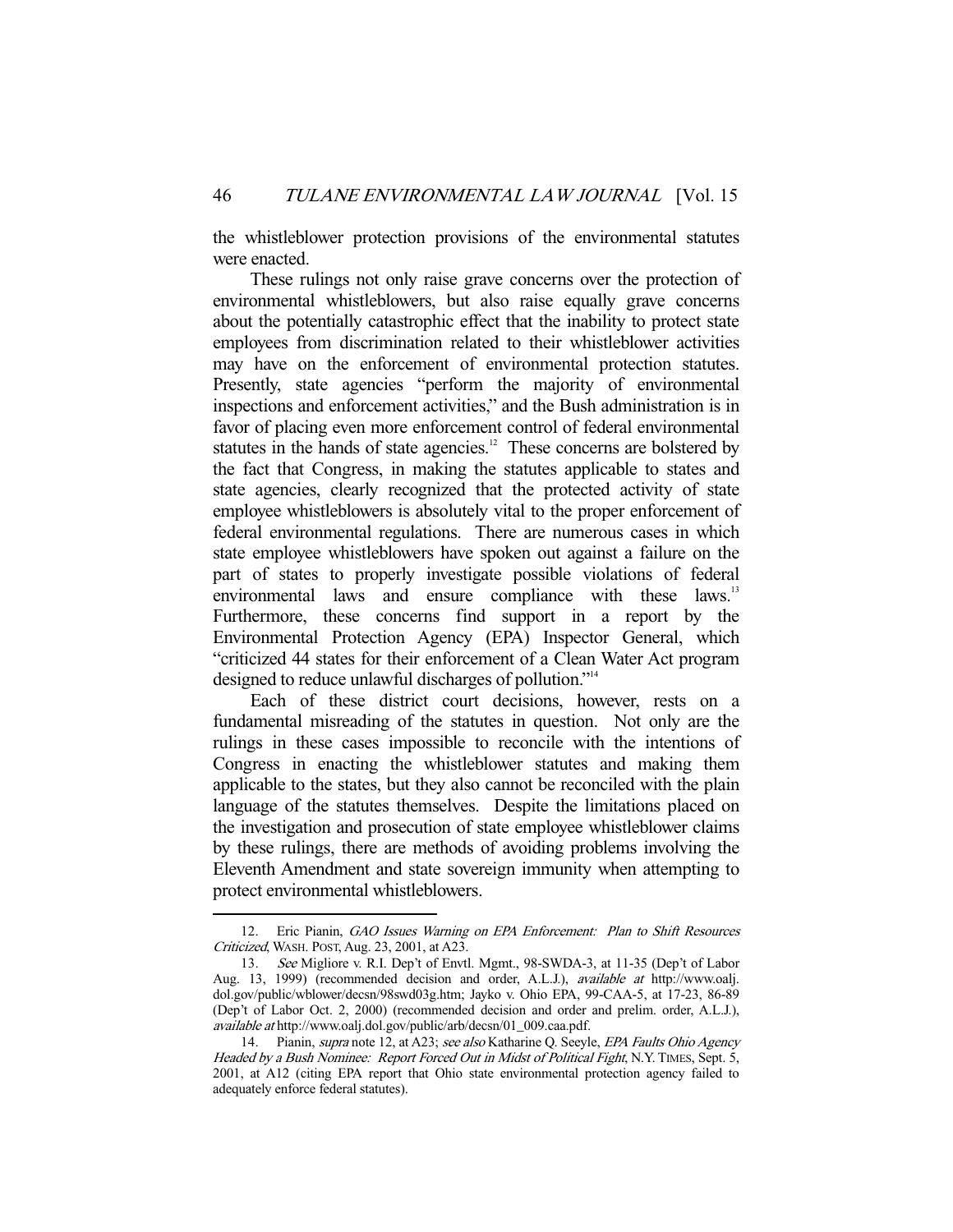### II. AN OVERVIEW OF THE FEDERAL ENVIRONMENTAL WHISTLEBLOWER PROTECTION LAWS

 In the early 1970s, Congress enacted the whistleblower protection provisions of the federal environmental laws upon its determination that proper implementation required that private and public employees who report violations of these laws be afforded protection from possible discrimination by their employers. The first environmental whistleblower protection law, the employee protection provision of the WPCA, was passed in 1972. After the passage of the WPCA whistleblower protection law, Congress passed six other environmental and nuclear laws (amendments to the SDWA, the CAA, the ERA, CERCLA, the TSCA, and the SWDA), all modeled after the WPCA provision.<sup>15</sup> These laws contain similar descriptions of the protected activity of environmental or nuclear whistleblowers.<sup>16</sup> Generally, these laws extend protection to employees who have "commenced, caused to be commenced, or are about to commence a proceeding" under the relevant act, testified, or are about to testify in any proceeding, or who have "assisted or participated or [are] about to assist or participate in any manner in such a proceeding or in any other action to "carry out the purposes of the [relevant act]."<sup>17</sup> The statutes prevent employers from discriminating against employee whistleblowers with respect to compensation, terms, conditions or privileges of employment.<sup>18</sup>

 The legislative history of these amendments indicates that Congress intended all employees to be covered, whether they were in the private sector or employed by the federal or state governments. For example, the conference committee report for the Clean Air Act amendment stated that employees would be protected from retaliation:

due to an employee's participation in, or assistance to, the administration, implementation, or enforcement of the Clean Air Act or any requirements

 <sup>15.</sup> See CERCLA, Pub. L. No. 96-510, 1980 U.S.C.C.A.N. (94 Stat.) 6119; ERA, Pub. L. No. 93-438, 1974 U.S.C.C.A.N. 5470; RCRA, Pub. L. No. 94-580, 1976 U.S.C.C.A.N. (90 Stat.) 6238; TSCA, Pub. L. No. 94-469, 1976 U.S.C.C.A.N. (90 Stat.) 4491; SWDA, Pub. L. No. 93- 523, 1974 U.S.C.C.A.N. 6454; WPCA, Pub. L. No. 92-500, 1972 U.S.C.C.A.N. 3668. See also KOHN, *supra* note 1, at 141-202 (reviewing the rules and procedures utilized in environmental cases).

 <sup>16.</sup> The ERA, 42 U.S.C. § 5851 (1994), defines protected, "whistleblower," activity such that it includes not only those actions covered in the six environmental whistleblower statutes, but also the actions of employees who: "(1) notify their employer of an alleged violation, (2) oppose a practice that would be a violation of the Atomic Energy Act of 1954, or (3) testify before Congress or any federal or state agency regarding a violation of the Atomic Energy Act of 1954." Jayko, 99-CAA-5 at 57, available at http://www.oalj.dol.gov/public/arb/decsn/01\_009.caa.pdf.

 <sup>17. 42</sup> U.S.C. § 7622(3)(a)(1)(3).

 <sup>18.</sup> See id.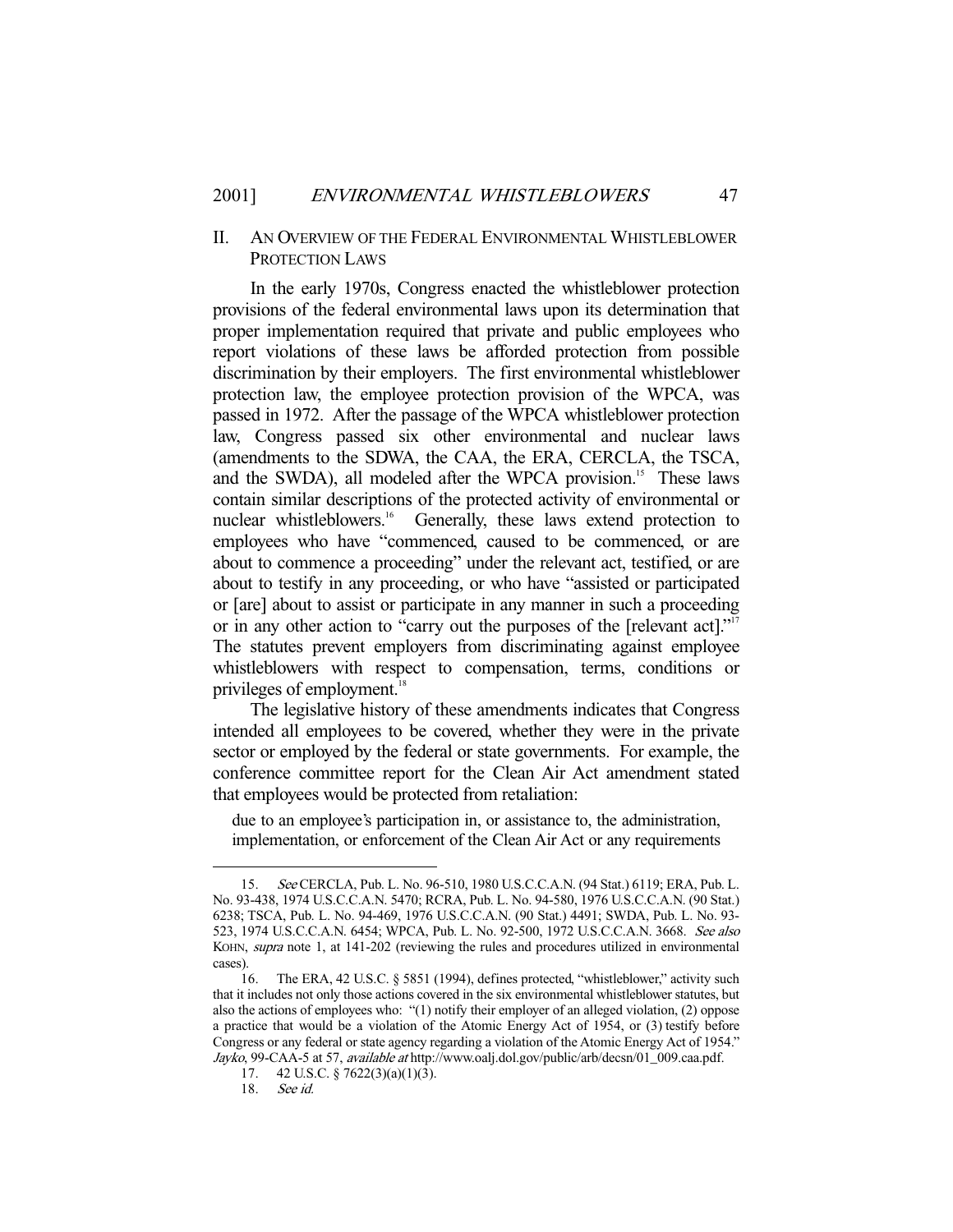promulgated pursuant to it. These requirements would include any State or local requirements which are incorporated in the applicable implementation plan . . . . Retaliatory action by the employer would also be prohibited if it were in response to any employee's exercise of rights under Federal, State, or local Clean Air Act legislation or regulations.<sup>19</sup>

 The reference in plain language to employees who participate in the administration and enforcement of the Clean Air Act, and the inclusion of those who administer and enforce state requirements under the Act, demonstrates Congress's intent to include both federal and state employees under the whistleblower protection provision. The SOL has reasoned that any interpretation of the environmental law must be read "in conjunction with" these explicit statements of congressional purpose.20 Further, "employees must feel secure that any action they may take that furthers [a particular] Congressional policy and purpose, especially in the area of public health and safety will not jeopardize either their current employment or future employment opportunities."<sup>21</sup> The United States Court of Appeals for the Third Circuit also noted, in Passaic Valley Sewerage Commissioners v. United States Department of Labor, that the other circuit courts "have consistently construed" the environmental and nuclear whistleblower statutes "to lend broad coverage [to employees]."<sup>22</sup> The broad coverage of the whistleblower statutes serves to prevent the "potentially catastrophic results" that can follow from employees being coerced and intimidated into remaining silent when they should speak out. $^{23}$ 

 Therefore, any employee who is terminated, harassed, blacklisted, or in any way discriminated against in retaliation for blowing the whistle on

 <sup>19.</sup> Clean Air Act Amendment of 1977, Pub. L. No. 95-95, 1977 U.S.C.C.A.N. (91 Stat. 685) 1077, 1404.

 <sup>20.</sup> In 1996, the Secretary of Labor (SOL) delegated authority under the whistleblower laws to a three-member Administrative Review Board (ARB). Authority and Responsibilities of the Administrative Review Board, 61 Fed. Reg. 19,978, 19,978-79 (May 3, 1996). The SOL mandated that the ARB follow the Code of Federal Regulations (CFR) applicable to the DOL whistleblower proceedings. Id. The SOL also required ARB to follow all past secretarial precedent, unless they are explicitly reversed. Id.

 <sup>21.</sup> Egenrieder v. Metro. Edison Co./G.P.U., 85-ERA-23, at 7-8 (Dep't of Labor Apr. 20, 1997) (order of remand, Sec'y of Labor), available at http://www.oalj.dol.gov/public/wblower/ decsn/85era23b.htm; see also Stone & Webster Eng'g v. Herman, 115 F.3d 1568 (11th Cir. 1997); Melendez v. Exxon, 93-ERA-6, at 13-14 (Dep't of Labor July 14, 2000) (decision and order of remand, Admin. Review Bd.), available at http://www.oalj.dol.gov/public/wblower/decsn/ 93era06e.htm (indicating that legislative history is useful in understanding scope of protected activity).

 <sup>22. 992</sup> F.2d 474, 479 (3d Cir. 1993).

 <sup>23.</sup> Rose v. Sec'y of Dep't of Labor, 800 F.2d 563, 565 (6th Cir. 1986) (Edwards, J., concurring).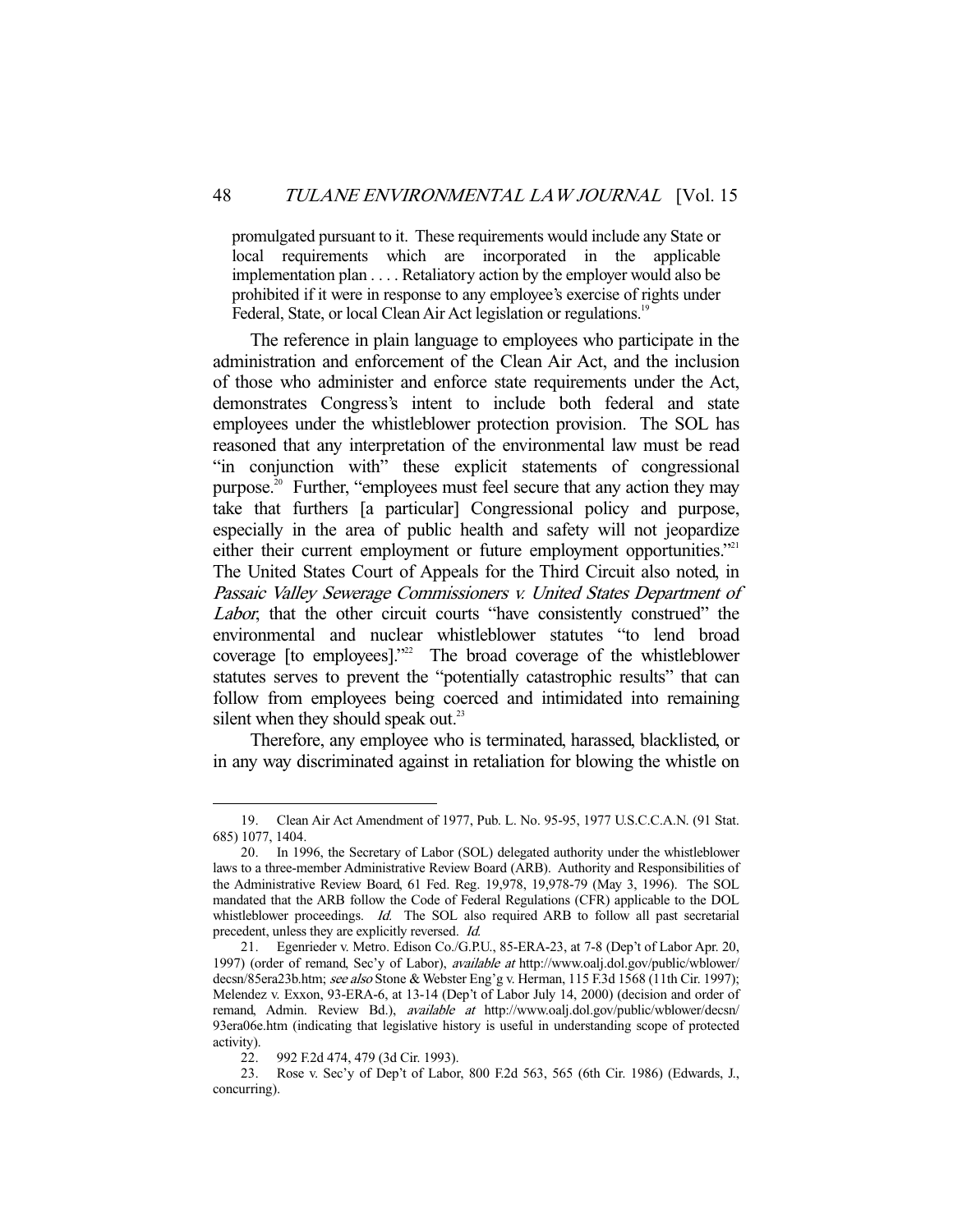violations of environmental or nuclear safety laws can file a simple complaint within the DOL and, if successful, obtain reinstatement, back pay with interest, compensatory damages, damages for pain and suffering and loss of reputation, and other affirmative relief necessary to abate the violation.<sup>24</sup> In addition, if the Department of Labor issues an order finding a violation of the whistleblower protection provisions, the SOL must order reimbursement for all litigation costs and expenses, including attorney fees and expert witness fees. $25$  Two of the laws, the SDWA and TSCA, also have provisions for awarding exemplary damages if the employee wins his or her discrimination suit.<sup>26</sup>

 Under the provisions of the six environmental employee protections laws, the worker (complainant) must file a written complaint with the Occupational Safety and Health Administration (OSHA) at DOL in Washington, D.C., or a local OSHA branch within 30 days of the discriminatory act.<sup>27</sup> If the employee fails to comply with the 30-day statute of limitations, his or her complaint will be time-barred and dismissed.<sup>28</sup> The nuclear whistleblower law was amended in 1992 to

 <sup>24.</sup> The DOL has exclusive jurisdiction over the adjudication of the seven environmental and nuclear whistleblower statutes. See 29 C.F.R. § 24 (2000). Attempts to enjoin the DOL from exercising this jurisdiction have been denied. See Martin Marietta Energy Sys. Inc. v. Martin, 909 F. Supp. 528, 534 (E.D. Tenn. 1993).

 <sup>25. 29</sup> C.F.R. § 24.8(d)(2).

<sup>26.</sup> *Id.* § 24.7(c)(1).

<sup>27.</sup> Id.  $\S$  24.3(b). The statute commences running when an employee has "final and unequivocal notice" that a decision has in fact been made to take adverse action, not on the date the decision is implemented. See Ross v. Fla. Power & Light Co., 96-ERA-36, at 3-5 (Dep't of Labor Mar. 31, 1999) (final decision and order, Admin. Review Bd.), available at http://www.oalj.dol.gov/public/wblower/decsn/96era36b.htm; McGough v. United States Navy, ROICC, 86-ERA-18/19/20, at 9-10 (Dep't of Labor June 30, 1988) (remand and decision and order, Sec'y of Labor), *available at* http://www.oalj.dol.gov/public/wblower/descn/86era186.htm (collecting cases); Rose v. Dole, 945 F.2d 1331 (6th Cir. 1991). A statute of limitations may be subject to equitable tolling. See Sch. Dist. of Allentown v. Marshall, 657 F.2d 16, 18 (3d Cir. 1981); Rose v. Sec'y of Dep't of Labor, 800 F.2d 563 (6th Cir. 1986). A claim may be timely under a "continuing violation" theory. See Bruno v. W. Elec. Co., 829 F.2d 957, 960-61 (10th Cir. 1987); Egenrieder v. Metro. Edison Co./G.P.U., 85-ERA-23, at 4 (Dep't of Labor Apr. 20, 1997) (order of remand, Sec'y of Labor), available at http://www.oalj.dol.gov/public/wblower/decsn/ 85era23b.htm.

 <sup>28.</sup> Pantanizopoulos v. Tenn. Valley Auth., 96-ERA-15, at 3 (Dep't of Labor Oct. 20, 1997) (final decision and order, Admin. Review Bd.), available at http://www.oalj.dol.gov/public/ wblower/decsn/96era15b.htm. The statute runs, not on the date in which the harm or injury would occur, but on the date in which the employee is informed that a final adverse decision has been made. Id. at 3-4; accord Hadden v. Ga. Power Co., 89-ERA-21, at 3-2 (Dep't of Labor Feb. 9, 1994) (final decision and order, Sec'y of Labor), available at http://www.oalj.dol.gov/ public/wblower/decsn/89era21b.htm (requiring "definite notice" or "final and unequivocal notice" to trigger the running of a statute of limitations). The tolling period for the statute of limitations on a whistleblower claim, or, in other words, the filing period for the claim itself, commences on the date that a complainant receives a "final and unequivocal" notice of the challenged actions rather than at the time the effects of the actions ultimately are felt. Wagerle v.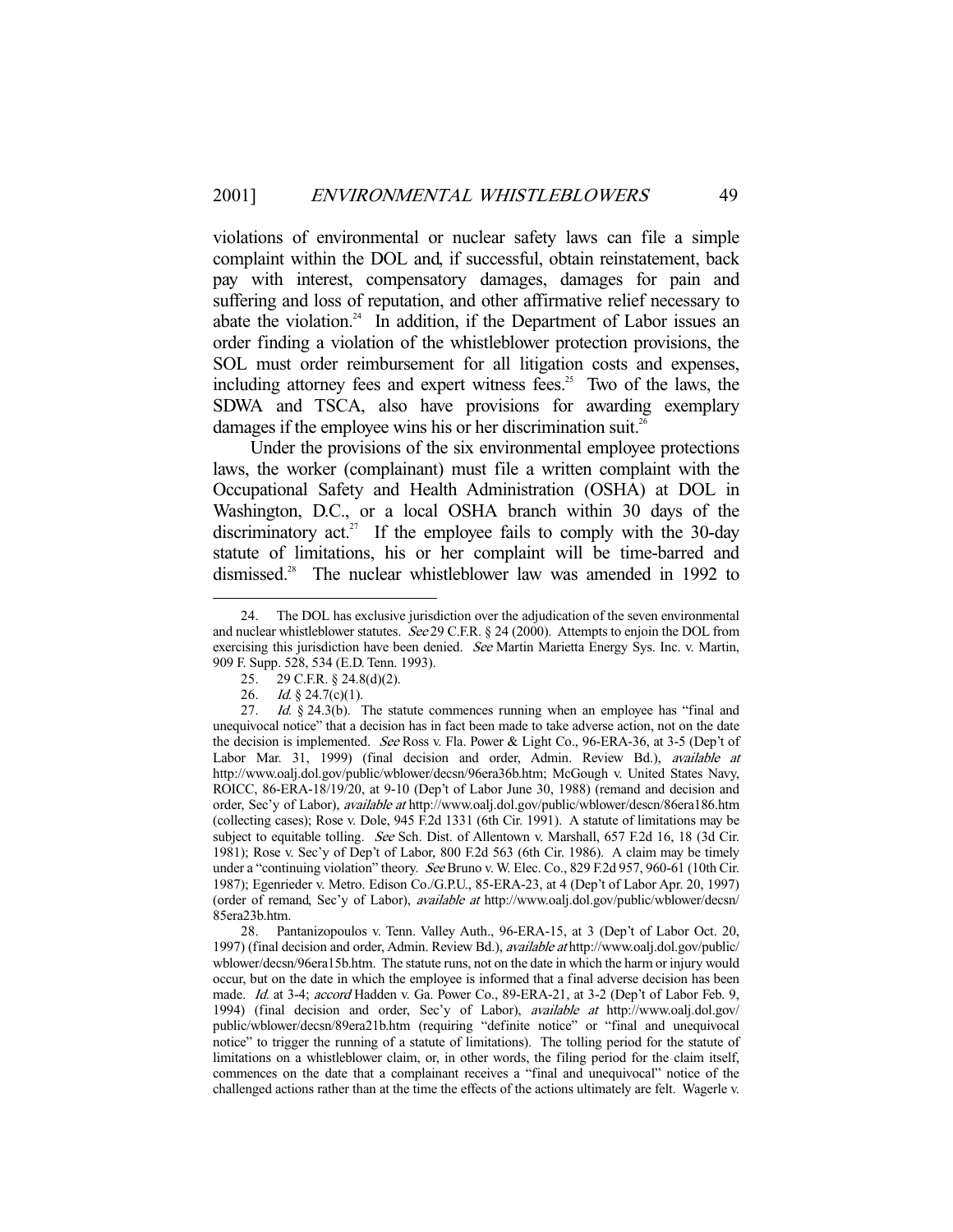permit a 180-day filing period.<sup>29</sup> The Complaint is deemed filed when it has been mailed to the Assistant Secretary for OSHA at DOL.<sup>30</sup> The complaint should include a full statement of the acts and omissions, with pertinent dates, that are believed to constitute the violation.<sup>31</sup>

 All of the whistleblower provisions contained in the environmental statutes require that the SOL conduct an investigation and issue a formal finding regarding the validity of an employee's complaint.<sup>32</sup> If the Secretary rules in favor of an employee and the employer appeals, it is

29 C.F.R.  $\S$  24.3(b)(2).

-

30. Id. § 24.3(b)(1); see also Sawyers v. Baldwin Union Free Sch. Dist., 85-TSC-1, at 5 (Dep't of Labor Oct. 5, 1998) (decision and order of remand, Sec'y of Labor), available at http://www.oalj.dol.gov/public/wblower/decsn/85tsc01b.htm.

31. 29 C.F.R. § 24.3(c).

 32. See CAA, 42 U.S.C. § 7622(b) (1994); WPCA, 33 U.S.C. § 1367(b) (1994); TSCA, 15 U.S.C. § 2622(b)(2) (1994); SDWA, 42 U.S.C. § 300j-9(i)(2)(B); SWDA, 42 U.S.C. § 6971(b); CERCLA, 42 U.S.C. § 9610(b); ERA, 42 U.S.C. § 5851(b).

Hosp. of the Univ. of Pa., 93-ERA-1, at 3 (Dep't of Labor Mar. 17, 1995) (decision and order, Sec'y of Labor), *available at* http://www.oalj.dol.gov/public/wblower/decsn/93era01c.htm. However the limitations period "may be extended when fairness requires." Hill v. United States Dep't of Labor, 65 F.3d 1331, 1335 (6th Cir. 1995); Larry v. Detroit Edison Co., 86-ERA-32 (Dep't of Labor June 28, 1991), available at http://www.oalj.dol.gov/public/wblower/decsn/ 86era32d.htm, aff'd sub nom.; Detroit Edison v. United States Dep't of Labor, 960 F.2d 149 (6th Cir. 1992) (unpublished opinion); Hall v. United States Dep't of Labor, 198 F.3d 257 (10th Cir. 1999) (unpublished opinion). The grounds for extending a limitations period are equitable tolling. In Rose, the court delineated five factors to be weighed in determining whether to apply equitable tolling: "(1) whether the plaintiff lacked actual notice of the filing requirements; (2) whether the plaintiff lacked constructive notice  $\dots$ ; (3) the diligence with which the plaintiff pursued his rights; (4) whether there would be prejudice to the defendant if the statute were tolled; and (5) the reasonableness of the plaintiff remaining ignorant of his rights." Rose v. Dole, 945 F.2d 1331, 1335 (6th Cir. 1991). In School District of Allentown, School District of Allentown v. Marshall, 657 F.2d 16, 19-20 (3d Cir. 1981), the court set forth the three basic fact patterns often used in justifying equitable tolling: "(1) the defendant has actively misled the plaintiff respecting the cause of action, (2) the plaintiff has in some extraordinary way been prevented from asserting his rights, or (3) the plaintiff has raised the precise statutory claim in issue but has mistakenly done so in the wrong forum." Furthermore, the principle of equitable estoppel focuses on the issue of whether the employer misled the complainant and thus caused the delay in filing the complaint." Prysbys v. Seminole Tribe of Fla., 95-CAA-15, at 5 (Dep't of Labor Nov. 27, 1996) (decision and order, Admin. Review Bd.), available at http://www.oalj.dol.gov/public/wblower/ decsn/95era15b.htm. A "continuing violation" also justifies equitable tolling. See, e.g., Vernadore v. Sec'y of Labor, 141 F.3d 625, 630 (6th Cir. 1998); Office of Fed. Contract Compliance Programs v. CSX Transp., Inc., 88-OFC-24, at 22-26 (Dep't of Labor Oct. 13, 1984) (decision and order of remand, Assistant Sec'y for Employment Standards), available at http://www.oalj.dol.gov/public/ofccp/decsn/88ofc24c.htm (citing Elliott v. Sperry Rand Corp., 79 F.R.D. 580 (D. Minn. 1978) (setting forth four basic fact patterns used in establishing a continuing violation)); Simmons v. Ariz. Pub. Serv. Co. 93-ERA-5, at 8-9 (Dep't of Labor May 9, 1995) (decision and order of remand, Sec'y of Labor), available at http://www.oalj.dol.gov/public/ wblower/decsn/93era056.htm (finding continuing violation due to a "pattern of discrimination"). Even if tolling is justified, an employee still must "bring suit within a reasonable time after he has obtained, or by due diligence could have obtained, the necessary information."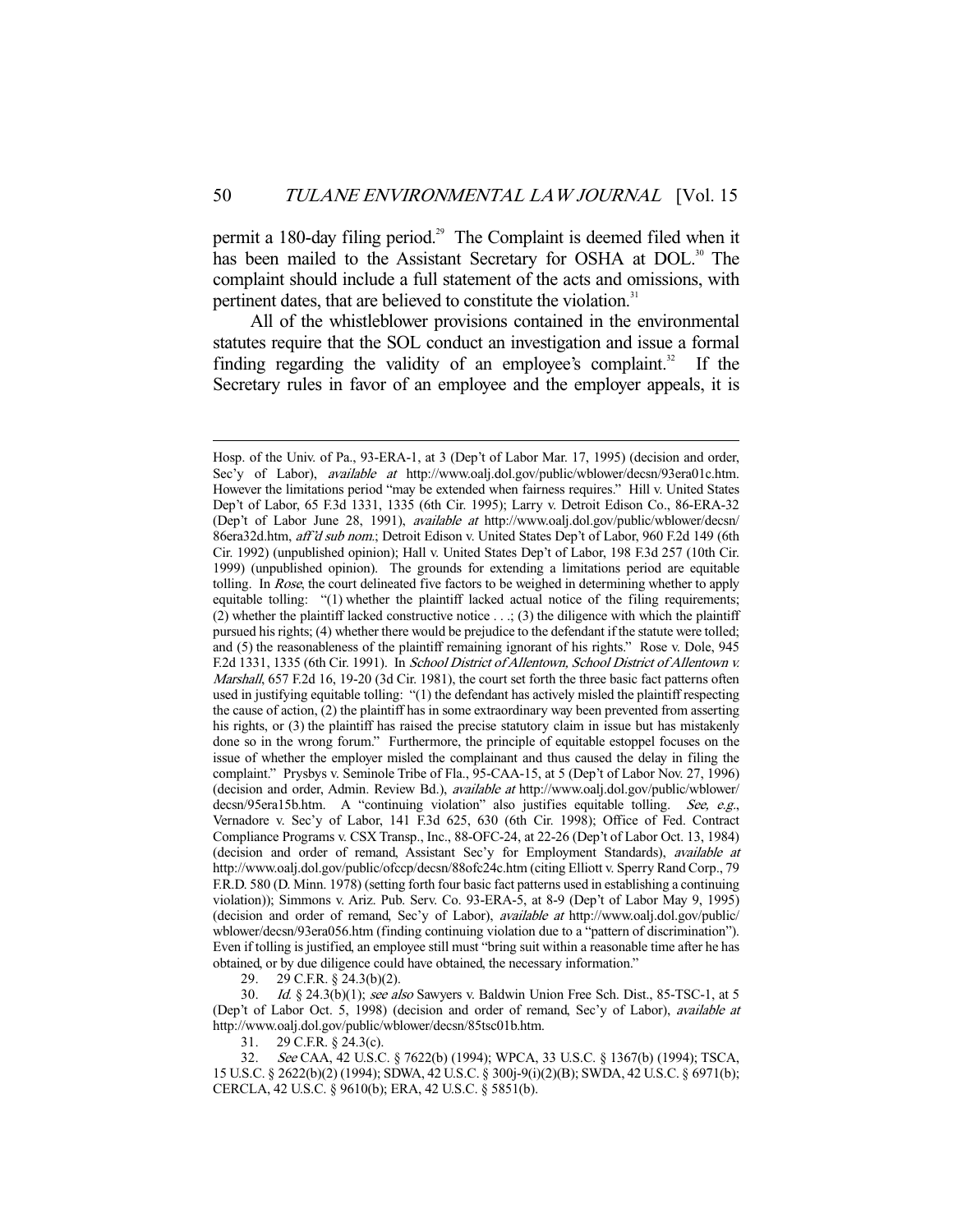the SOL, not the employee, who defends the decision in federal court.<sup>33</sup> Conversely, if the Secretary rules that no violation occurred, the employee initiates a suit against the Secretary, not the employer, challenging the decision.<sup>34</sup>

 In accordance with the procedural due process requirements in the environmental whistleblower statutes, the SOL has established a threepart procedure controlling the DOL investigation of a complaint. The first stage in the investigation consists of a brief initial investigation of the merits of a claim by the Assistant Secretary for OSHA.<sup>35</sup> At the conclusion of this initial investigation, the parties to the claim must, in accordance with the whistleblower statutes,<sup>36</sup> be afforded the opportunity to proceed to the second stage of the investigative process, in which public administrative hearings of the complaint are held before the DOL's Office of Administrative Law Judges. $37$  In the event that one of the parties to the complaint requests a hearing, the OSHA findings are automatically vacated and the proceeding moves on to the second stage.<sup>38</sup> At the conclusion of the Administrative Law Judge (ALJ) hearings, either of the aggrieved may seek further review of the complaint in the third stage of the proceedings, which consists of a de novo review by the Administrative Review Board of the record created by the ALJ.<sup>39</sup>

 Once a complaint is filed, OSHA has thirty days to conduct the initial phase I investigation of complainant's charges.<sup>40</sup> If OSHA fails to complete a timely initial investigation, a party may, after a reasonable period of time, request that the DOL's investigative process move into its second stage. In the second stage, the parties are afforded the opportunity for an administrative hearing based on the constructive denial of the complaint.<sup>41</sup> Additionally, because of the de novo nature of

 <sup>33.</sup> See 42 U.S.C. § 7622(c); 33 U.S.C. § 1367(b); 15 U.S.C. § 2622(c); 42 U.S.C. § 300j-9(i)(2)(B); 42 U.S.C. § 6971(b); 42 U.S.C. § 9610(b); 42 U.S.C. § 5851(b).

 <sup>34.</sup> See 42 U.S.C. § 7622(c); 33 U.S.C. § 1367(b); 15 U.S.C. § 2622(c); 42 U.S.C. § 300j-9(i)(2)(B); 42 U.S.C. § 6971(b); 42 U.S.C. § 9610(b); 42 U.S.C. § 5851(b).

 <sup>35. 29</sup> C.F.R. § 24.4-5.

 <sup>36.</sup> See 42 U.S.C. § 7622(b); 33 U.S.C. § 1367(b); 15 U.S.C. § 2622(b)(2); 42 U.S.C. § 300j-9(i)(2)(B); 42 U.S.C. § 6971(b); 42 U.S.C. § 9610(b).

 <sup>37. 29</sup> C.F.R. § 24.6-7.

<sup>38.</sup> *Id.*  $\S$  24.4(d)(2).

<sup>39.</sup> *Id.*  $\frac{8}{9}$  24.8.

 <sup>40.</sup> Id. § 24.4(d)(1).

 <sup>41.</sup> Newton v. Alaska, 96-TSC-10 (Dep't of Labor Oct. 25, 1996) (order denying request for hearing), available at http://www.oalj.dol.gov/public/wblower/decsn/96tsc10a.htm.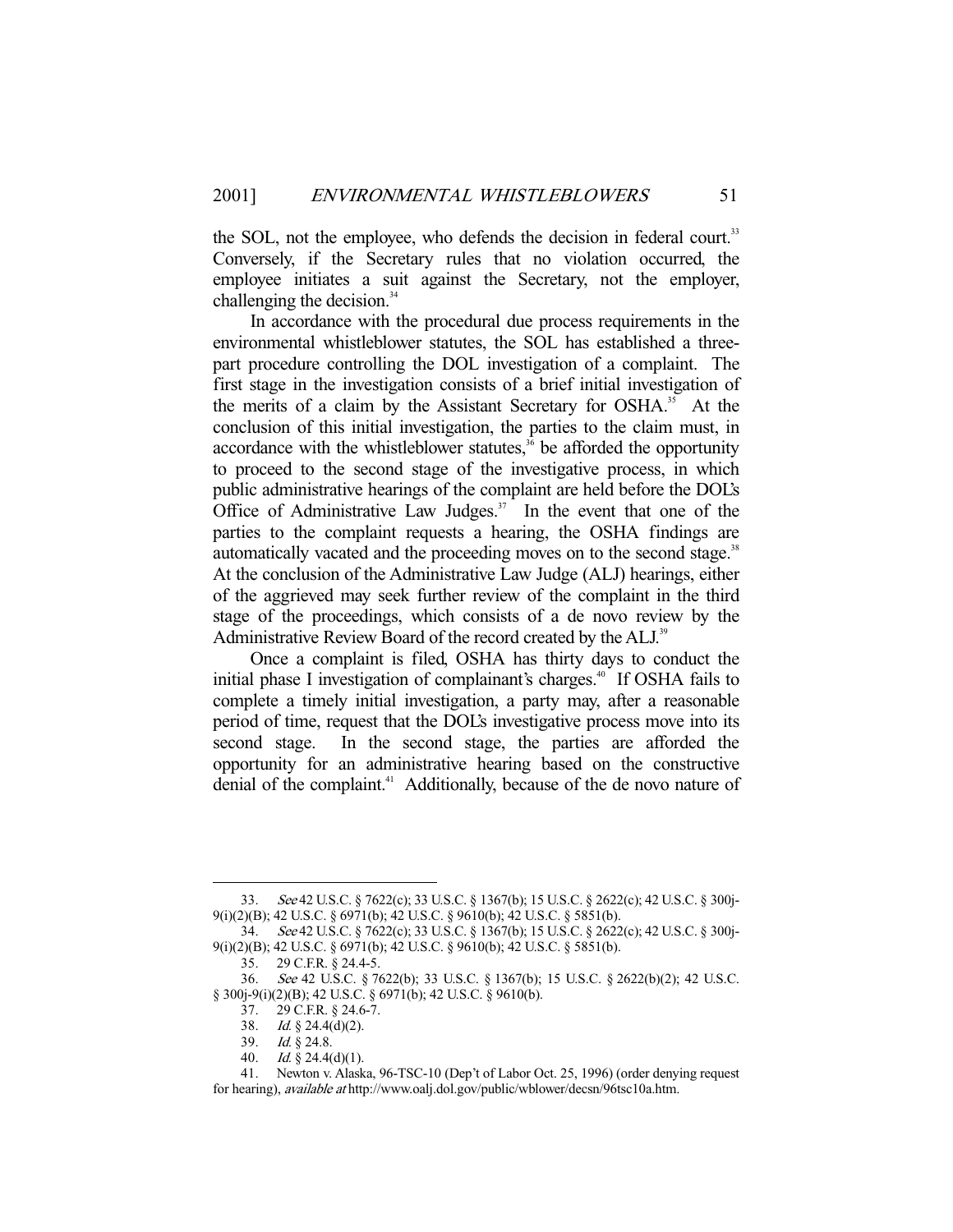the hearing process, "flaws" in the investigative process are not grounds for either remand or reversal.<sup>42</sup>

 After the investigation is completed, OSHA must decide whether the employee's complaint is valid and issue a determination letter.<sup>43</sup> This OSHA finding is nonbinding if either party requests a hearing under the DOL regulations,<sup>44</sup> and "once a hearing has been requested, the investigated findings . . . carry no weight either before the ALJ or the Administrative Review Board."45

 Each party has only five days from the receipt of the initial ruling by the Assistant Secretary for OSHA in which to request a hearing.<sup>46</sup> If the request for a hearing is not filed within the five-day period, the OSHA determination becomes the final decision of the SOL. $47$  The party aggrieved by the Assistant Secretary's initial findings regarding merits of the complaint must file the request for a hearing to the Chief ALJ for the DOL<sup>48</sup> Copies of the request for hearing must also be sent to the other

 <sup>42.</sup> Billings v. Tenn. Valley Auth., 91-ERA-12, at 8-9 (Dep't of Labor June 26, 1996) (final decision and order of dismissal, Admin. Review Bd.), available at http://www.oalj. dol.gov/public/arb/decsn2/1991era12p.pdf.

 <sup>43. 29</sup> C.F.R. § 24.4(d).

 <sup>44.</sup> See Batts v. Tenn. Valley Auth., 82-ERA-5, at 1 (Dep't of Labor May 3, 1982) (recommended decision and order, A.L.J.), available at http://www.oalj.dol.gov/public/ wblower/decsn/82era05a.htm.

 <sup>45.</sup> Majors v. Asea Brown Boveri, Inc., 96-ERA-33, at 1 n.1 (Dep't of Labor Aug. 1, 1997) (final decision and order, Admin. Review Bd.), available at http://www.oalj.dol. gov/public/arb/decsn2/97\_017.erap.pdf.

<sup>46. 29</sup> C.F.R. § 24.4(d)(2); see Staskelunas v. N.E. Utils. Co., 98-ERA-7, at 2 n.4, 3 n.3 (Dep't of Labor May 4, 1998) (final decision and order, Admin. Review Bd.), available at http://www.oalj.dol.gov/public/arb/decsn2/98\_035a.erap.pdf. The ARB recognizes that all of its administrative deadlines are subject to tolling or modification. See Garcia v. Wantz Equip., 99-CAA-11, at 2 (Dep't of Labor Feb. 8, 2000) (final decision and order, Admin. Review Bd.), available at http://www.oalj.dol.gov/public/arb/decsn2/99\_109.caap.pdf (citing Am. Farm Lines v. Black Ball Freight Serv., 397 U.S. 532, 539 (1970)).

 <sup>47. 29</sup> C.F.R. § 24.4(d)(2).

<sup>48.</sup> Id.  $§ 24.4(d)(3)$ . Care should be given to ensure strict compliance with this procedural rule. If a technical error does occur in the filing procedure, there is authority supporting "substantial compliance" or "substantial equivalent" test for overcoming such errors. See Daugherty v. Gen. Physics Corp., 92-SDW-2, at 3 (Dep't of Labor Dec. 14, 1992) (recommended decision and order), available at http://www.oalj.dol.gov/public/wblower/decsn/ 92sdw02a.htm. But see Degostin v. Bartlett Nuclear Inc., 98-ERA-7, at 3 (Dep't of Labor May 4, 1998) (final decision and order, Admin. Review Bd.), available at http://www.oalj.dol.gov/public/ arb/decsn2/98\_042a.erap.pdf (noting that "time limit[s] for filing a request for a hearing [have] been strictly construed"); Backen v. Entergy Operations Inc., 95-ERA-46, at 3-4 (Dep't of Labor June 7, 1996) (final decision and order, Admin. Review Bd.), available at http://www.oalj.dol.gov/ public/arb/decsn/1995era46.pdf (demonstrating that time limits for filing a hearing request are "strictly construed").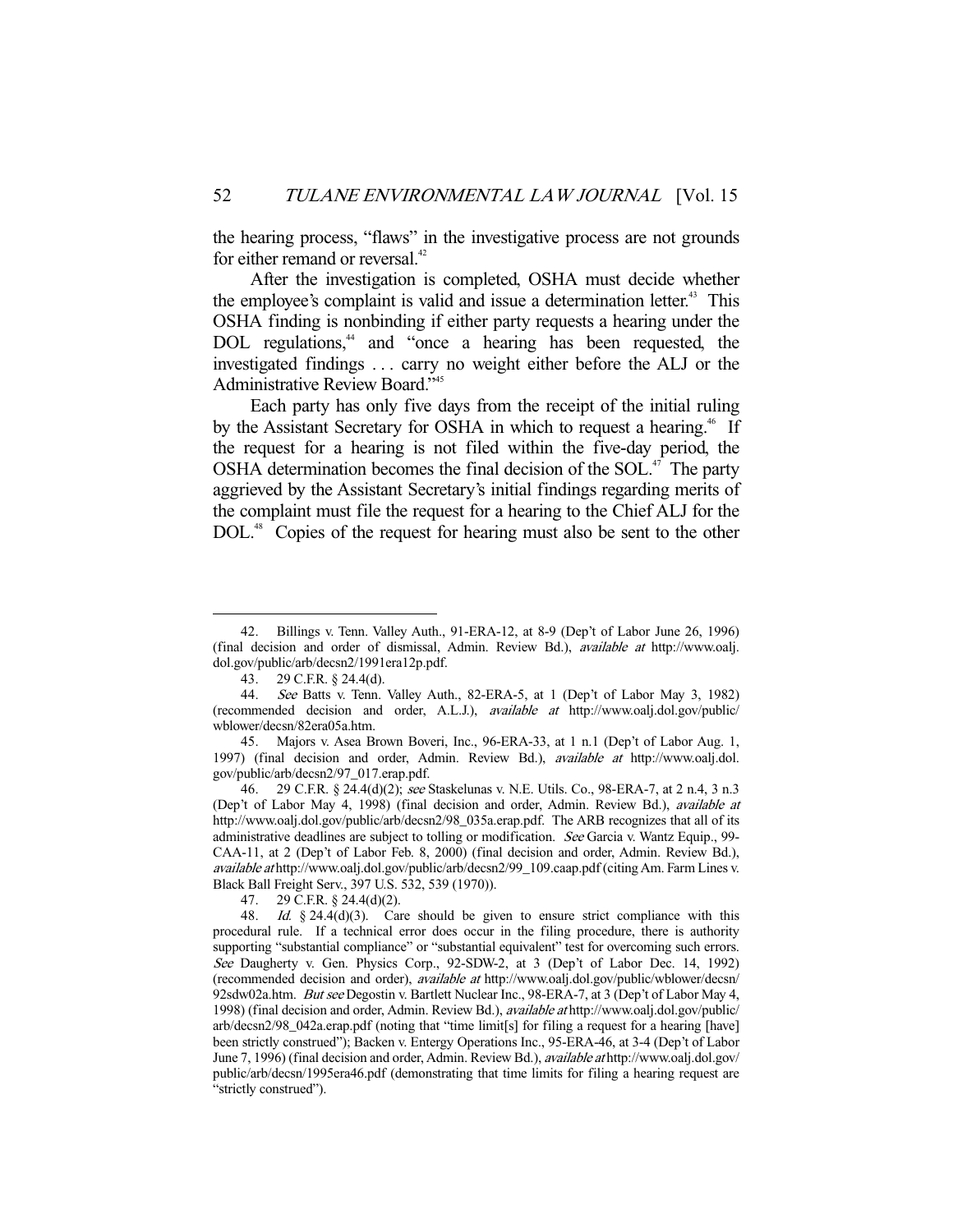parties to the dispute,<sup>49</sup> as well as to the Assistant Secretary for OSHA and the Associate Solicitor Division of Fair Labor Standards.<sup>5</sup>

 Once a request for a hearing is filed, the second phase of the administrative process is initiated, and the case is assigned an ALJ, who must set a hearing date within seven days of receipt of the appeal.<sup>51</sup> The parties must be given at least five days notice of the hearing date, $52$  and the hearing should be held within sixty days of the ALJ's receipt of the request for a hearing.<sup>53</sup>

 All of the time requirements under the employee protection statutes are extremely short. Both the statutes and the regulations require that the  $SOL<sup>54</sup>$  issue a final decision within ninety days after receipt of a complaint.<sup>55</sup> Under the rules, continuances are granted only for "compelling reasons," and ALJs have considerable discretion in granting continuances.56 However, ALJs frequently will grant requests for continuances,<sup>57</sup> especially if the complainant voluntarily waives his or her right to a ninety-day adjudication.<sup>58</sup> Due to the nature of the time requirements, complainants often waive their right to an expeditious hearing to obtain more time for discovery and pretrial preparation.<sup>59</sup> The

 <sup>49. 29</sup> C.F.R. § 24.6(a). However, failing to promptly serve these notices will not be fatal to an appeal. See Pawlowski v. Hewlett-Packard Co., 97-TSC-3, (Dep't of Labor Sept. 15, 1999) (order den. mot. to dismiss, Admin. Review Bd.), available at http://www.oalj.dol.gov/ public/wblower/decsn/97tsc03b.htm.

 <sup>50. 29</sup> C.F.R. § 24.4(d)(3).

 <sup>51.</sup> Id. § 24.6(a).

 <sup>52.</sup> Id. § 24.6(a).

 <sup>53.</sup> Id. § 18.42(f).

 <sup>54.</sup> In April 1996, the SOL established the Administrative Review Board (ARB) with authority to issue final decisions on behalf of the Secretary in environmental whistleblower cases. See Authority and Responsibilities of the Administrative Review Board, 61 Fed. Reg. 19,978, 19,978-01 (May 3, 1996). The court of appeals has rejected challenges to the ARB's authority. See Varnadore v. Sec'y of Labor, 141 F.3d 625, 631-32 (6th Cir. 1998).

 <sup>55. 29</sup> C.F.R. § 24.8(c).

 <sup>56.</sup> Id. § 24.6(a); see also Malpass v. Gen. Elec. Co., 85-ERA-38/39 (Dep't of Labor Mar. 1, 1994) (final decision and order, Sec'y of Labor), available at http://www.oalj.dol.gov/public/ wblower/decsn/85tsc38c.htm (discussing cases on granting continuances).

 <sup>57.</sup> See Abson v. Kaiser Co., 84-ERA-8, at 2 (Dep't of Labor Jan. 7, 1985) (order of dismissal), available at http://www.oalj.dol.gov/public/wblower/decsn/84era08a.htm; Rios-Berrios v. INS, 776 F.2d 859, 862-63 (9th Cir. 1985); Lowe v. City of E. Chicago, 89 F.2d 272 (7th Cir. 1990).

 <sup>58.</sup> See Forest v. Williams Power Corp., 2000-ERA-16/17 (Dep't of Labor Apr. 7, 2000) (order denying renewed objections), available at http://www.oalj.dol.gov/public/wblower/decsn/ 00era16a.htm (holding that "complainant who waives the statutory and regulatory deadline should be allowed time to conduct discovery").

 <sup>59. 29</sup> C.F.R. § 18.1(b); Young v. E.H. Hinds, 86-ERA-11, at 3 n.2 (Dep't of Labor July 8, 1987) (decision and order of remand to the wage and hour admin., Sec'y of Labor), *available at* http://www.oalj.dol.gov/public/wblower/decsn/86era11b.htm. See Forest, 2000-ERA-16/17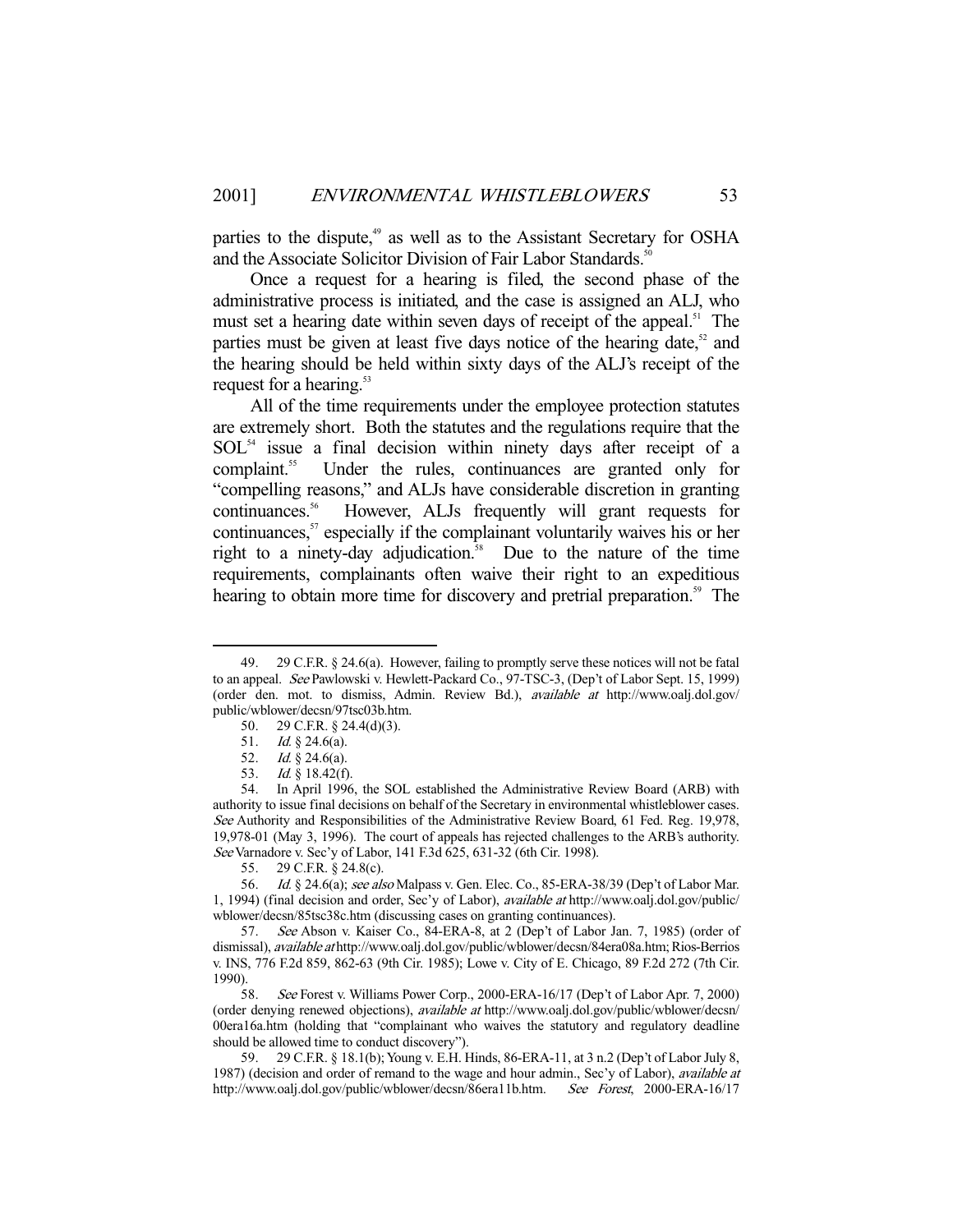time limits contained in the statutes and regulations "have been construed as directory, rather than jurisdictional."<sup>60</sup> Therefore, the DOL and its ALJs should not allow these time limits to "interfere with [the] full and fair presentation of a case." $61$ 

 Administrative hearings are conducted in accordance with the Administrative Procedure Act. $62$  The proceedings lack a great deal of the formality of courtroom trials. For example, nonattorneys have the right to represent the parties, and telephonic testimony, where necessary and proper, is permitted.<sup>63</sup> Further, there is never a jury, and one ALJ sits as the trier of law and fact. The ALJ has wide discretion in admitting testimony into evidence, and the Federal Rules of Evidence are not binding.<sup>64</sup>

 In addition to the employee and the employer, other "persons or organizations" that could be "directly and adversely" affected by a final decision have the right to intervene in the case within fifteen days of learning of the proceeding.<sup>65</sup> Also, the Assistant Secretary of OSHA maintains the right to participate as a party or amicus curiae at any time and at any stage of the proceeding.<sup>66</sup>

 Upon completion of the hearing, the ALJ has twenty days to write a recommended decision.<sup>67</sup> The deadline is often extended. The recommended decision is subject to review by the Administrative Review Board of the DOL, if requested in a timely manner, i.e., ten business days from the date of the ALJ order, by any party.<sup>68</sup> The ten-day deadline is

<sup>(</sup>Dep't of Labor Apr. 7, 2000) (order denying renewed objections), available at http://www.oalj.dol.gov/public/wblower/decsn/00era16a.htm.

 <sup>60.</sup> Timmons v. Mattingly Testing Servs., 95-ERA-40, at 3-5 (Dep't of Labor June 21, 1996) (decision and order of remand, Admin. Review Bd.), *available at* http://www.oalj.dol.gov/ public/wblower/decsn/95era40b.htm.

 <sup>61.</sup> Id. at 5.

 <sup>62.</sup> See 5 U.S.C. § 554 (1994); 29 C.F.R. § 18.26; see also SWDA, 42 U.S.C. § 6971 (b) (1994); WPCA, 33 U.S.C. § 1367(b) (1994); CERCLA, 42 U.S.C.§ 9610(b).

 <sup>63. 29</sup> C.F.R. § 18.34; see also Seater v. S. Cal. Edison Co., 95-ERA-13, at 14-15 (Dep't of Labor Sept. 27, 1996) (decision and order of remand, Admin. Review Bd.), available at http://www.oalj.dol.gov/public/wblower/decsn/95era13b.htm (discussing the admissibility of telephonic testimony).

 <sup>64. 29</sup> C.F.R. § 24.6(e). Application of the Federal Rules of Evidence is contrary to the regulatory mandate applicable to the DOL adjudicatory proceedings. Melendez v. Exxon Chem. Americas, 93-ERA-6, at 33 (Dep't of Labor July 14, 2000) (decision and order of remand, Admin. Review Bd.), available at http://www.oalj.dol.gov/public/wblower/decsn/93era06e.htm.

 <sup>65. 29</sup> C.F.R. § 18.10(c).

 <sup>66.</sup> Id. § 24.6(f)(1).

 <sup>67.</sup> Id. § 24.7(a).

 <sup>68.</sup> Id. § 24.8(a). The SOL has delegated the authority to issue a final order regarding the complaint to the Administrative Review Board. Id.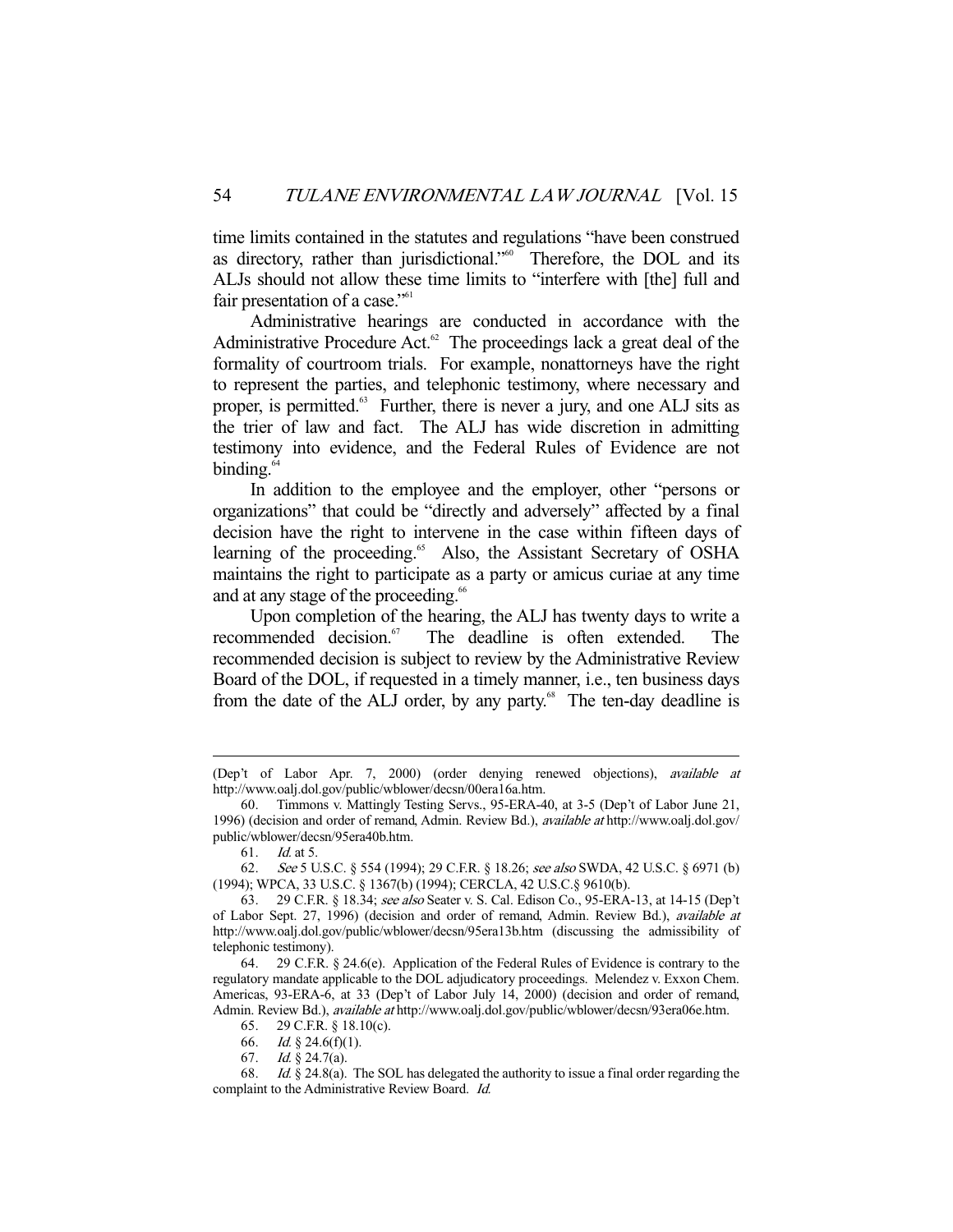subject to tolling.<sup>69</sup> In the event that the Administrative Review Board reviews the ALJ's decision, the Board will review both the ALJ's findings of fact and its legal conclusions de novo.<sup>70</sup>

 If the DOL determines that the employee was discriminated against, it shall order "affirmative action to abate the violation, including reinstatement of the complainant to that person's former or substantially equivalent position, if desired, together with the compensation (including back pay), terms, conditions, and privileges of that employment... $\cdot$ <sup>71</sup> The Secretary may, where deemed appropriate, order the party charged to provide compensatory damages to the complainant.<sup>72</sup> Additionally, the Department may, where appropriate, award exemplary damages under the SDWA and the TSCA.<sup>73</sup> A successful employee is also entitled to an award of reasonable attorney fees and costs, as set by the DOL.<sup>74</sup>

 Any party aggrieved by the DOL's decision, who has sought review before the Administrative Review Board, has sixty days to file an appeal to challenge the SOL's ruling in the appropriate United States circuit court of appeals. The standard of review is determined by the Administrative Procedure  $Act^{75}$  and articulated in *Mackowiak v.* University Nuclear Systems, Inc.: "We will set aside the agency decision if it is 'unsupported by substantial evidence' or 'arbitrary, capricious, an abuse of discretion, or otherwise not in accordance with law."<sup>776</sup>

 The whistleblower laws also permit the aggrieved parties to file a writ of mandamus, allowing any party to a DOL proceeding to file an action in federal district court to compel the department to perform a nondiscretionary duty imposed by the employee protection statutes.<sup>77</sup>

 <sup>69.</sup> Garcia v. Wantz Equip., 99-CAA-11 (Dep't of Labor Feb.8, 2000) (final decision and order, Admin. Review Bd.), available at http://www.oalj.dol.gov/public/arb/decsn2/99\_109. caap.pdf; Duncan v. Sacramento Metro. Air Quality Mgmt. Dist., 97-CAA-12 (Dep't of Labor Sept.1, 1999) (order accepting appeal and establishing briefing schedule, Admin. Review Bd.), available at http://www.oalj.dol.gov/public/wblower/decsn/99era12e.htm.

 <sup>70.</sup> See Berkman v. United States Coast Guard Acad., 97-CAA-2/9, at 15 (Dep't of Labor Feb. 29, 2000) (decision and remand order, Admin. Review Bd.), available at http://www.oalj.dol. gov/public/wblower/decsn/97caa02d.htm; Griffith v. Wackenhut, 97-ERA-52, at 9 (Dep't of Labor Feb. 29, 2000) (final decision and order, Admin. Review Bd.), available at http://www.oalj. dol.gov/public/wblower/decsn/97era52b.htm.

 <sup>71. 29</sup> C.F.R. § 24.8(d)(1).

 <sup>72.</sup> Id.

 <sup>73.</sup> Id.; SDWA, 42 U.S.C. § 300j-9(i)(2)(B)(ii) (1994); TSCA, 15 U.S.C. § 2622(b)(2)(B) (1994).

 <sup>74.</sup> See Pillow v. Bechtel Constr., 87-ERA-35, at 3 (Dep't of Labor Sept. 11, 1997) (supplemental order), available at http://www.oalj.dol.gov/public/wblower/decsn/87era35i.htm. 75. Administrative Procedure Act, 5 U.S.C. §§ 701-706 (1994).

 <sup>76. 735</sup> F.2d 1159, 1162 (9th Cir. 1984).

 <sup>77.</sup> See ERA, 42 U.S.C. § 5851(f) (1994); CAA, 42 U.S.C. § 7622; SDWA, 42 U.S.C.

<sup>§ 300</sup>j-9(i)(5). Federal mandamus proceedings are controlled by 28 U.S.C. § 1361, which reads,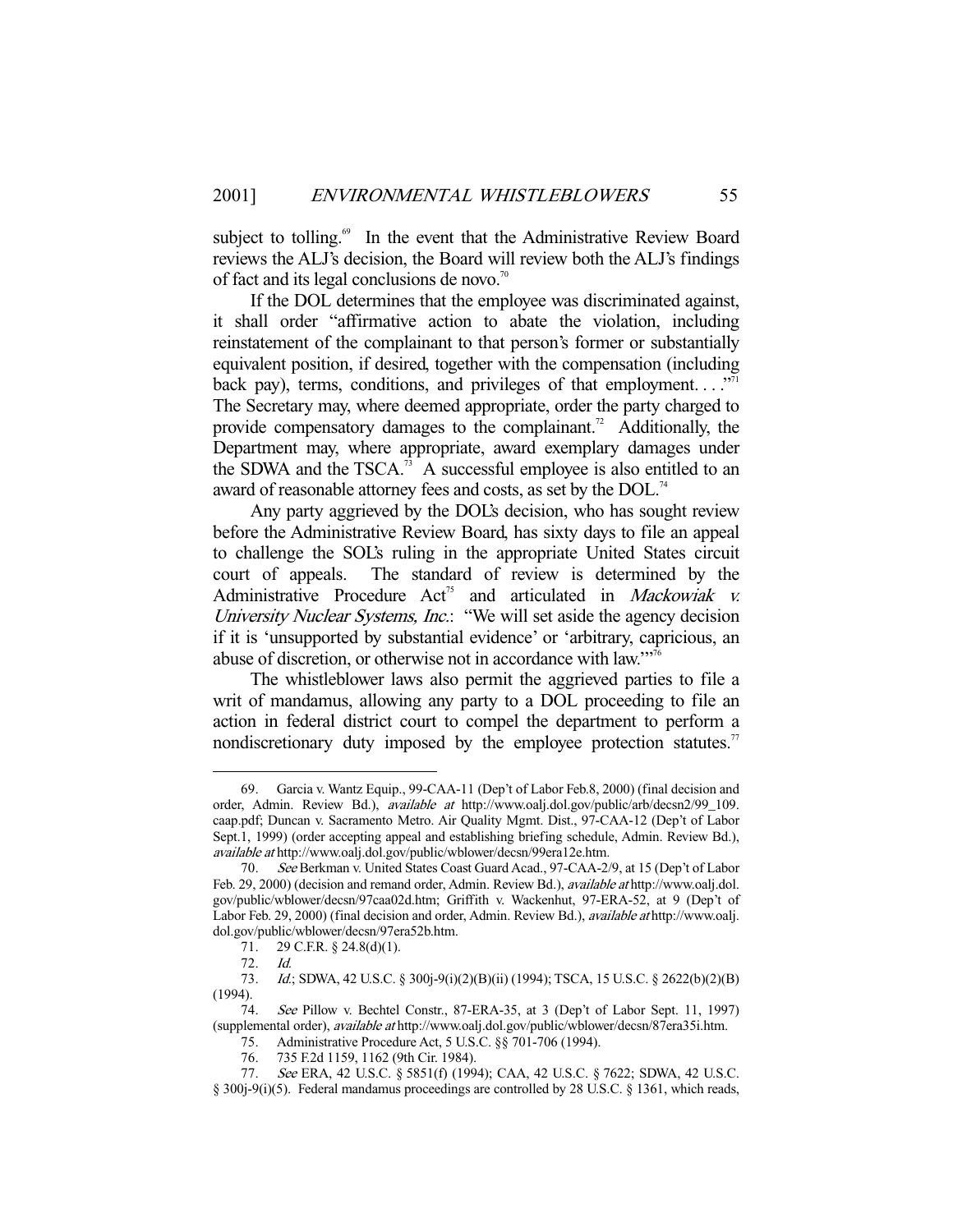Before an aggrieved employee can obtain mandamus relief because of an agency's delay or inaction, the employee must generally satisfy a three prong test: (1) clear right of plaintiff to relief sought, (2) plainly defined and preemptory duty on defendant's part to do the act in question, and (3) lack of another available remedy.<sup>78</sup>

 If any person fails to comply with a final order, the SOL can file a compliance action in federal district court.<sup>79</sup> For example, under the SDWA the Secretary has a duty to seek enforcement of a decision in federal district court.<sup>80</sup> Any request to the DOL for enforcement of an order by the Secretary should be directed to the Solicitor of Labor.<sup>81</sup> In the event that such a compliance action is filed, the federal district court is empowered to grant all appropriate relief, including injunctive relief, compensatory damages, and reasonable attorney fees and litigation  $costs.<sup>82</sup>$ 

<sup>&</sup>quot;the district courts shall have original jurisdiction of any action in the nature of mandamus to compel an officer or employee of the United States or any agency thereof to perform a duty owed to the plaintiff." 28 U.S.C. § 1361 (2001).

<sup>78.</sup> Food Serv. Dynamics, Inc. v. Bergland, 465 F. Supp. 1178, 1181 (E.D.N.Y. 1979); see also Cook v. Arentzen, 582 F.2d 870, 876 (4th Cir. 1987) (holding that there was no mandamus jurisdiction because court of claims could grant relief).

 <sup>79.</sup> ERA, 42 U.S.C. § 5851(d)-(e); CAA, id. § 7622(d), (e); SDWA, id. § 300j-9(i)(4); TSCA, 15 U.S.C. § 2622(d); see Lockheed Martin Energy Sys. v. Slavin, 190 F.R.D. 449 (E.D. Tenn. 1999).

 <sup>80. 42</sup> U.S.C. § 300j-9(i)(4). The ERA and the CAA also permit the enforcement action to be brought by "the person on whose behalf an order was issued." ERA,  $id$ . § 5851(e); CAA,  $id$ .  $§ 7622(e)(1).$ 

 <sup>81.</sup> Goldstein v. EBASCO Constructors, Inc., 86-ERA-36, at 3 n.4 (Dep't of Labor Aug. 31, 1992) (order denying stay, Sec'y of Labor), available at http://www.oalj.dol.gov/public/ wblower/decsn/86era36e.htm.

<sup>82.</sup> See id. An enforcement action is summary in nature, requiring a court to perform a "ministerial" function in enforcing the DOL's final order. See Kansas Gas & Elec. Co. v. Brock, 780 F.2d 1505, 1515 (10th Cir. 1985). A district court has no authority to review the merits of the Secretary's order. See 42 U.S.C. § 5851(c)(2) ("An order of the Secretary to which review could have been obtained [in the court of appeals,] shall not be subject to judicial review in any criminal or other civil proceeding."); Brock, 780 F.2d at 1515 ("An appeal from the Secretary's decision can lie only with the court of appeals."). For example, the district court in Wells v. Kansas Gas  $\&$ *Electric* held that "[Section 5851(d)] is clear on its face that the district court has jurisdiction to grant appropriate relief through its enforcement of an order by the Secretary. It cannot be interpreted to authorize this court to inquire into the appropriateness of the relief ordered by the Secretary." Wells v. Kansas Gas & Elec. Co., No. 84-2290, slip. op. at 2 (D. Kan. Oct. 15, 1984), aff'd sub nom. Kansas Gas & Elec. Co. v. Brock, 780 F.2d 1505 (10th Cir. 1985). In an enforcement proceeding, a district court may issue a preliminary injunction mandating the immediate reinstatement of an employee. See Martin v. Yellow Freight Sys., Inc., 793 F. Supp. 461 (S.D.N.Y. 1992), aff'd, 983 F.2d 1201 (2d Cir. 1993) (affirming the district court's order to enforce an order of reinstatement in a Surface Transportation Assistance Act whistleblowing case); Martin v. Castle Oil Corp., No. 92 Civ. 2178, 1992 U.S. Dist. LEXIS 4568, at \*14 (S.D.N.Y. 1992) *dismissed on other grounds sub nom.* Castle Coal & Oil Co. v. Reich, 55 F.3d 41 (2d Cir. 1995) (enforcing the Secretary's order by granting a preliminary injunction).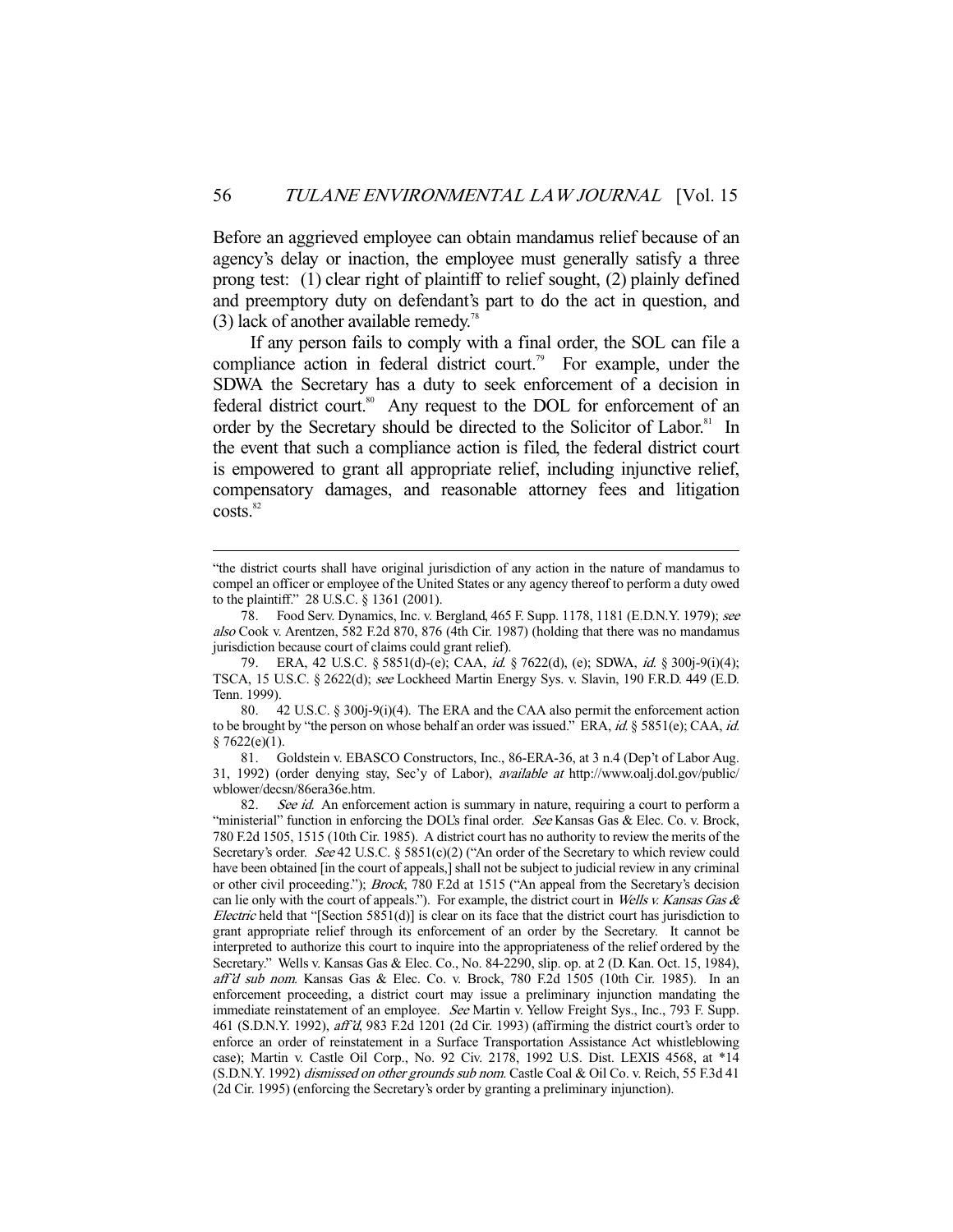# III. REVIEW OF RECENT DECISIONS REGARDING ELEVENTH AMENDMENT AND SOVEREIGN IMMUNITY DEFENSES TO WHISTLEBLOWER ACTIONS AGAINST STATE AGENCIES

 Despite the fact that the whistleblower protection provisions of the seven statutes were specifically designed by Congress to apply to states and state agencies, as well as private and federal employers, the DOL proceedings related to the adjudication of whistleblower claims have been subject to attack by states on numerous occasions. First, the United States Court of Appeals for the Eighth Circuit determined in Ellis Fischel State Cancer Hospital v. Marshall that the Eleventh Amendment could not bar administrative hearings related to the DOL's investigation of a whistleblower complaint against a state.<sup>83</sup> However, the Supreme Court later decided a series of cases which greatly extended the protection from suit afforded to states by the doctrine of sovereign immunity.<sup>84</sup> States then renewed their challenges to the DOL's investigative proceedings based on these decisions.

 The United States District Court for the District of Rhode Island, in the case of Rhode Island v. United States of America, established the precedent, later followed by federal district courts in Southern Ohio and Northern Florida, that the administrative proceedings before a DOL ALJ initiated in response to a complaint against a state or state agency were barred by Eleventh Amendment immunity and the doctrine of sovereign immunity.<sup>85</sup> The rulings of the *Rhode Island*, *Ohio*, and *Florida* courts essentially bar the adjudication of any whistleblower claims by state EPA employees against the state EPA unless the United States DOL itself brings charges against the state agency.<sup>86</sup>

## A. Rhode Island

-

 In Rhode Island v. United States, the Rhode Island Department of Environmental Management (RIDEM) sought to enjoin the federal government and three individual whistleblower complainants (Beverly Migliore, Barbara Raddatz, and Joan Taylor) from pursuing administrative hearings related to the individual complainants'

 <sup>83. 629</sup> F.2d 563 (8th Cir. 1980).

<sup>84.</sup> See Alden v. Maine, 526 U.S. 706 (1999); Seminole Tribe of Fla. v. Florida, 517 U.S. 44 (1996).

 <sup>85. 115</sup> F. Supp. 2d 269 (D.R.I. 2000).

 <sup>86.</sup> Id.; Ohio EPA v. United States Dep't of Labor, 121 F. Supp. 2d 1115 (S.D. Ohio 2000); Florida v. United States, 133 F. Supp. 2d 1280 (N.D. Fla. 2001), appeal docketed, No. 01-12380-HH (11th Cir. May 1, 2001).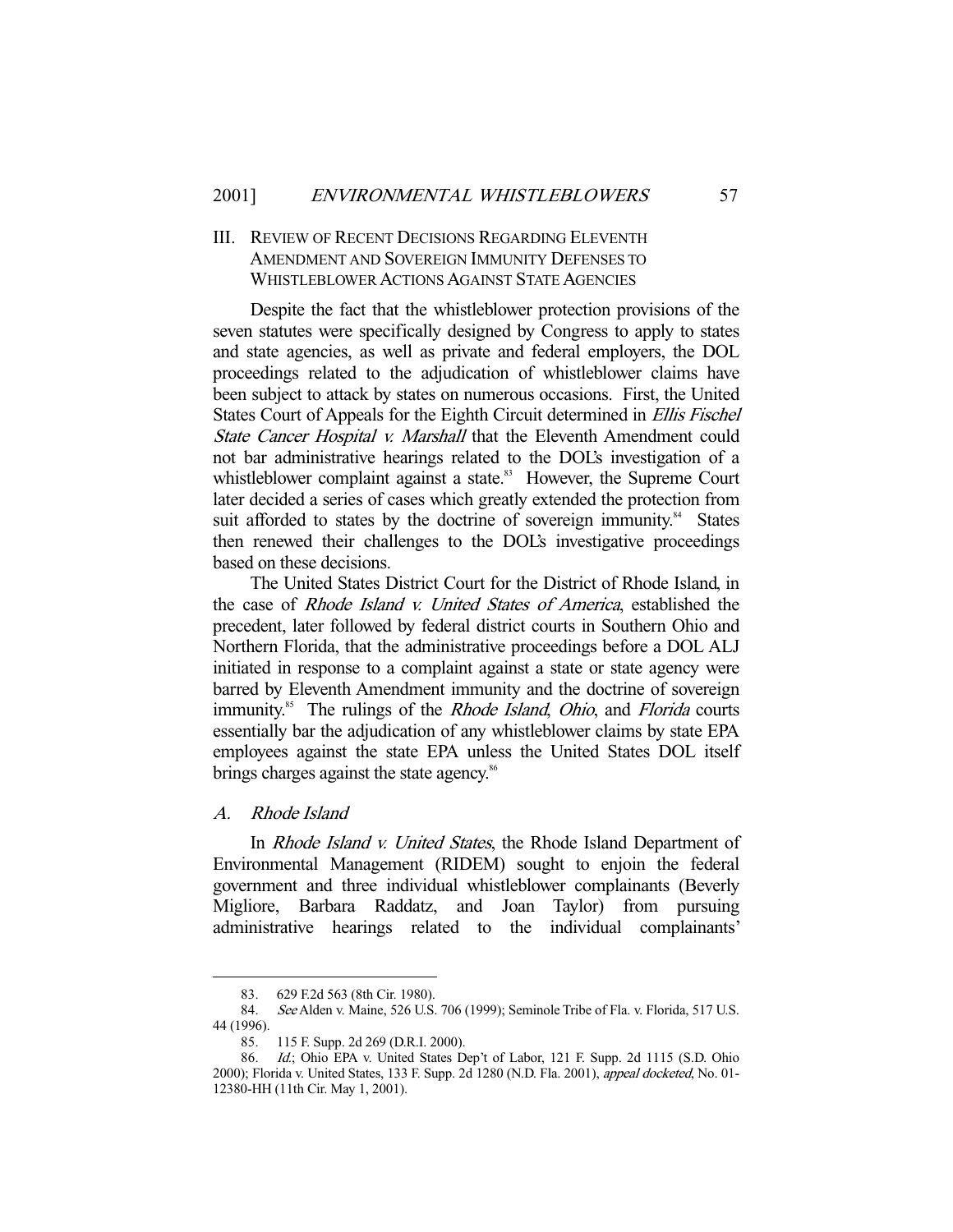allegations of RIDEM's retaliation.<sup>87</sup> This case involved four separate complaints by the above named employees of RIDEM.<sup>88</sup> The complaints alleged that RIDEM violated their statutory rights as whistleblowers by retaliating against them for reporting the agency's failure to properly implement the SWDA.<sup>89</sup> The complainants sought to recover front pay, back pay, compensatory damages for mental anguish and loss of professional reputation, and an award of attorney's fees.<sup>90</sup> The complainants also sought to obtain an order from the SOL demanding that RIDEM make "changes in the terms and conditions of employment that they regard as necessary to undo the effects of the alleged retaliation and to protect them from future retaliation."<sup>91</sup>

 Each of the agency proceedings at issue was initiated by a complaint filed by an attorney. In response to both Migliore's first complaint and Raddatz's complaint the Assistant Secretary for OSHA completed an initial investigation of the allegations and determined that RIDEM had not violated the whistleblower provisions of the SWDA. $92$ After investigating Migliore's second complaint, the Assistant Secretary determined that a violation had occurred and awarded \$10,000 in damages, attorneys' fees, and costs.<sup>93</sup> At the time the district court issued its decision, Joan Taylor's case was still under investigation by the Assistant Secretary.<sup>94</sup>

 After the initial investigation of Migliore's first complaint, the Assistant Secretary determined that no violation had occurred; Migliore then sought review by an ALJ.<sup>95</sup> At the conclusion of the hearings before the ALJ, the ALJ determined that RIDEM had violated the whistleblower

<sup>87.</sup> Rhode Island, 115 F. Supp. 2d at 271.

 <sup>88.</sup> Beverly Migliore filed two of the complaints at issue in the district court case. In the first complaint, Migliore alleged that RIDEM retaliated against her for voicing her concerns regarding the Agency's September 23, 1996, reorganization, which effectively downgraded her position as the Senior Supervisor of Rhode Island's Resource Conservation and Recovery Act (RCRA) program, and affected changes in enforcement that she believed compromised and violated RCRA. Migliore alleged that she had been verbally abused, suspended under the pretext of insubordination, given a written reprimand, and otherwise discriminated against in response to her voicing her concerns regarding the Agency's reorganization, and enforcement of the RCRA. Migliore v. R.I. Dep't of Envtl. Mgmt., 98-SWDA-3, at 11-35 (Dep't of Labor Aug. 13, 1999) (recommended decision and order, A.L.J.), available at http://www.oalj.dol.gov/public/wblower/ decsn/98swd03g.htm. The second complaint alleged further retaliation by RIDEM for her having filed the first whistleblower complaint. See Rhode Island, 115 F. Supp. 2d at 271.

<sup>89.</sup> *Rhode Island*, 115 F. Supp. 2d at 271.<br>90. *Id.* at 272.

Id. at 272.

<sup>91.</sup> *Id.* at 271.<br>92. *Id.* at 272.

*Id.* at 272.<br>*Id.* 

<sup>93.&</sup>lt;br>94.

 <sup>94.</sup> Id.

 <sup>95.</sup> Id.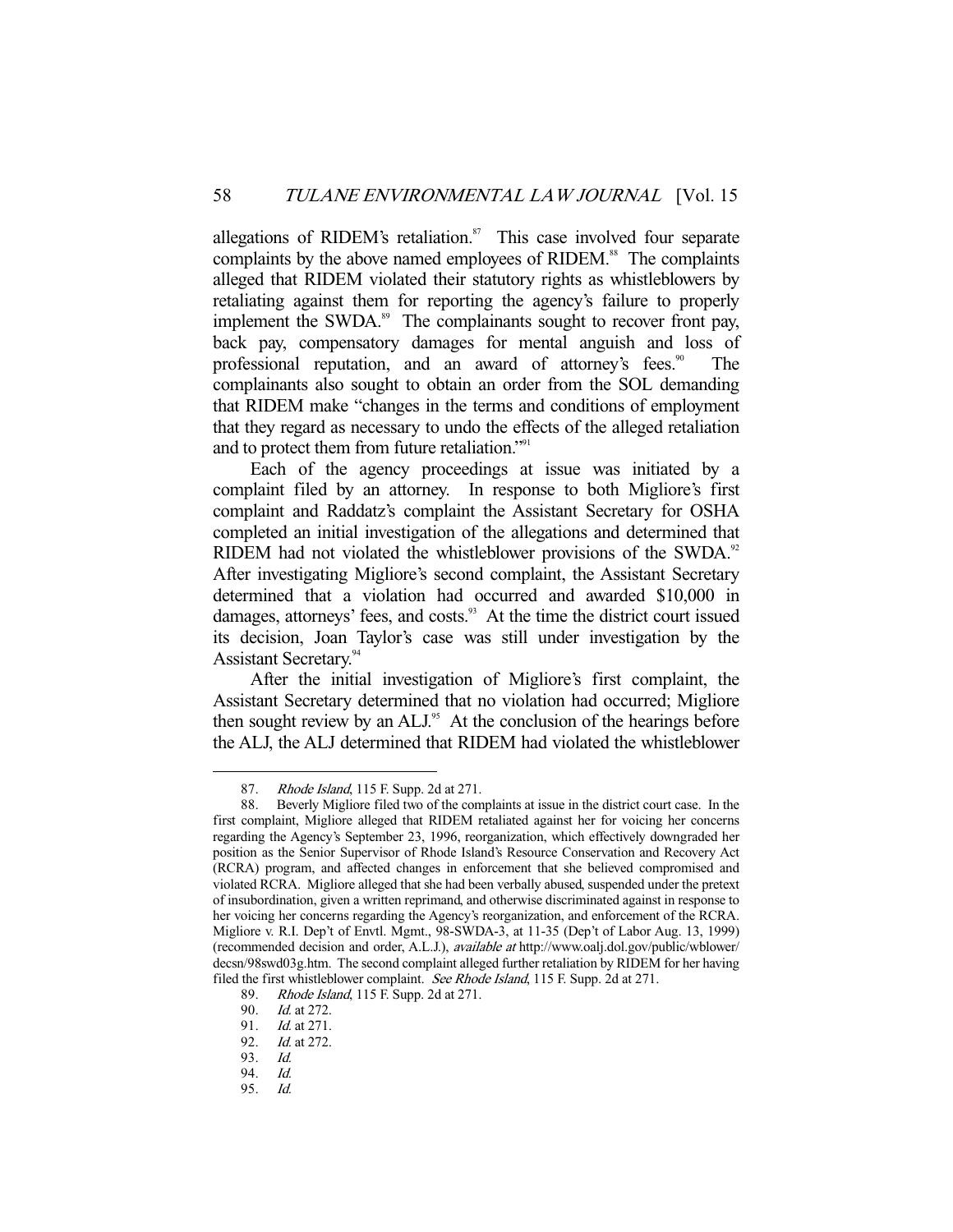protection provisions of SWDA, and awarded Migliore \$843,000 in damages.<sup>96</sup> None of the other claims involved in the district court case had proceeded through ALJ hearings at the time that RIDEM sought to enjoin any further proceedings.<sup>97</sup>

The *Rhode Island* district court based its ruling, enjoining any further administrative proceedings related to the above-mentioned claims, on the doctrine of state sovereign immunity.<sup>98</sup> The doctrine of state sovereign immunity protects a state from "the coercive process of judicial tribunals at the instance of private parties."<sup>99</sup> The court recognized that sovereign immunity cannot bar a law suit where a state has expressly waived its immunity, or where the state's immunity has been validly abrogated by Congress.<sup>100</sup> Furthermore, the court stated that sovereign immunity does not shield a state from suits by the United States for alleged violations of federal law.<sup>101</sup>

97. Rhode Island, 115 F. Supp. 2d at 272.

-

 101. The court stated that "the United States may bring an action against a state to enforce a federal statute. That is true even when the enforcement action is initiated in response to a complaint by a private party or when a private party benefits from the action." Rhode Island, 115

 <sup>96.</sup> The ALJ presiding over the hearings related to Migliore's first complaint found that the concerns Migliore expressed regarding the 1996 reorganization of RIDEM, especially those related to the possible violations of RCRA caused by changes in the procedures, methods, and policies of RIDEM's RCRA enforcement program, constituted protected activity under the SWDA. The ALJ specifically stated that:

Complainant repeatedly complained of excessive re-inspections and revisions which, in her belief, violated RCRA's mandate of timely and appropriate enforcement in many cases. Complainant testified that her concerns at that time were that RIDEM's actions were in violation of RCRA, the EPA's mandates, and compromised the public health and the environment. Further, Complainant repeatedly raised issues whenever she became aware of the possible misuse of federal funds.

Migliore, 98-SWDA-3 at 39, available at http://www.oalj.dol.gov/public/wblower/decsn/ 98swd03g.htm. The ALJ went on to state that RIDEM clearly was aware of Migliore's protected activity, and that their "propounded 'legitimate, non-discriminatory reasons' for subjecting [Mrs. Migliore] to a one-day suspension, and instances of discrimination and harassment, are actually tainted, as the basis for these 'legitimate' reasons was really in retaliation for her engaging in protected activity." Id.

 <sup>98.</sup> The court distinguished the doctrine of state sovereign immunity from the expression that it finds in the Eleventh Amendment, stating that "a state's sovereign immunity is much broader than the immunity conferred by the Eleventh Amendment. The Eleventh Amendment was not meant to limit the immunity previously enjoyed by states." *Id.* at 274. The court went on to cite the Supreme Court's decision in  $A$ lden v. Maine, which stated that "sovereign immunity 'does not turn on the forum in which the suits [are] prosecuted.'" Id. (citing Alden v. Maine, 527 U.S. 706, 733 (1999)).

<sup>99.</sup> Alden, 527 U.S. at 749 (quoting In re Ayers, 123 U.S. 443, 505 (1887)).

 <sup>100.</sup> Rhode Island, 115 F. Supp. 2d at 273. The court explained, however, that Congress may only abrogate a state's sovereign immunity where it expressly states its intent to do so, and where, in doing so, it has acted pursuant to the enforcement powers conferred by Section 5 of the Fourteenth Amendment rather than pursuant to its Article I legislative powers. Id. at 273 n.4 (citing Seminole Tribe of Fla. v. Florida, 517 U.S. 44, 55 (1996)).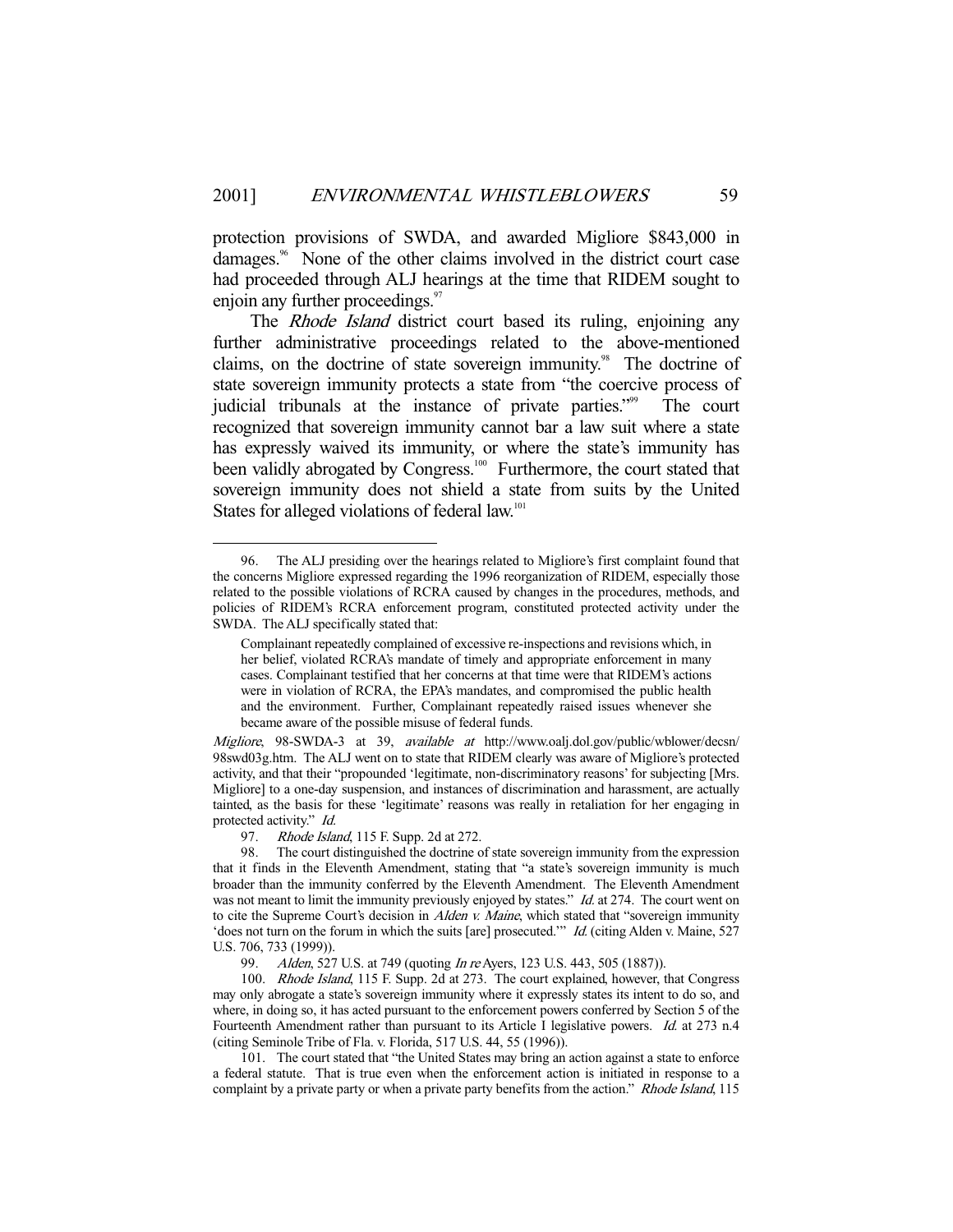The court explained that the issue of whether the Eleventh Amendment and the doctrine of state sovereign immunity would prohibit any further proceedings related to the complaints would be determined largely by the purpose of the proceedings.<sup>102</sup> If the proceedings were an action by the federal government to enforce federal law in which a private party derives an incidental benefit then such proceedings would not be barred.<sup>103</sup> However, they would be barred if the proceedings were an action by, or on behalf of, a private party, when the main purpose is to obtain damages or other relief for the aggrieved individual from the state. $104$ 

 The Rhode Island court ruled that "the proceedings in question are not investigations or enforcement actions by DOL; rather, they are proceedings to adjudicate the individual defendants' claims against the state for alleged violations of the whistleblower provision."<sup>105</sup> The court based this determination on several factors. First, the proceedings were initiated by complaints filed by the claimants' counsel.<sup>106</sup> Second, in both Migliore's first complaint and Raddatz's complaint, the Assistant Secretary for OSHA determined that no violation had occurred after an initial investigation.<sup>107</sup> Third, the fact that the relief sought in the proceedings and granted by the ALJ in Migliore's first case consisted almost entirely of compensatory damages and injunctive relief awarded to the individual claimants.<sup>108</sup> Finally, because the DOL was not a party to any of the proposed proceedings before an agency ALJ, the hearings in question were best characterized as claims brought by private individuals against a state and as such were barred by the doctrine of state sovereign immunity.<sup>109</sup>

 The court also determined that the proceedings at issue were indeed an attempt by private individuals to subject a state to a "coercive process" in violation of the state's sovereign immunity. This was based on the fact

F. Supp. 2d at 273 (citing Employees of the Dep't of Pub. Health and Welfare of Mo. v. Dep't of Pub. Health and Welfare of Mo., 411 U.S. 279, 285-86 (1973)). The district court went on to quote Alden in stating that the reason for allowing the federal government to bring suits against a state, where such suits would be otherwise barred under the doctrine of state sovereign immunity, is that suits brought by the federal government "require the exercise of political responsibility . . . a control which is absent from a broad delegation to private persons to sue nonconsenting States. Rhode Island, 115 F. Supp. 2d at 273 (citing Alden, 527 U.S. at 756).

<sup>102.</sup> *Rhode Island*, 115 F. Supp. 2d at 274.

 <sup>103.</sup> Id. at 273.

 <sup>104.</sup> Id.

 <sup>105.</sup> Id. at 274-75.

 <sup>106.</sup> Id. at 275.

 <sup>107.</sup> Id.

 <sup>108.</sup> Id.

 <sup>109.</sup> Id.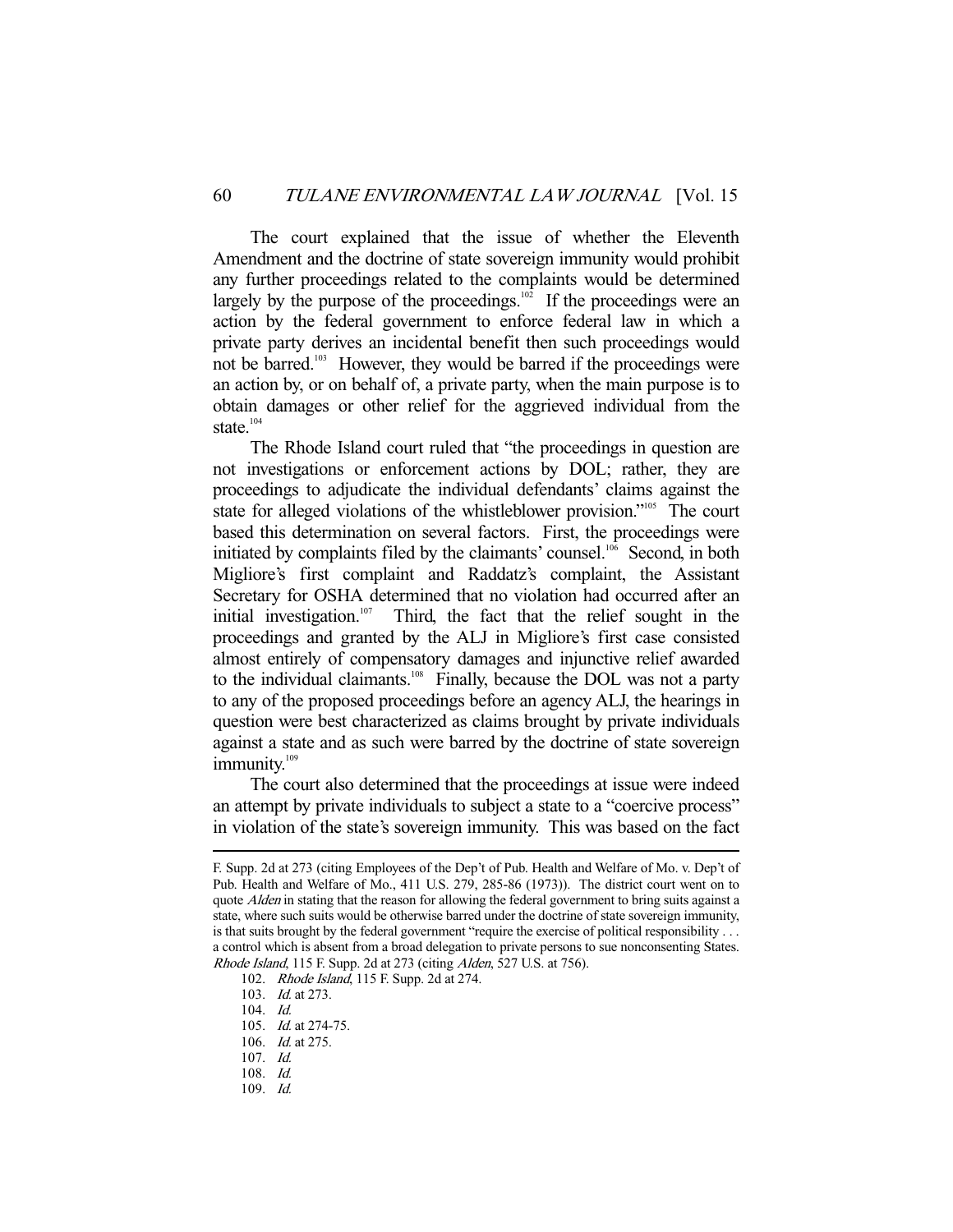that the SOL and the DOL's ALJ had the power to require the state or state agency to produce documents. Further, the court stated that the "findings and conclusions of the Secretary [and the ALJ] would be entitled to considerable deference [on appeal] and could be disturbed only if they were not supported by substantial evidence."<sup>110</sup> The court concluded that administrative agency proceedings, such as the ALJ hearings at issue, could be barred under the doctrine of sovereign immunity. The court based its conclusion on the determination that the DOL (in the proceedings at issue) did not function as an agency seeking to enforce a law that it was charged with administering; rather, the DOL served as a forum for adjudicating the claims of private parties.<sup>111</sup>

 For these reasons the court ruled in favor of granting a preliminary injunction against the DOL and the individual whistleblower complainants from engaging in any further proceedings against RIDEM and the State of Rhode Island. However, the court also ruled that OSHA could not be enjoined from investigating the alleged violations of federal law on which the aggrieved employees based their claims.<sup>112</sup>

#### B. Ohio

 In Ohio Environmental Protection Agency v. United States, the Ohio EPA (OEPA) sought to enjoin the DOL and Paul Jayko (an OEPA employee who initiated a whistleblower claim against the OEPA) from engaging in any proceedings against the OEPA.<sup>113</sup> Jayko worked as a site coordinator for the OEPA's investigation of a cancer cluster that had developed at the River Valley Schools in Marion, Ohio.<sup>114</sup> Early on in the

-

Rhode Island, 115 F. Supp. 2d at 276.

 <sup>110.</sup> Id.

 <sup>111.</sup> The court noted that "[the] DOL specifically states that 'it should be made clear to all parties that the U.S. Department of Labor does not represent any of the parties in [any] hearing' before an ALJ." *Id.* (citation omitted). The district court then attempted to distinguish its ruling here from the ruling of court of appeals for the Eighth Circuit in Ellis Fischel State Cancer Hospital v. Marshall, 629 F.2d 563, 567 (8th Cir. 1980), in which the court held that hearings of claim against a state agency held before the DOL's ALJs were not barred by the Eleventh Amendment. The court explained:

Marshall, and the cases cited by it, involved administrative actions brought by the agencies themselves for alleged violations of federal law which, as already noted, do not implicate the Eleventh Amendment. By contrast, the proceedings in this case all were brought directly by the individual claimants. DOL did not function as an agency seeking to enforce a law that it was charged with administering by taking action against what it perceived to be a violation. Rather, it served as a forum for adjudicating the claims of private parties.

<sup>112.</sup> *Id.* at 279.

 <sup>113. 121</sup> F. Supp. 2d 1155 (S.D. Ohio 2000).

<sup>114.</sup> *Id.* at 1157-58.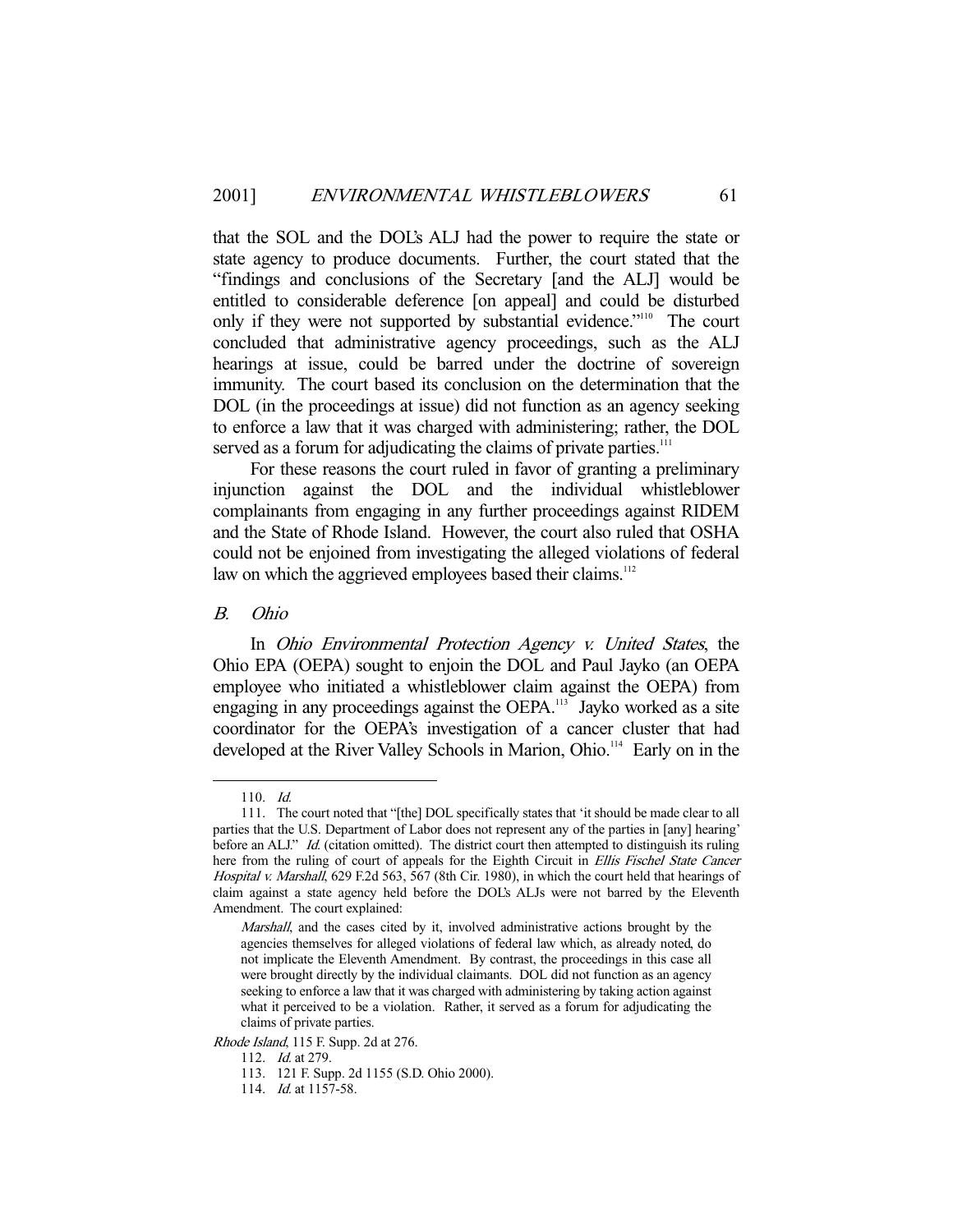OEPA's investigation it became apparent that the River Valley Schools area had been the site of a former military installation, part of which was very likely used for the disposal of carcinogenic waste materials.<sup>115</sup>

 In the summer of 1997, Jayko was placed in charge of coordinating a review of the site and ensuring compliance with the CAA, SDWA, SWDA, CERCLA, TSCA, WPCA, and ERA.<sup>116</sup> During the course of this review, Jayko was subjected to agency retaliation, including being suspended and ultimately removed from his position in response to his continuing expression of concerns regarding the investigation, both to the public and within the agency.<sup>117</sup> Many of these concerns related to the OEPA management's attempts to cover up the possibility that soil and water contaminants in the River Valley Schools area were directly linked to the abnormal levels of cancer in the area.<sup>118</sup>

 After being transferred from his position in Marion and suspended by Donald Schregardus, then Director of the OEPA, Jayko filed a complaint with the DOL alleging violations of the whistleblower provisions of the CAA, SDWA, SWDA, CERCLA, TSCA, WPCA, and ERA.119 After an initial investigation of Jayko's complaint, the Assistant Secretary for OSHA determined that OEPA had indeed violated whistleblower protection provisions of the seven statutes.<sup>120</sup> Upon receiving this adverse ruling, OEPA immediately appealed this decision to the office of ALJs for a public hearing of the complaint. Ultimately, however, the hearings before the ALJ resulted in another decision that OEPA had violated the statutes.<sup>121</sup> The ALJ found that Jayko had indeed engaged in protected activity by insisting on a detailed investigation of the River Valley Schools area, to be conducted in conformity with federal

 <sup>115.</sup> Jayko v. Ohio EPA, 99-CAA-5, at 8 (Dep't of Labor Oct. 2, 2000) (recommended decision and order and prelim. order, A.L.J.), available at http://www.oalj.dol.gov/public/arb/ decsn/01\_009.caa.pdf.

 <sup>116.</sup> Ohio EPA v. United States Dep't of Labor, 121 F. Supp. 2d 1155, 1158 (S.D. Ohio 2000).

 <sup>117.</sup> Jayko, 99-CAA-5 at 86-89, available at http://www.oalj.dol.gov/public/arb/decsn/01\_ 009.caa.pdf. The ALJ noted that none of the reasons provided by the OEPA for transferring and suspending Jayko were anything other than shallow attempts to cover up the agency's retaliation against Jayko for engaging in protected whistleblower speech.

<sup>118.</sup> See id. at 17-23. Jayko not only voiced his concerns that OEPA management was not allowing for an adequate investigation of the River Valley Schools Area, but also expressed concerns related to public statements made by agency officials, which he believed were misleading as to the seriousness of the possible problems in the River Valley Schools area.

 <sup>119.</sup> Ohio EPA, 121 F. Supp. 2d at 1158.

<sup>120.</sup> *Id.* at 1159-60.

 <sup>121.</sup> Jayko, 99-CAA-5 at 86-89, available at http://www.oalj.dol.gov/public/arb/decsn/01\_ 009.caa.pdf.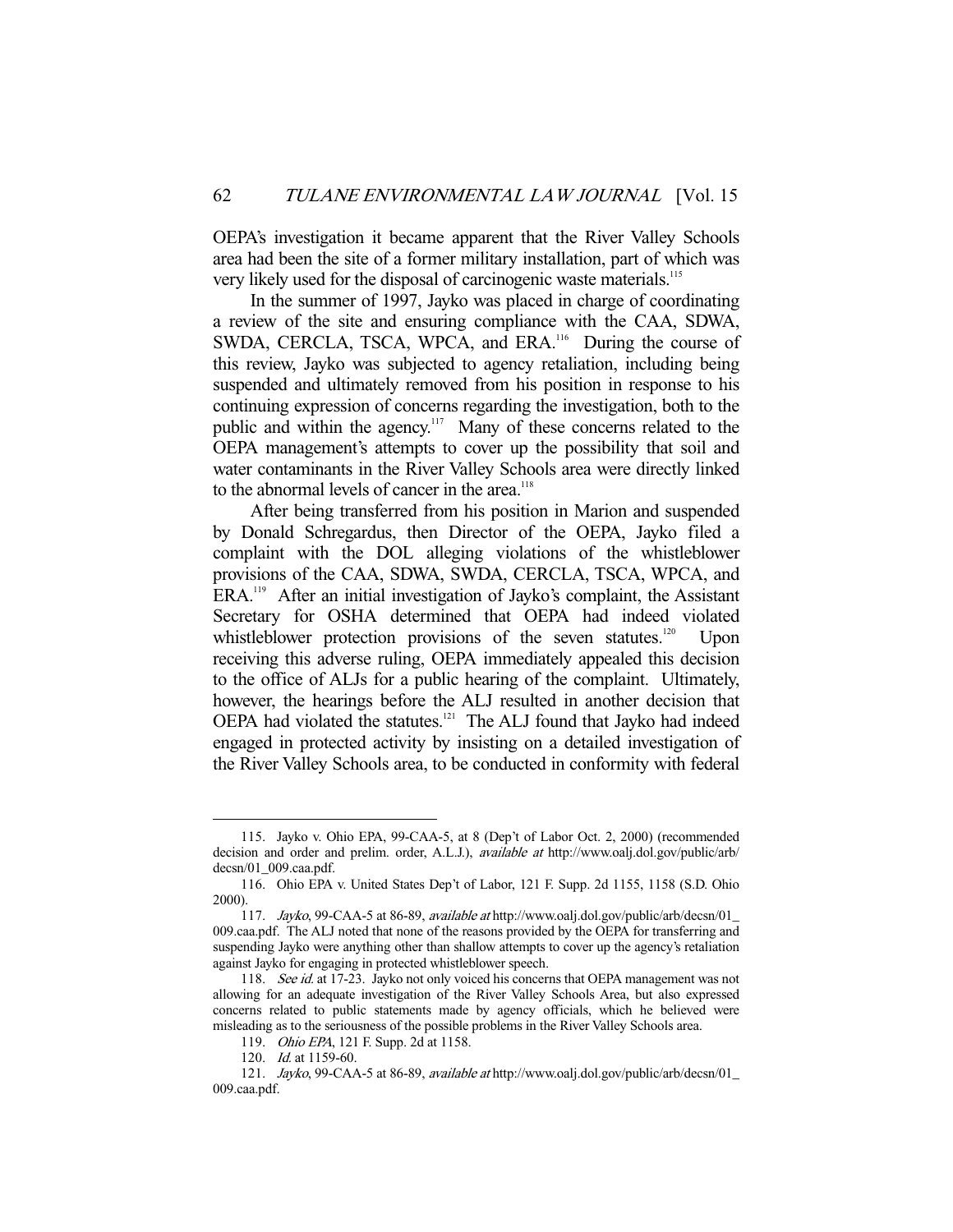environmental statutes.<sup>122</sup> The ALJ also determined that the actual motivation for Jayko's removal from the River Valley Schools site and his suspension by the OEPA was an attempt by OEPA management to retaliate for Jayko voicing his concerns about the investigation.<sup>123</sup> In response to the ALJ's findings, the OEPA attempted to enjoin the DOL and Jayko from any further proceedings regarding his complaint and sought to enjoin any enforcement of the ALJ's decision, claiming that the doctrine of state sovereign immunity barred any such action.<sup>124</sup>

 The district court ultimately granted an injunction against Jayko's enforcement of the ALJ's decision and enjoined any further proceedings related to Jayko's whistleblower claims not prosecuted by the DOL itself.125 The court provided two principle reasons for its decision. First, the court found that the whistleblower statutes did not validly abrogate state sovereign immunity.<sup>126</sup> Second, the court determined that the administrative hearings at issue did constitute a suit filed against a state without its consent, and therefore were barred by the Eleventh Amendment and the doctrine of state sovereign immunity.<sup>127</sup>

 The court began its discussion of the applicability of the defense of sovereign immunity to Jayko's suit by stating that Congress may, pursuant to its enforcement powers under Section 5 of the Fourteenth Amendment, abrogate a state's sovereign immunity by enacting "legislation which prohibits conduct 'which is not itself unconstitutional and [thereby] intrudes into legislative spheres of autonomy previously reserved to the States.'"128 The court also stated that "[b]efore the Court may find a valid exercise of Congress' Section 5 authority, it must first conclude that Congress unequivocally intended to abrogate a state's sovereign immunity under the Eleventh Amendment."<sup>129</sup>

 The district court went on to determine that there was no indication that in enacting the whistleblower protection provisions of the environmental and nuclear statutes, Congress intended to abrogate the

-

 129. Id. at 1162 (citing Fla. Prepaid Secondary Educ. Expense Bd. v. Coll. Sav. Bank, 527 U.S. 627, 635 (1999)).

 <sup>122.</sup> Ohio EPA, 121 F. Supp. 2d at 1160.

 <sup>123.</sup> Id.

 <sup>124.</sup> Id.

 <sup>125.</sup> Id. at 1168.

 <sup>126.</sup> Id. at 1162.

 <sup>127.</sup> Id. at 1165.

 <sup>128.</sup> Id. at 1161 (quoting City of Boerne v. Flores, 521 U.S. 507, 518 (1997) (quoting Fitzpatrick v. Bitzer, 427 U.S. 445, 455 (1976)). The court went on to cite *Flores* in support of its statement that congressional enactments pursuant to the Fourteenth Amendment must demonstrate a "congruence and proportionality between the constitutional injury to be prevented and the means Congress has adopted to that end." Id. (citing Boerne, 521 U.S. at 520).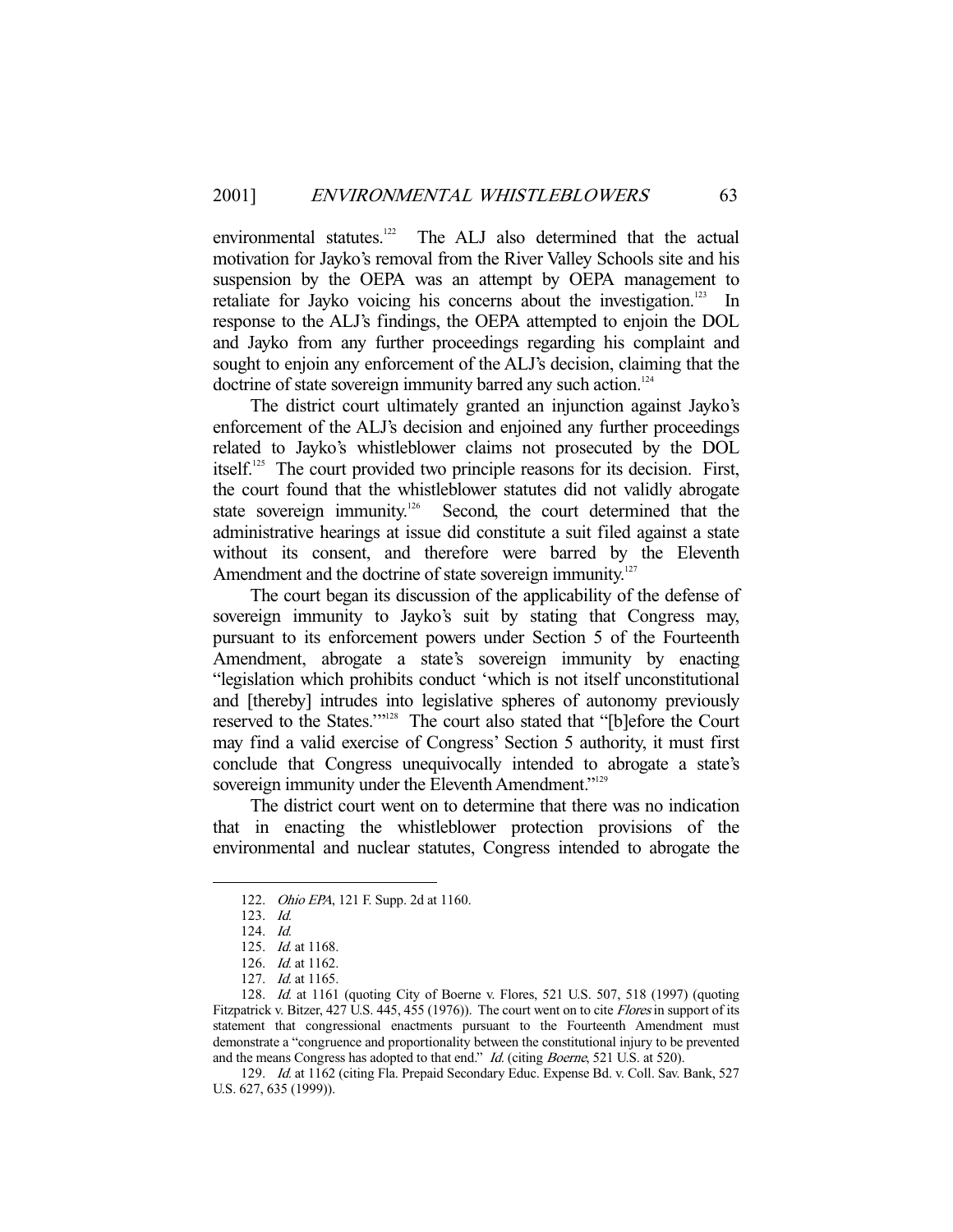states' sovereign immunity.<sup>130</sup> The court found nothing in the statutes' plain language, or in the legislative history, that indicated that the statutes were enactments under the Fourteenth Amendment, intended to abrogate state sovereign immunity.<sup>131</sup> The court also based this finding on the fact that "in all other statutes enacted by Congress in which it has expressly acted to abrogate the immunity of the states from private suits, the remedies available to private litigants include recourse to a full [de novo] trial in federal court."<sup>132</sup> Therefore, because the environmental whistleblower statutes make no provision for a right to a trial de novo before an Article III court, the court found that they could not be considered enactments under Section 5 intended to abrogate state sovereign immunity.<sup>133</sup> As such, the court ruled that Jayko could not maintain a private cause of action against the OEPA.<sup>134</sup>

 The Ohio district court then proceeded to determine that the hearings before the ALJ related to Jayko's complaint were indeed an exercise of judicial power, and as a result were barred by the Eleventh Amendment and the doctrine of sovereign immunity.<sup>135</sup> The court based this conclusion on the fact that the federal regulations related to the ALJ's hearings require that the ALJ conduct full evidentiary hearings, issue subpoenas, rule on evidence, and make a formal recommended decision and order, which becomes the basis for any review by a federal district court.<sup>136</sup> The court noted, in support of its position that the hearings constituted judicial action of the sort barred by the Eleventh Amendment, that "[t]here is no provision under any of the environmental statutes nor under the Administrative Procedure Act, 5 U.S.C. § 551 *et seq.* for a reviewing Article III Court to develop a *de novo* record with regard to an administrative action."137

The Ohio court relied in part on *Alden v. Maine* in formulating its decision regarding the applicability of the defense of state sovereign immunity to the administrative hearings involved in Jayko's claims against the OEPA.<sup>138</sup> The court made it clear that while a private individual would be barred from pursuing the administrative proceedings

-

 137. Ohio EPA, 121 F. Supp. 2d at 1165. 138. Id. at 1165.

 <sup>130.</sup> Id.

 <sup>131.</sup> Id. at 1163.

 <sup>132.</sup> Id.

 <sup>133.</sup> Id.

 <sup>134.</sup> Id.

 <sup>135.</sup> Id.

<sup>136.</sup> Id. at 1164. See generally 29 C.F.R. § 24 (2000); Administrative Procedure Act, 5 U.S.C. § 551 (1994) (explaining the relevant rules and regulations associated with ALJ hearings).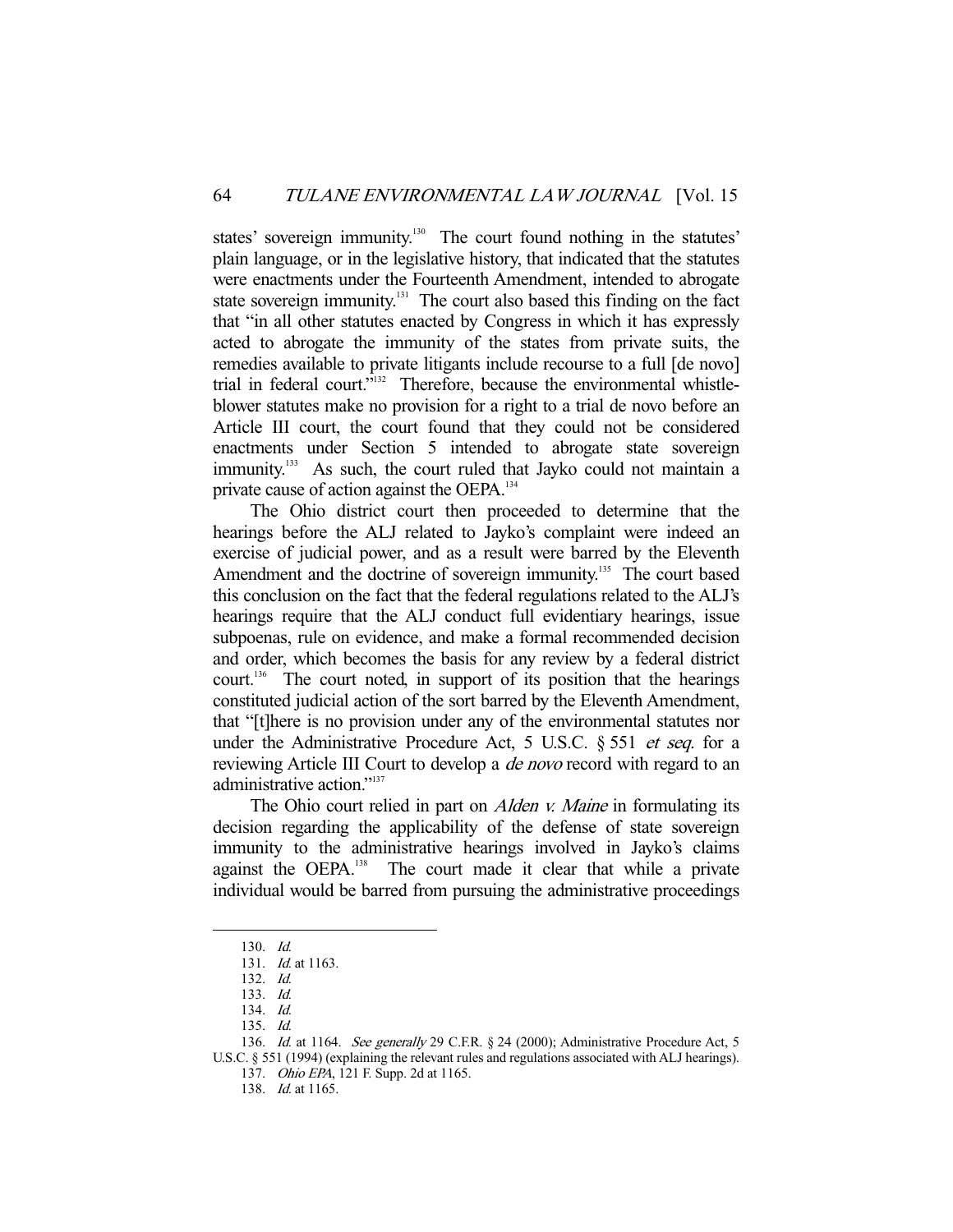initiated in response to Jayko's claims, the federal government would not be barred from doing  $so<sup>139</sup>$ . Therefore, the court ruled that in order to avoid problems of Eleventh Amendment immunity, the DOL itself must join an action against a state or state agency at the time the case is referred for hearings before a DOL ALJ.<sup>140</sup> "[S]o long as the [DOL] itself initiates all the stages of the proceedings other than the initial complaint," the investigative and adjudicative process set forth in the DOL's regulations for the investigation of whistleblower complaints would not be barred by state sovereign immunity.<sup>141</sup>

 Due to the fact that the ALJ proceedings at issue in this case had been completed and judgment had been returned in favor of Paul Jayko, the district court did not issue the requested injunction. Instead, the court held that the administrative proceedings would only continue if the DOL intervened in Jayko's case. The court ruled that if the DOL chose to intervene in Jayko's case (which was pending review by the ARB) within thirty days of the district court ruling, the DOL and Paul Jayko would not be restrained from further adjudicating his claims against the OEPA.<sup>142</sup>

#### C. Florida

 In Florida v. United States, the United States District Court for the Northern District of Florida determined that the Eleventh Amendment and the doctrine of sovereign immunity barred the initiation of administrative hearings before an ALJ, unless the DOL elected to take over the prosecution of the claims against the state.<sup>143</sup> This case involved a complaint by an employee (Dr. Shafey) of the State of Florida Department of Health, alleging that his employment had been terminated based on communications he made regarding the risks of occupational pesticide exposure and the aerial spraying of malathion.<sup>144</sup> The complaint alleged that the State of Florida, and certain individuals within the State of Florida Department of Health, in terminating Dr. Shafey's

 <sup>139.</sup> Id. (citing Alden v. Maine, 527 U.S. 706, 755-56 (1999)) (stating that the federal government may bring suit against a state where a private individual may not because "[s]uits brought by the United States itself require the exercise of political responsibility for each suit prosecuted against a State, a control which is absent from a broad delegation to private persons to sue non-consenting States").

 <sup>140.</sup> Ohio EPA, 121 F. Supp. 2d at 1166.

 <sup>141.</sup> Id.

<sup>142.</sup> *Id.* at 1168.

 <sup>143.</sup> Florida v. United States, 133 F. Supp. 2d 1280, 1292 (N.D. Fla. 2001), appeal docketed, No. 01-12380-HH (11th Cir. May 1, 2001).

<sup>144.</sup> *Id.* at 1283.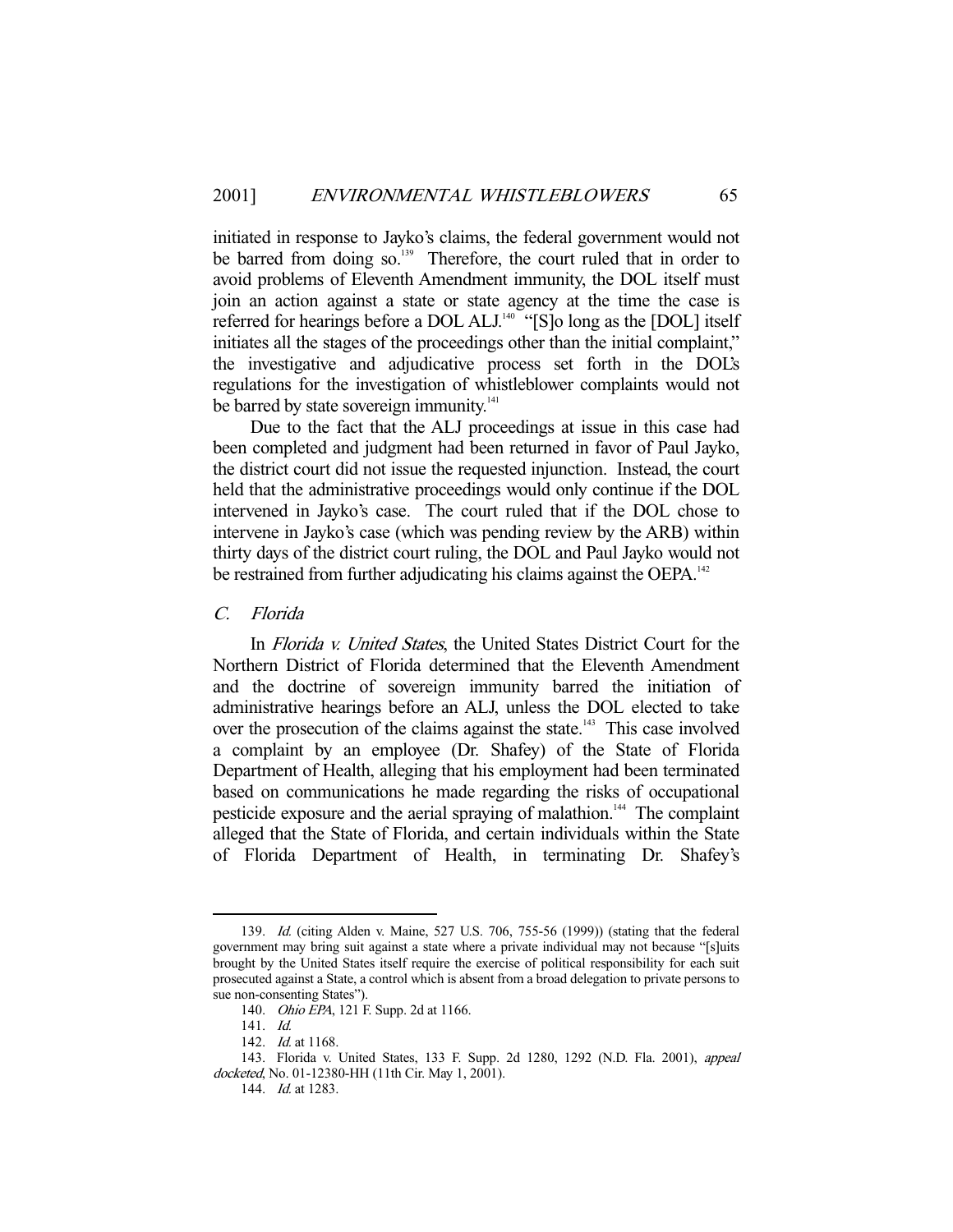employment, violated the whistleblower protection provisions of the CAA, WPCA, TSCA, SDWA, SWDA, and CERCLA.<sup>1</sup>

 The Assistant Secretary for OSHA proceeded with an initial investigation into Dr. Shafey's complaint, and determined that no violation of the statutes had occurred.<sup>146</sup> Dr. Shafey then elected to exercise his rights under the six statutes on which he based his claim to an administrative hearing of his complaint prior to the issuing of a final decision and order by the SOL.<sup>147</sup> In response, the State of Florida filed an action in federal district court to enjoin the DOL, various DOL officials, and Dr. Shafey from pursuing the administrative proceeding.<sup>148</sup>

 The Florida court provided perhaps the most detailed explanation of all of the district courts for its conclusion that Eleventh Amendment immunity and sovereign immunity could be applied to administrative proceedings. While the court did recognize the fact that sovereign immunity cannot shield a state from all suits, $149$  it also determined that a state's immunity to suit "was not limited to traditional types of proceedings, but instead applied also, perhaps especially, to novel types of proceedings not contemplated by the framers."150 Based on this understanding of state sovereign immunity, the court ruled that "[i]f the framers 'never imagined or dreamed of' lawsuits in federal court against states by their own citizens, they surely also did not imagine or dream of claims against states by their own citizens before a federal agency or Administrative Law Judge."<sup>151</sup> The court therefore determined that the doctrine of state sovereign immunity, as articulated by the Supreme Court in Alden, could bar federal administrative agency proceedings against a state brought by a private individual.<sup>152</sup>

 The court went on to find that the proposed hearings of Dr. Shafey's complaint did not constitute a part of a federal investigation of a claim,

 <sup>145.</sup> Id.

 <sup>146.</sup> Id.

 <sup>147.</sup> Id.

 <sup>148.</sup> Id. at 1284.

 <sup>149.</sup> The court recognized that the immunity provided to states by the doctrine of constitutional state sovereign immunity and the Eleventh Amendment could not bar suits against a state brought by the federal government, suits brought under the doctrine of Ex parte Young, 209 U.S. 123 (1908), against a state official in his or her official capacity, seeking solely prospective relief, or suits against an individual state official, in his or her individual capacity, seeking damages solely from the individual. *Florida*, 133 F. Supp. 2d at 1285. The court also went on to note that Congress may pass legislation abrogating a state's sovereign immunity under Section 5 of the Fourteenth Amendment. Id. It also noted that "a state may waive its own immunity, so long as it does so explicitly and unambiguously." Id. (citations omitted).

 <sup>150.</sup> Id. at 1286.

 <sup>151.</sup> Id. at 1287.

 <sup>152.</sup> Id. at 1286-89.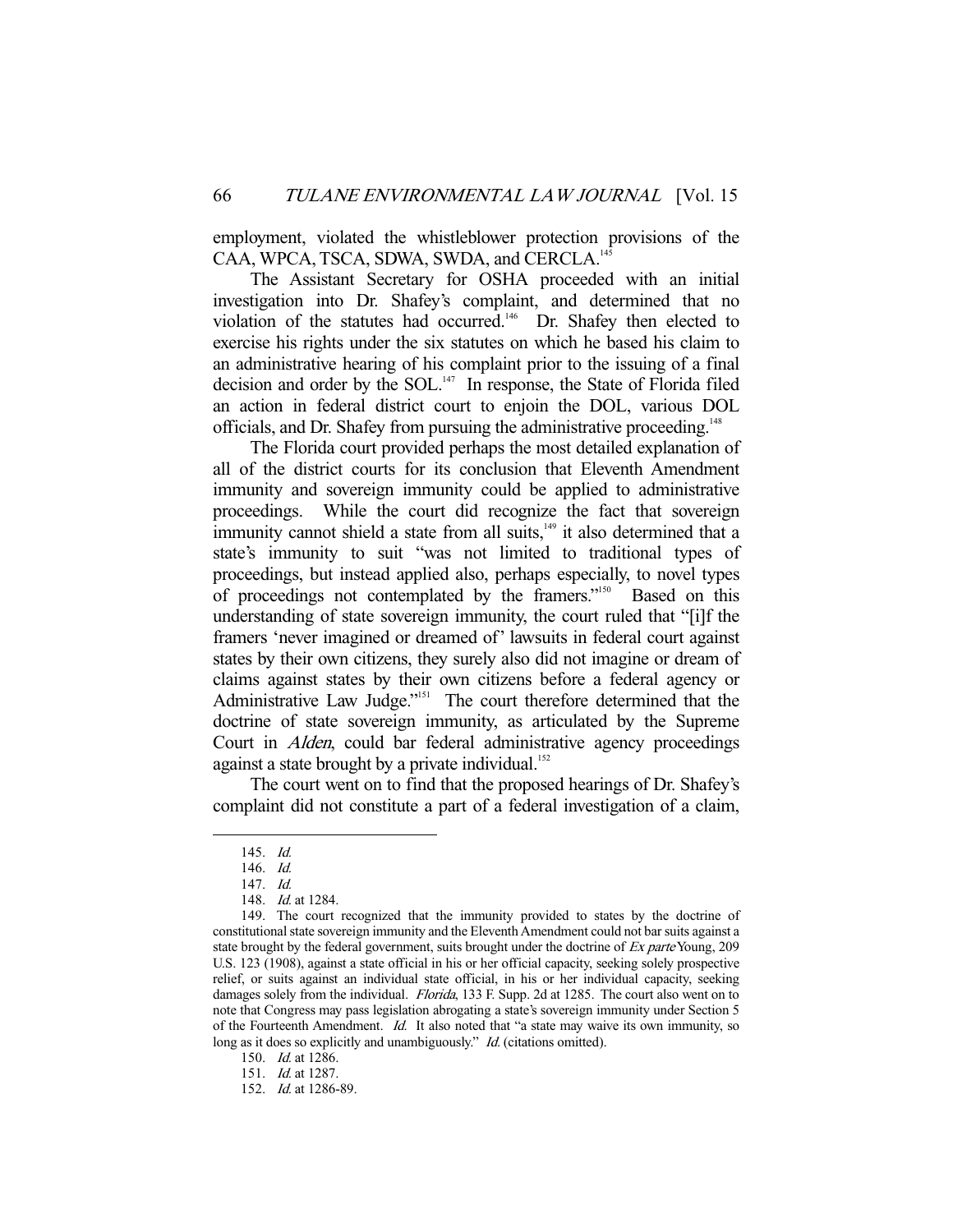but rather were an attempt by a private individual to prosecute a claim against a state, without that state's consent.<sup>153</sup> The court found that, because Dr. Shafey sought further review of his claim after the Assistant Secretary for OSHA returned an initial determination that no violation of the whistleblower statutes had occurred, it was indeed Dr. Shafey, and not the DOL, that was commencing and prosecuting the proposed administrative proceeding.<sup>154</sup> The Florida court also noted that the proposed ALJ proceedings included evidentiary hearings which would result in formal findings of fact entitled to a great deal of deference in any possible future enforcement proceedings in federal court. The administrative proceedings were therefore ruled to not be a part of a DOL investigation, but rather a "formal adjudicatory proceeding with defined legal consequences to which the State of Florida was being required to respond without its consent."155

 The court then determined that because Congress had not validly abrogated the states' sovereign immunity under Section 5 of the Fourteenth Amendment in adopting the environmental whistleblower statutes, Dr. Shafey could not proceed with the prosecution of his claims in the proposed hearings before the ALJ.<sup>156</sup> The court found that Congress had not evidenced any intention of making states subject to the whistleblower claims of private individuals because Congress only authorized an investigation and appropriate action by the SOL, not by a private individual.<sup>157</sup> Furthermore, the court determined that the administrative hearings at issue were not adopted by Congress in the statute, but rather were adopted by the DOL in its regulations for the investigation and adjudication of whistleblower complaints.<sup>158</sup>

 Based on these findings, the district court permanently enjoined any proceedings prosecuted by Dr. Shafey related to the adjudication of his whistleblower complaint.<sup>159</sup> However, the court recognized that it could not enjoin any such proceedings that were prosecuted by the DOL itself.160 The court also recognized the fact that Dr. Shafey would be able to pursue his claims to the extent that he sought prospective relief as against the individual respondents in their official capacities, or to the

 <sup>153.</sup> Id. at 1289-90.

 <sup>154.</sup> Id. at 1289.

 <sup>155.</sup> Id.

 <sup>156.</sup> Id. at 1291.

 <sup>157.</sup> Id.

 <sup>158.</sup> Id.

 <sup>159.</sup> Id. at 1292.

 <sup>160.</sup> Id.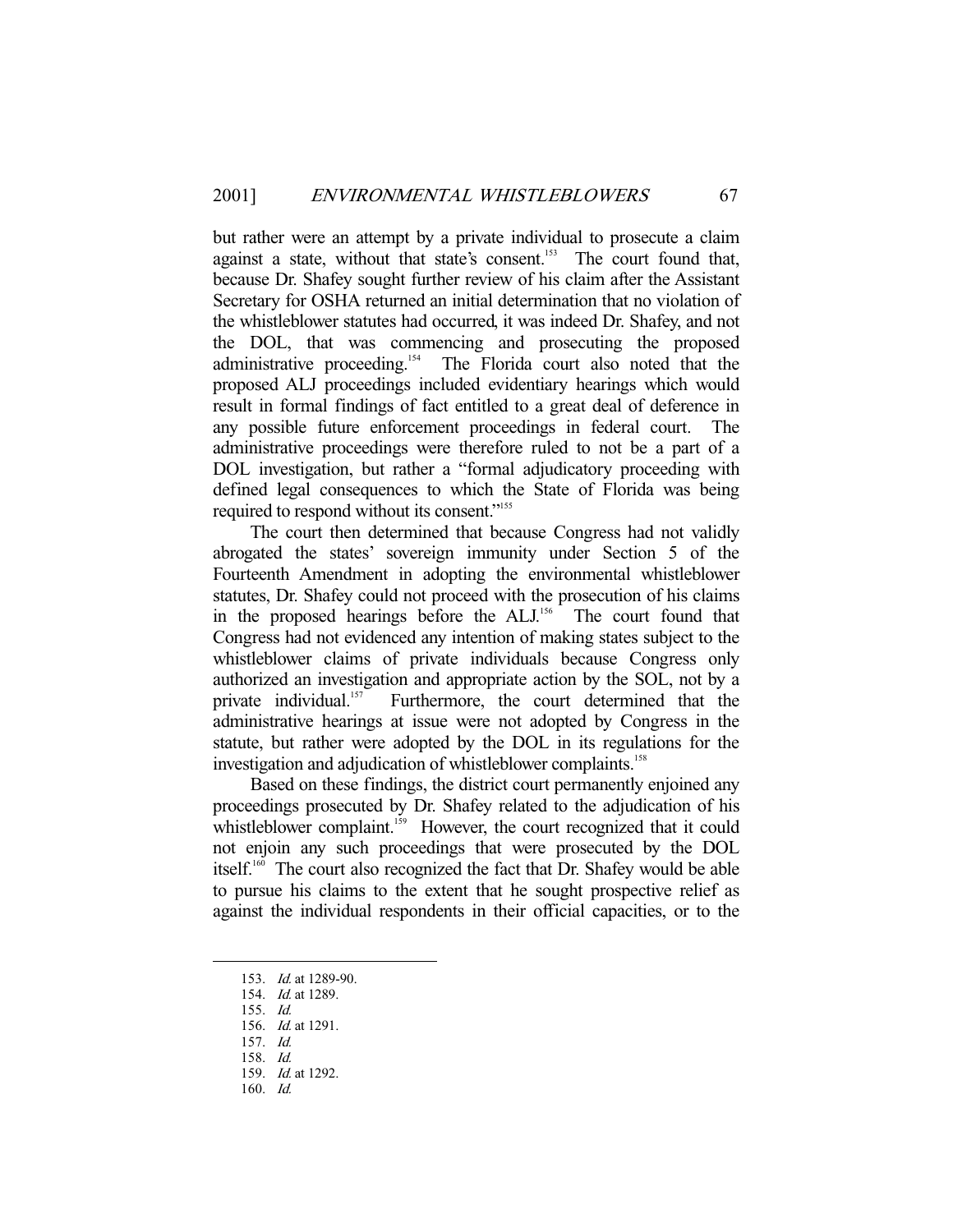extent that it sought relief against the individual respondents in their individual capacities.<sup>161</sup>

## IV. STATUTORY AND CONSTITUTIONAL ANALYSIS OF THE DISTRICT COURT DECISIONS

The decisions of the district courts in *Rhode Island*, *Ohio*, and Florida have effectively removed much of the protection originally granted to state employees by Congress in enacting the whistleblower provisions of the CAA, SWDA, SDWA, WPCA, CERCLA, TSCA, and the ERA.<sup>162</sup> As such, these decisions have violated the clearly expressed intentions of Congress. In each of the decisions, the courts relied on a fundamentally flawed understanding of the nature of administrative proceedings the DOL proposed to conduct on the whistleblower complaints. The courts' failure to view the administrative proceedings as an essential part of the SOL's investigation and ruling on whistleblower complaints stands in complete contradiction to the plain language of the whistleblower statutes.<sup>163</sup>

 One of the principle mistakes made by the district courts in their analyses of the proceedings was the shared assumption that the initial investigation by the Assistant Secretary of OSHA constituted the entirety of the SOL's determination of the merits of the claim. However, under the whistleblower provisions of the abovementioned statutes, the Secretary not only has a nondiscretionary duty to investigate, but also to convene a hearing and issue a final finding regarding any potential violation of whistleblower law at the request of a party.<sup>164</sup> The SWDA contains a description of the SOL's investigation almost identical to the description found in the other whistleblower statutes, providing that:

[T]he Secretary . . . shall cause such investigation to be made as he deems appropriate. Such investigation shall provide an opportunity for a public hearing at the request of any party to such review to enable the parties to present such information relating to such alleged violation . . . Upon

<sup>161.</sup> *Id.* at 1291-92. The court noted without ruling on the matter, that such actions might be subject to the defense of qualified immunity.

 <sup>162.</sup> See CAA, 42 U.S.C. § 7622(b) (1994); WPCA, 33 U.S.C. § 1367(b) (1994); TSCA, 15 U.S.C. § 2622(b)(2) (1994); SDWA, 42 U.S.C. § 300j-9(i)(2)(B); SWDA, 42 U.S.C. § 6971(b); CERCLA, 42 U.S.C. § 9610(b); ERA, 42 U.S.C. § 5851(b). Each of these statutes specifically provides that as part of the SOL's investigation of a whistleblower complaint, the Secretary must afford the parties the opportunity for a public hearing addressing the complaint. Furthermore, the legislative histories of these statutes clearly indicates that the whistleblower provisions were meant to apply to state governments as well as private employers. See, e.g., H.R. REP. No. 95-294 (1977), reprinted in 1977 U.S.C.C.A.N. 1077, 1404-05.

<sup>163.</sup> See statutes cited *supra* note 162.

<sup>164.</sup> See statutes cited supra note 162.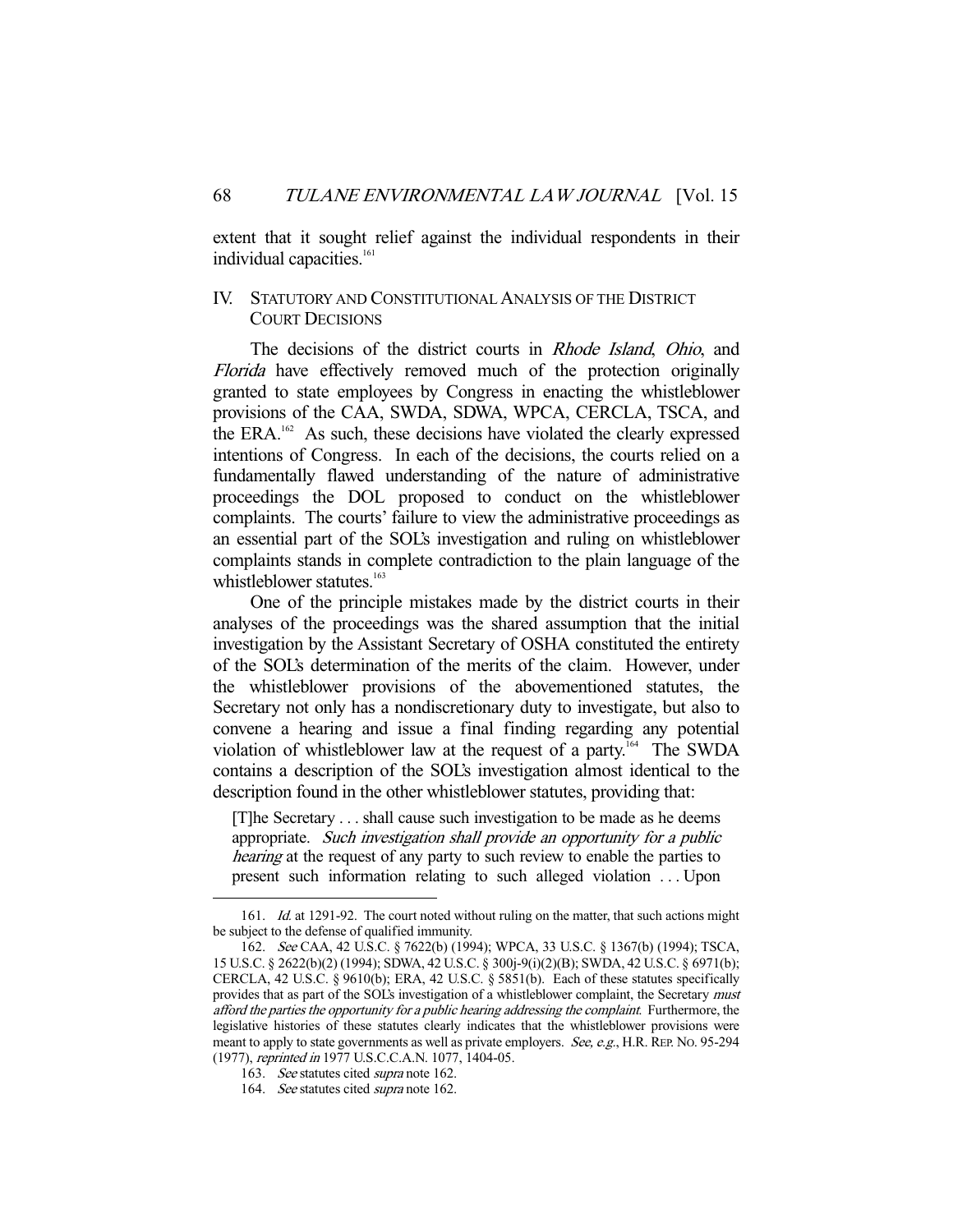receiving the report of such investigation, the Secretary . . . shall make findings of fact. If he finds that such violation did occur, he shall issue a decision  $\dots$  requiring the party  $\dots$  to abate the violation  $\dots$ .<sup>16</sup>

 The plain language of these statutes indicates that the opportunity for a public hearing of the whistleblower's complaint is an essential element of the SOL's investigation. The statutes set forth the fact that the Secretary is required to conduct an investigation of the whistleblower complaint. The proceedings involved in conducting that investigation were left to the discretion of the SOL, except that as a part of the investigation Congress required that the Secretary allow for the opportunity of a public hearing of any whistleblower complaint, prior to making its final determination on the merits of a claim.<sup>166</sup>

 It is also important to note that the whistleblower provisions of the CAA, SDWA, SWDA, TSCA, WPCA, CERCLA, and ERA specifically apply to state employees as well as to those in the private sector.<sup>167</sup> State employee whistleblowers are therefore guaranteed the opportunity for a public hearing of their complaint before the SOL concludes the investigation of their complaint.<sup>168</sup> Thus, the district courts were unjustified in attempting to qualify the opportunity for a public hearing of a whistleblower complainant's claim on the basis of whether or not the DOL itself choose to initiate the proceedings.<sup>169</sup> Such a qualification on the procedure for the investigation of a whistleblower complaint completely disregards the clearly expressed intent of Congress in enacting the whistleblower statutes. In addition, it is important to note that an agency's decisions about how to structure its investigations are among the paradigmatic exercises of executive discretion. The fact that Congress chose to require the SOL to include, as a part of its investigative process, the opportunity for a public hearing where any party may present information related to an alleged violation of federal law does not transform the DOL's investigatory process into the sort of

 <sup>165. 42</sup> U.S.C. § 6971(b) (emphasis added).

<sup>166.</sup> See statutes cited supra note 162.

<sup>167.</sup> See H.R. REP. No. 95-294, reprinted in 1977 U.S.C.C.A.N. at 1405. The Florida district court also acknowledged this fact when it stated that "Congress clearly acted within its constitutional authority in adopting the whistleblower provisions, making them applicable to the states, and authorizing the DOL to investigate violations." Florida v. United States, 133 F. Supp. 2d 1280, 1289 (N.D. Fla. 2001), appeal docketed, No. 01-12380-HH (11th Cir. May 1, 2001) (citing Garcia v. San Antonio Metro Transit Auth., 469 U.S. 528 (1985)).

<sup>168.</sup> See statutes cited supra note 162.

 <sup>169.</sup> See Rhode Island v. United States, 115 F. Supp. 2d 269, 279 (D.R.I. 2000); Ohio EPA v. United States Dep't of Labor, 121 F. Supp. 2d 1155, 1168 (S.D. Ohio 2000); Florida, 133 F. Supp. 2d at 1292.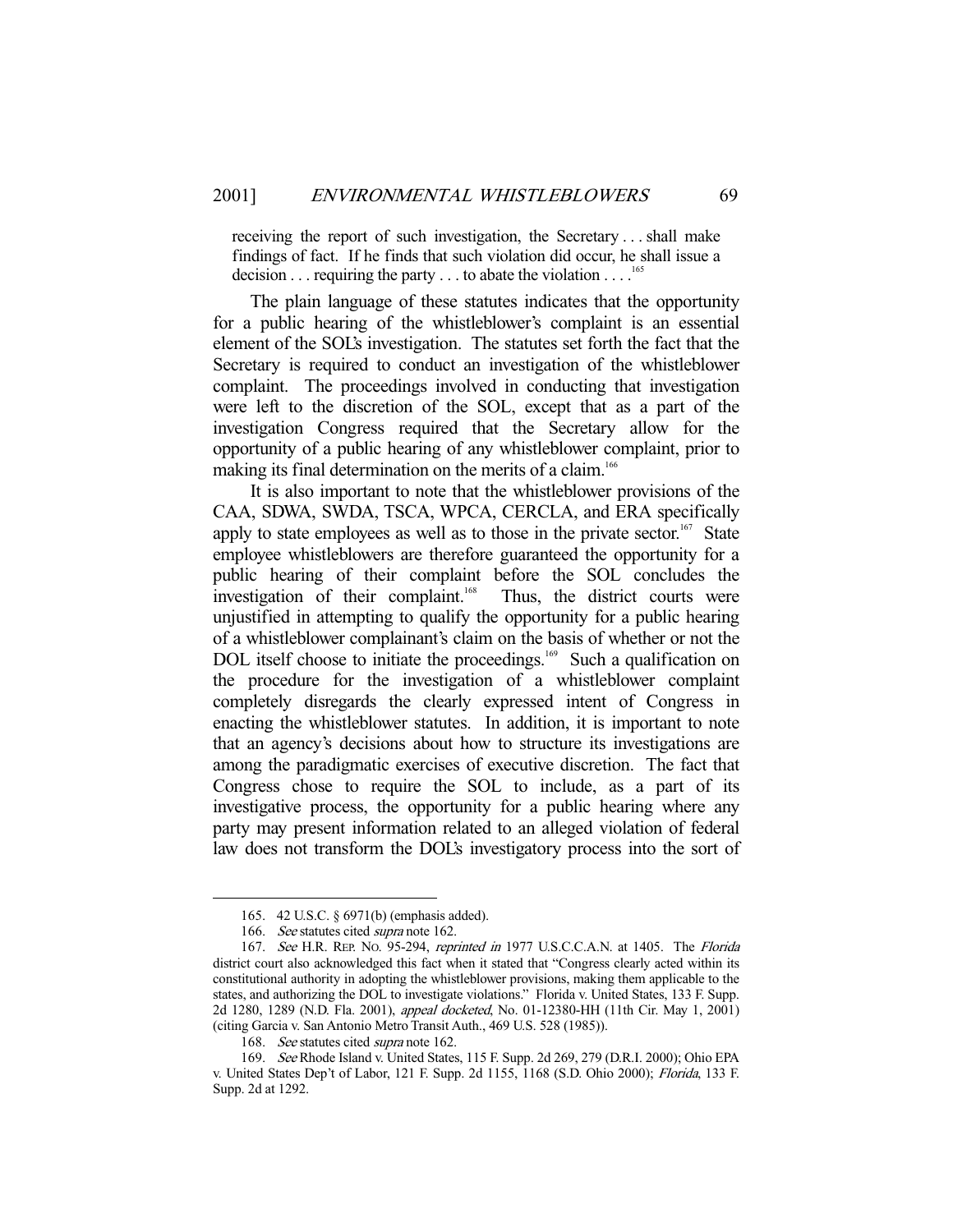Article III proceedings otherwise barred under the doctrine of sovereign immunity.<sup>17</sup>

 Each of the district courts cited the Supreme Court's decision in Alden in support of its decision to bar the proposed administrative proceedings.<sup>171</sup> However, this reliance on *Alden* is misplaced for a number of reasons. First, *Alden* dealt with a lawsuit brought by a private individual against a state.<sup>172</sup> In contrast, the administrative proceedings at issue in these district court cases are described in the whistleblower statutes as forming *a part of an investigation* by the  $SOL$ <sup>173</sup> Therefore, the ruling in Alden should not bar any such administrative proceedings, given the fact that the Supreme Court stated in that case that states are not immune from actions taken by the federal government to enforce federal law.174

 Furthermore, when deciding that judicial action initiated against a state by private individuals must be barred under the doctrine of sovereign immunity, the Supreme Court stressed the substantial potential impact of private suits on the state treasuries.<sup>175</sup> However, in contrast to suits brought in federal or state courts, the administrative bodies established by the whistleblower statutes do not possess the inherent authority to enforce awards of monetary or equitable relief. The relief awarded at the end of the administrative hearings is enforceable only in an action filed in federal district court.<sup>176</sup> Therefore, the only way in which the administrative processes at issue in these cases would burden the public treasury of a state is if the federal government brought suit in federal court to enforce an award issued in the course of the administrative processes. Such an action would not, however, be barred under the doctrine of sovereign immunity, because a state's sovereign immunity does not bar a suit by the federal government to enforce a federal statute.<sup>177</sup>

<sup>170.</sup> See, e.g., United States v. Morton Salt Co., 338 U.S. 632, 643 (1950) (holding that "[w]hen investigative and accusatory duties are delegated by statute to an administrative body, it, too, may take steps to inform itself as to whether there is probable violation of the law").

<sup>171.</sup> See Rhode Island, 115 F. Supp. 2d at 273-74; Ohio EPA, 121 F. Supp. 2d at 1165; Florida, 133 F. Supp. 2d at 1284-90.

 <sup>172.</sup> In fact, the Supreme Court specifically referred to the actions barred by the Eleventh Amendment and sovereign immunity as "the coercive process of *judicial tribunals*" brought by private parties. Alden v. Maine, 527 U.S. 706, 749 (1999) (quoting In re Ayers, 123 U.S. 443, 505 (1887)).

<sup>173.</sup> See statutes cited supra note 162.

 <sup>174.</sup> Alden, 527 U.S. at 759-60.

<sup>175.</sup> *Id.* at 749.

 <sup>176.</sup> See TSCA, 15 U.S.C. § 2622(d); SDWA, 42 U.S.C. 300j-9(i)(4) (1994); CAA, id. § 7622(e)(1); CERCLA, id. § 9613(b); ERA, id. §§ 5851(d), (e)(1).

 <sup>177.</sup> Alden, 527 U.S. at 757.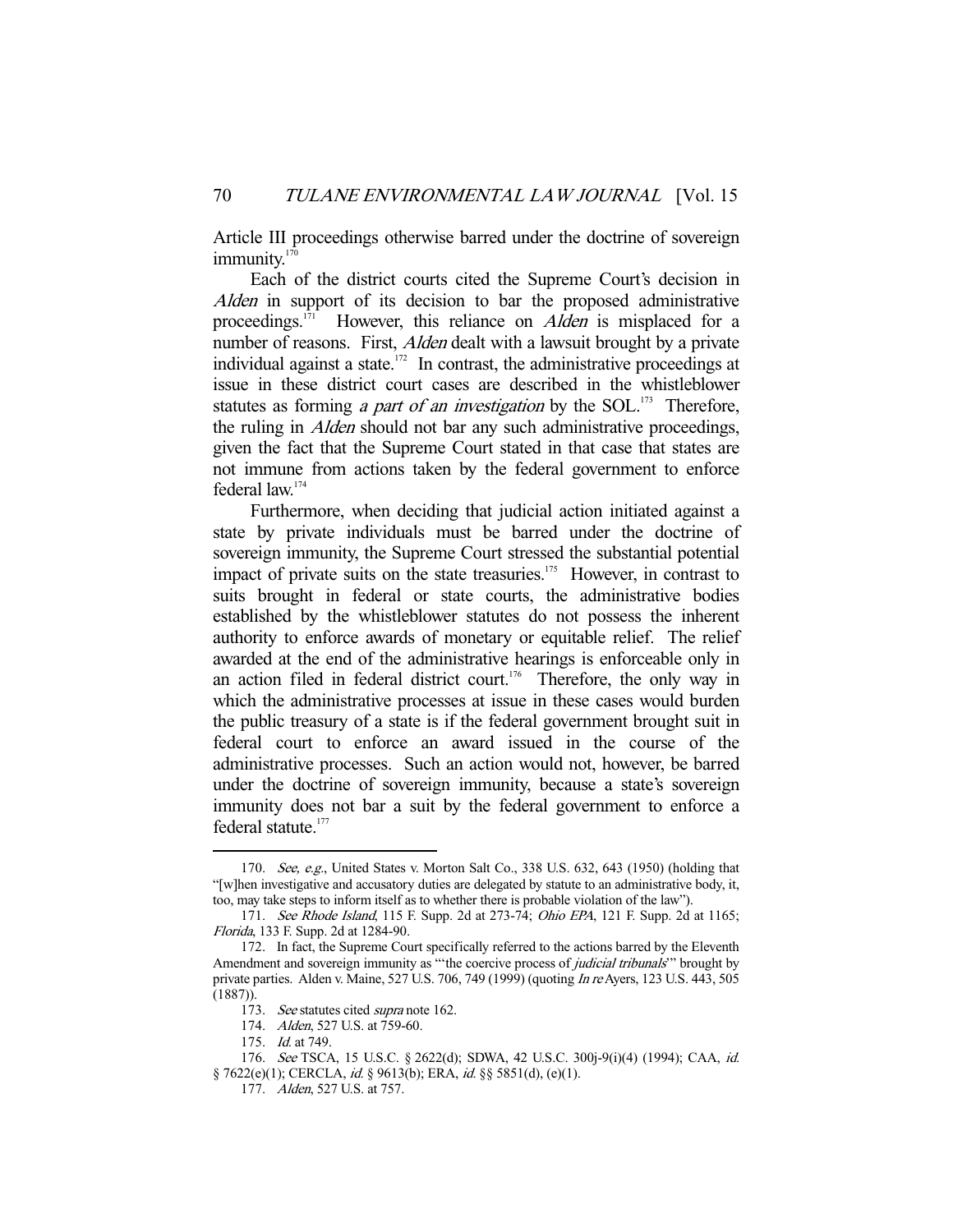A series of decisions of United States courts of appeals have held that states do not have sovereign immunity from proceedings initiated by federal agencies.<sup>178</sup> One of these decisions in particular, Tennessee Department of Human Services v. United States Department of Education, strongly supports the conclusion that an administrative agency proceeding is fundamentally different from a judicial action.<sup>179</sup> In that case, the United States Court of Appeals for the Sixth Circuit held that a proceeding before an administrative arbitration panel did not violate the Eleventh Amendment, even though the State of Tennessee was a party in the proceeding, because, like the administrative processes at issue in the district court cases, any relief awarded against Tennessee would be enforceable only in federal court in an action commenced by the United States.180 This ruling also found support in the statements by the United States Court of Appeals for the Third Circuit when it held that the contention that the Eleventh Amendment has "any possible application to proceedings before arbitrators . . . [is] hardly supportable by the text."<sup>181</sup>

The district court in *Rhode Island* also made two critical mistakes in formulating its decision that the administrative proceedings before the ALJ constituted a judicial action initiated against a state without its consent. The first of these mistakes was its attempt to distinguish the ALJ proceedings in that case from those involved in Ellis Fischel State Cancer Hospital v. Marshall, $182$  in which the United States Court of Appeals for the Eighth Circuit found "no eleventh amendment bar to actions brought by federal administrative agencies pursuant to complaints of private individuals."<sup>183</sup> The second involved its conclusion that the kind of relief that the Secretary is authorized by statute to award, transformed the proceedings into a "private tort action, not an administrative enforcement proceeding."184

The Marshall case involved proceedings against a state employer brought pursuant to Section 210 of the ERA.<sup>185</sup> The proceedings under

 <sup>178.</sup> See Tenn. Dep't of Human Servs v. United States Dep't of Educ., 979 F.2d 1162 (6th Cir. 1992); Ellis Fischel State Cancer Hosp. v. Marshall, 629 F.2d 563 (8th Cir. 1980); Marshall v. A&M Consol. Sch. Dist., 605 F.2d 186 (5th Cir. 1979); Hill v. United States, 453 F.2d 839 (6th Cir. 1972); United States v. Illinois, 454 F.2d 297 (7th Cir. 1971).

 <sup>179. 979</sup> F.2d at 1166-67.

 <sup>180.</sup> Id. at 1167.

 <sup>181.</sup> Del. Dep't of Health & Soc. Servs. v. United States Dep't of Educ., 772 F.2d 1123, 1138 (3d Cir. 1985).

 <sup>182.</sup> Rhode Island v. United States, 115 F. Supp. 2d 269, 275-76 (D.R.I. 2000).

 <sup>183. 629</sup> F.2d at 567.

<sup>184.</sup> *Rhode Island*, 115 F. Supp. 2d at 275.

<sup>185.</sup> Marshall v. A&M Consol. Sch. Dist., 605 F.2d 186, 187 (5th Cir. 1979).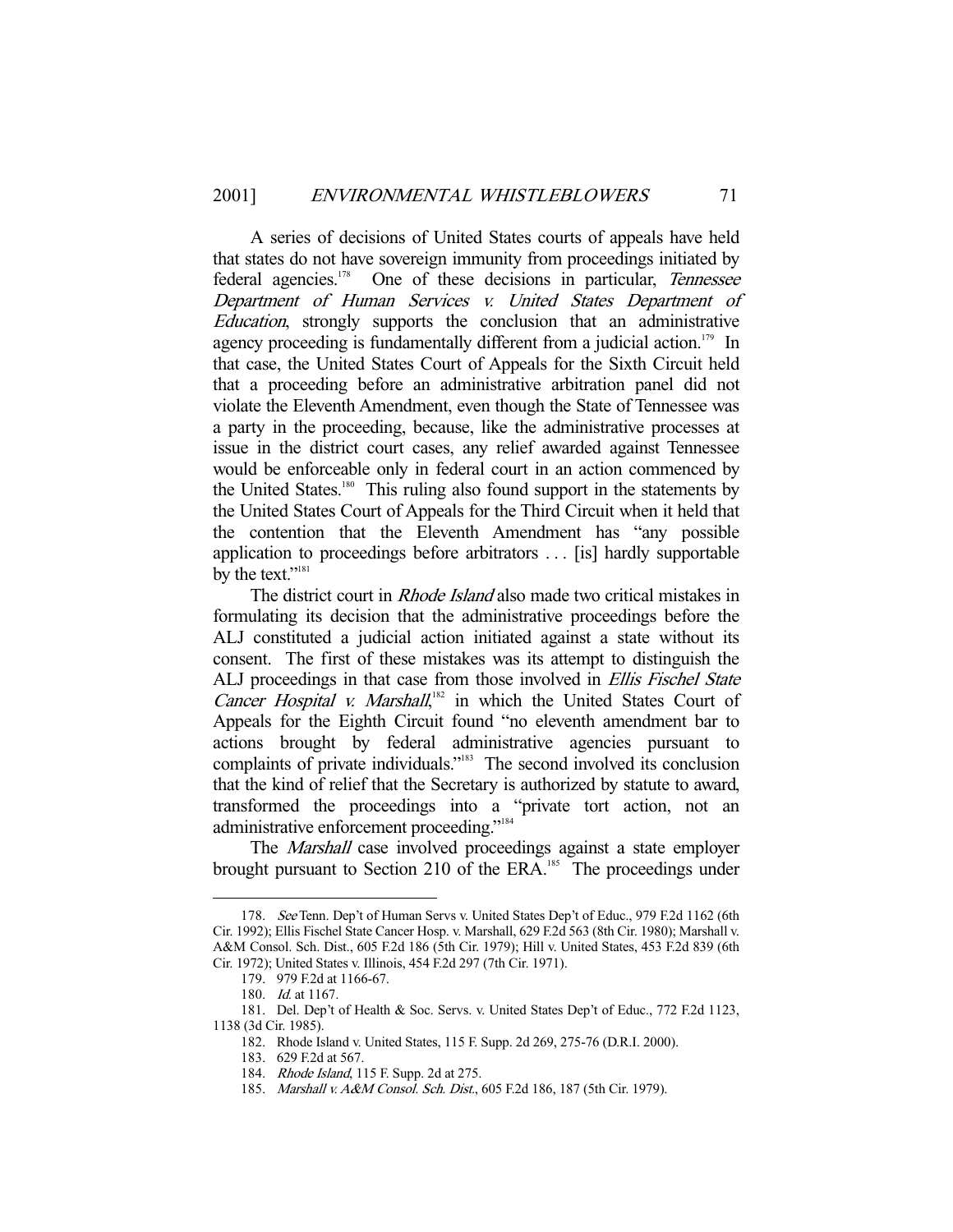that Act are initiated in the exact same manner and require that the employee play the same role in the investigation as the state employee complainants play in proceedings initiated pursuant to the whistleblower statutes.<sup>186</sup> Despite this fact, the *Rhode Island* district court judge stated that, unlike the proceedings at issue, the proceedings in Marshall were "initiated" by the "Secretary of Labor."<sup>187</sup> The district court was simply mistaken in believing that it could legitimately distinguish the proceedings initiated under the environmental whistleblower statutes from those under the ERA.

The *Rhode Island* district court was equally mistaken to justify its conclusion that the agency proceedings constituted judicial action against a state by reasoning that the kind of relief authorized by the statutes made the agency proceedings more akin to a private tort action. It is clear from the Sixth Circuit's decision in Tennessee Department of Human Services that Congress can fashion an enforcement proceeding to provide the kind of relief contemplated without turning the proceeding into a private cause of action.188 In that case, the court determined that Eleventh Amendment immunity does not come into play merely because the remedy afforded under the statute also provides some benefits to a private individual.<sup>189</sup>

 Furthermore, in Employees of the Department of Public Health and Welfare v. Department of Public Health and Welfare, the Supreme Court held that sovereign immunity of states from suits by employees under the Fair Labor Standards Act (FLSA) would not render meaningless the state employee protection coverage of that Act because the SOL still had the authority to bring suit for "unpaid minimum wages or unpaid overtime compensation under the FLSA," and thereby pass the relief through to the aggrieved individual.<sup>190</sup> The United States Court of Appeals for the Fifth Circuit also has ruled that requiring an employer to pay back wages is "simply a part of a reasonable and effective means which Congress . . . found . . . necessary to adopt to bring about general compliance" with the FLSA.191 In the case of the whistleblower provisions of the seven

 <sup>186.</sup> See ERA, 42 U.S.C. § 5851(b) (1994). The proceedings described in this statute are identical to those mentioned in the whistleblower provisions of the six environmental statutes. In fact, the structure of the employee protections in the whistleblower provisions of the ERA were largely based on those found in the WPCA. See WPCA, 33 U.S.C. § 1367(b) (1994).

<sup>187.</sup> *Rhode Island*, 115 F. Supp. 2d at 276.

 <sup>188. 979</sup> F.2d 1162, 1167 (6th Cir. 1992).

 <sup>189.</sup> Id. (citing Employees of the Dep't of Pub. Health and Welfare of Mo. v. Dep't of Pub. Health & Welfare of Mo., 411 U.S. 279, 285-86 (1973)).

<sup>190. 411</sup> U.S. at 286. The *Rhode Island* court conceded this point in its discussion of the applicability of Sovereign Immunity to the administrative hearings at issue in that case. See Rhode Island, 115 F. Supp. 2d at 273.

 <sup>191.</sup> Wirtz v. Jones, 340 F.2d 901, 904-05 (5th Cir. 1965).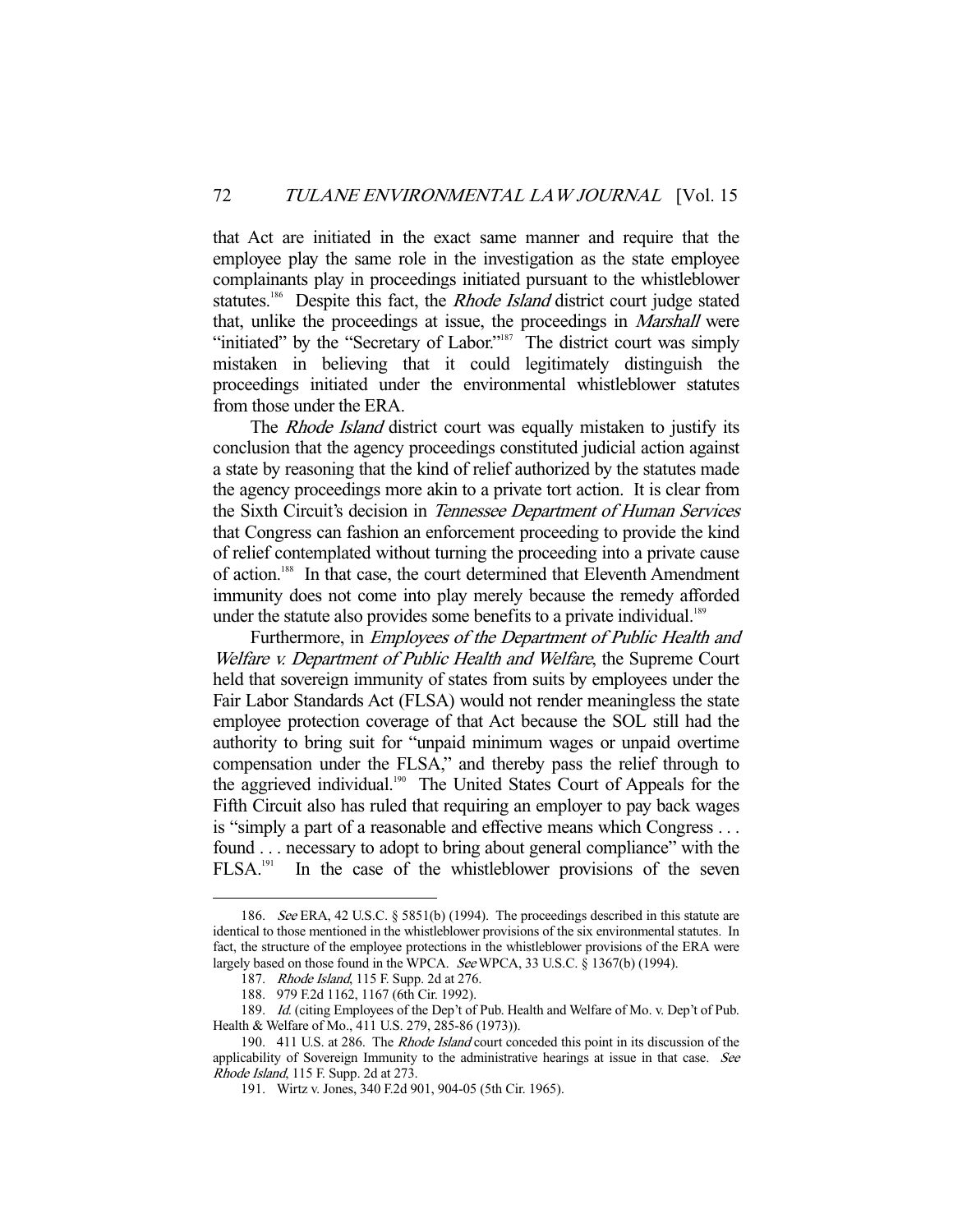environmental protection statutes, it is clear that the protections provided to employees therein are meant to ultimately benefit the members of the public.<sup>192</sup> Undoubtedly, Congress intentionally chose the remedies it incorporated into these Acts because they are best suited to bring about general compliance with the six environmental protection laws and the ERA. Thus, it is mistaken, given the ruling in *Employees of the* Department of Public Health, to conclude that Congress's decision to include the kind of remedies necessary to bring about general compliance with the environmental statutes transforms the whistleblower protection proceedings provided for in those statutes into private causes of action.

 The district courts also erred in ruling that, because the DOL's investigation of the alleged violations were initiated in response to the complaints of the employees themselves, these investigations are considered private causes of action. The Supreme Court in Vermont Agency of Natural Resources v. United States ex rel. Stevens concluded that a private individual could bring suit against a state in federal court under the False Claims Act.<sup>193</sup> Given this ruling, it is clear that the mere fact that a private individual initiates a claim against a state under federal law does not bar that claim under the Eleventh Amendment. Under the seven environmental laws, employees do not file any claim in federal court, and it is the DOL, a federal agency, that initiates an investigation of a state's possible violation of federal law in response to a private complaint.<sup>194</sup>

The district courts of both *Ohio* and *Florida* were also mistaken in concluding that Congress had not, pursuant to its enforcement powers under Section 5 of the Fourteenth Amendment, validly abrogated state sovereign immunity by adopting the whistleblower provisions of the six environmental statutes. Recently, the United States Supreme Court issued a clear pronouncement upon the requirements for validating federal statutes that subject states to suits by individuals in Kimel v.

 <sup>192.</sup> The ultimate beneficiaries of the relief sought in all three of the district court cases were the members of the public who rely on the integrity of the work of the state agencies in question to ensure the health and well being of the environment and of the public at large. Moreover, the fact that these laws were passed to "encourage" employees to report violations and to protect their reporting activity makes the remedies Congress chose to include in the Acts well tailored to the discriminatory practices the Acts seek to curtail. See English v. Gen. Elec. Co., 496 U.S. 72, 83 (1990); see also Rose v. Sec'y of Dep't of Labor, 800 F.2d 563, 565 (6th Cir. 1986) (Edwards, J., concurring).

 <sup>193. 529</sup> U.S. 765, 787-88 (2000); see 31 U.S.C. §§ 3729-3733 (1994).

 <sup>194.</sup> See SDWA, 42 U.S.C. § 300j-9(i) (1994); CAA, id. § 7622; ERA, id. § 5851; CERCLA, id. § 9610; TSCA, 15 U.S.C. § 2622 (1994); SWDA, 42 U.S.C. § 6971; WPCA, 33 U.S.C. § 1367 (1994).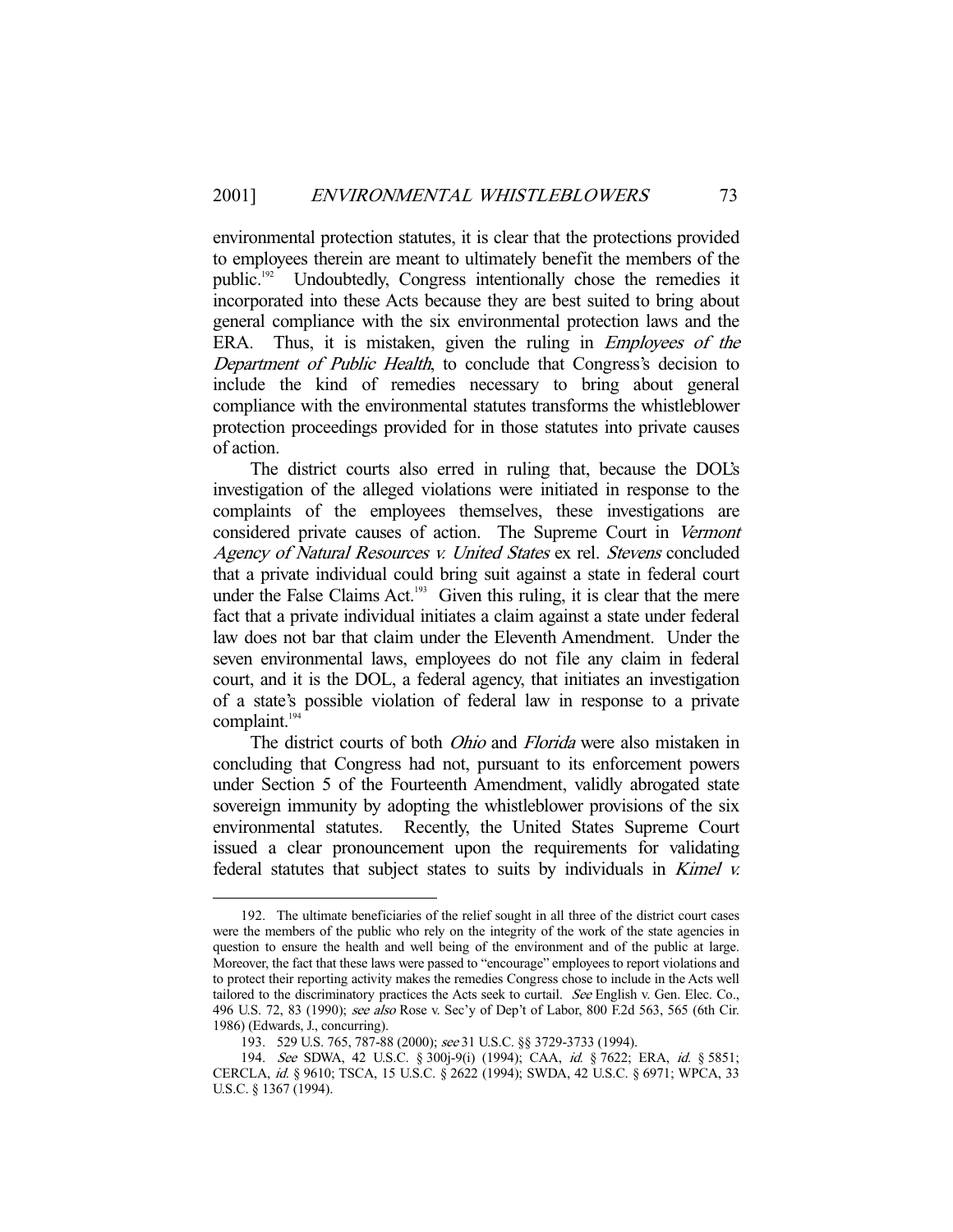Florida Board of Regents.<sup>195</sup> In that case, the Court ruled that for a state's sovereign immunity to be validly abrogated, Congress must have: (1) unequivocally expressed its intent to abrogate state sovereign immunity and (2) acted pursuant to a valid grant of constitutional authority.196 Each of these requirements is met in the case of the whistleblower statutes.

 First, Congress unequivocally expressed its intent to abrogate state sovereign immunity with respect to the environmental laws at issue here. In determining the congressional intent, the Court looks to "the plain language of the provisions," which need not be found in a single specific section of the law in question.<sup>197</sup> In addition, the Supreme Court has held that the various subsections from which the plain language is taken need not have been passed at the same time.<sup>198</sup> The seven federal environmental laws and their attendant whistleblower protection and employee antidiscrimination provisions that are at issue here were originally passed over the course of eight years, beginning with the WPCA of 1972.<sup>199</sup> They are generally modeled after one another and share a set of DOL administrative regulations.<sup>200</sup>

 Some, if not all, of the federal environmental statutes demonstrate the requisite unequivocal intent on the part of Congress to bind the states. The first environmental whistleblower protection and antidiscrimination law, the "employee protection" provisions of the WPCA, upon which all others are modeled,<sup>201</sup> states:

No person shall fire, or in any other way discriminate against, or cause to be fired or discriminated against, any employee or any authorized representative of employees by reason of the fact that such employee or representative has filed, instituted, or caused to be filed or instituted any proceeding under this chapter, or has testified or is about to testify in any proceeding resulting from the administration or enforcement of the provisions of this chapter. $202$ 

Congress sought to protect employees from discrimination based upon their "filing," "instituting," "causing to be filed or instituted," or

 <sup>195. 528</sup> U.S. 62, 73 (2000).

 <sup>196.</sup> See id.

<sup>197.</sup> Id. at 74; see, e.g., Seminole Tribe of Fla. v. Florida, 517 U.S. 44, 56-57 (1996).

 <sup>198.</sup> See Pennsylvania v. Union Gas Co., 491 U.S. 1, 7-10 (1989).

 <sup>199.</sup> SDWA, 42 U.S.C. § 300j-9(i); CAA, id. § 7622; ERA, id. § 5851; CERCLA, id. § 9610; TSCA, 15 U.S.C. § 2622; SWDA, 42 U.S.C. § 6971; WPCA, 33 U.S.C. § 1367.

<sup>200.</sup> See 29 C.F.R. §§ 18, 24 (2000); see also STEPHEN M. KOHN, THE WHISTLEBLOWER LITIGATION HANDBOOK 4 (1991) (collecting citations).

<sup>201.</sup> See, e.g., H.R. REP. No. 95-294 (1977), reprinted in 1977 U.S.C.C.A.N. 1077, 1404-05.

 <sup>202.</sup> WPCA, 33 U.S.C. § 1367(a) (emphasis added).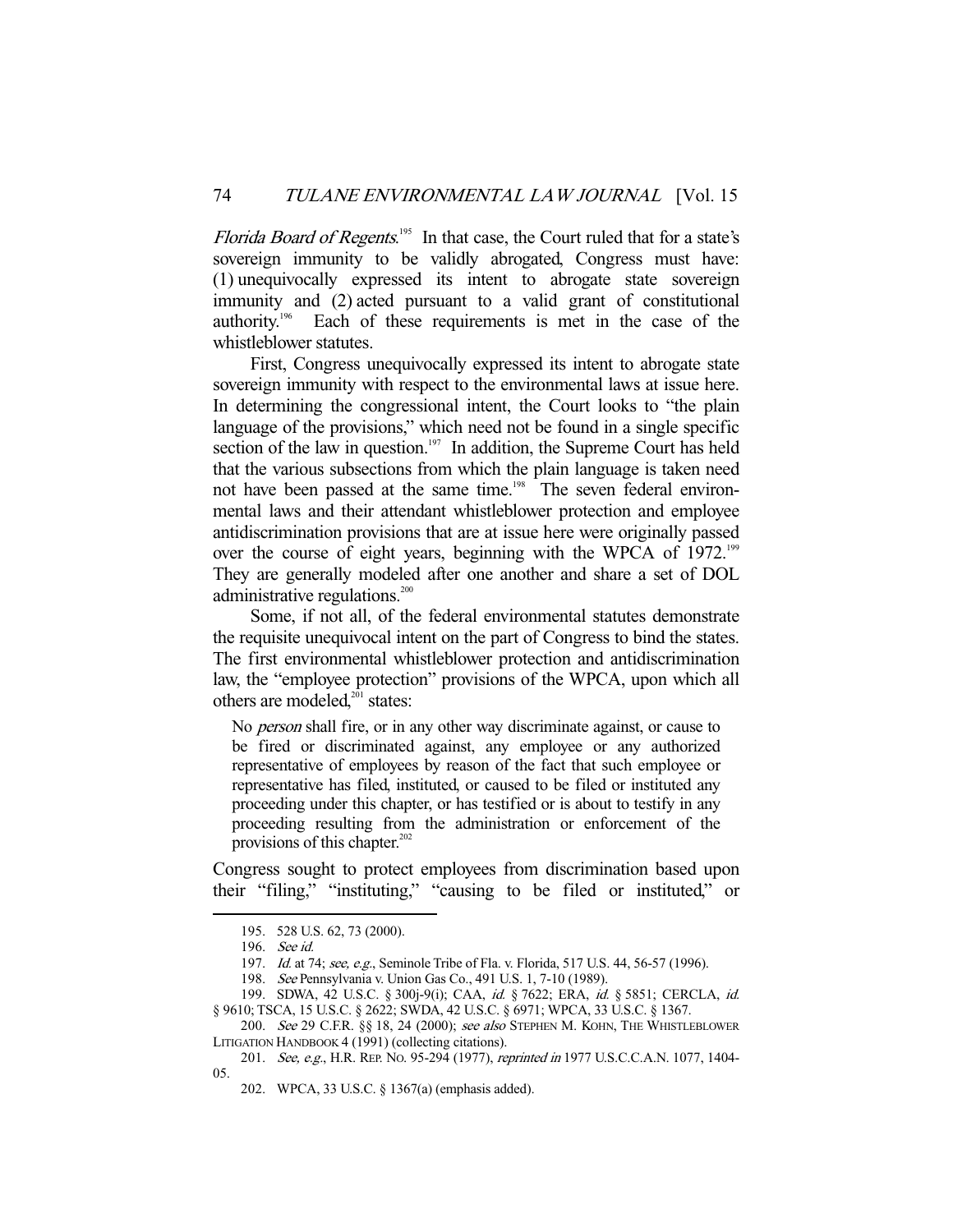"testifying in" any proceeding under the WPCA by any "person." "Person" is plainly defined elsewhere in the Act so as to include a "State": "[t]he term 'person' means an individual, corporation, partnership, association, State, municipality, commission, or political subdivision of a State, or any interstate body."203

 As far back as 1972, when the WPCA was passed, Congress's plain language has made it unlawful for a "person," the definition of which clearly includes states, to discriminate against employees for their speech related to proceedings under the WPCA.<sup>204</sup> This makes it difficult to argue, as Florida does, that Congress did not make its intention clear to hold states accountable for discriminating against employees.<sup>205</sup>

 Congress's carefully crafted scheme is made even more apparent by consulting another section of the WPCA that concerns the filing of "citizen suits."206 In that provision, Congress carefully crafted the language to preclude suits against the states.<sup>207</sup> This is very telling, in that it indicates that Congress clearly knew how to avoid infringing upon state sovereign immunity, and did so in  $\S$  1365(a)(1) by expressly stating that citizen suits are available except where they would be prohibited by the Eleventh Amendment. No such language is contained in the whistleblower protection provisions.

 As the Supreme Court has repeatedly recognized, Congress's use of terms within different parts of a statute, or in related statutes, is highly relevant to show that where Congress intended to accomplish a goal, it "knew how to do so."<sup>208</sup> This maxim has been broadly used by the Supreme Court, including in cases involving the very environmental laws at issue in the district court cases.209 Congress clearly intended to abrogate state immunity in the "employee protection" provisions of the WPCA, and did so by including states within the definition of "person" in that section.<sup>210</sup> As a result, Congress's own plain language demon-

 <sup>203.</sup> Id. § 1362(5) (emphasis added).

<sup>204.</sup> See id. § 1367.

 <sup>205.</sup> Florida v. United States, 133 F. Supp. 2d 1280, 1290-91 (N.D. Fla. 2001), appeal docketed, No. 12380-HH (11th Cir. May 1, 2001).

 <sup>206.</sup> See 33 U.S.C. § 1365.

<sup>207.</sup> See id. § 1365(a)(1) (providing for suits to be filed "(1) against any person (including (i) the United States, and (ii) any other governmental instrumentality or agency to the extent permitted by the eleventh amendment to the Constitution)").

<sup>208.</sup> See, e.g., Menominee Tribe of Indians v. United States, 391 U.S. 404, 416 n.7 (1968) (Stewart, J., dissenting).

<sup>209.</sup> See, e.g., Meghrig v. KFC Western, Inc., 516 U.S. 479, 484-85 (1996) (comparing relief available under RCRA and CERCLA to demonstrate that Congress "knows how to" provide for cleanup costs).

 <sup>210. 33</sup> U.S.C. § 1365(a)(1).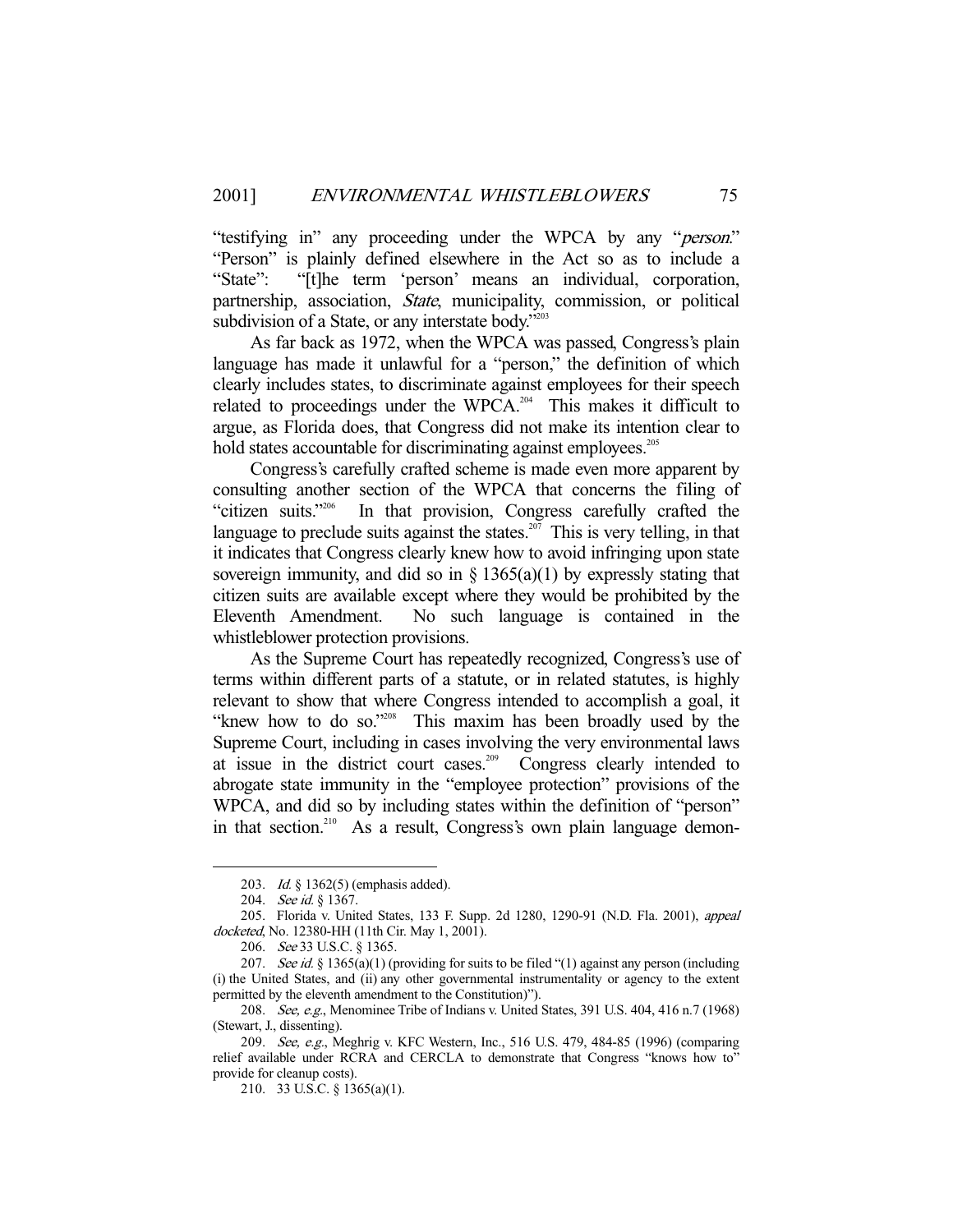strates that under all relevant criteria used by the Supreme Court, Congress intended to abrogate the states' sovereign immunity under the WPCA's "employee protection" and anti-discrimination provisions. Likewise, the whistleblower protection provisions in the other environmental statutes, which are based upon the same framework as the WPCA<sup>211</sup> were passed by Congress with the intent of abrogating the states' sovereign immunity. $212$ 

 The second requirement for state sovereign immunity to be abrogated by the whistleblower statutes involves whether Congress acted pursuant to a "valid exercise of power" under Section 5 of the Fourteenth Amendment.<sup>213</sup> The Eleventh Amendment, and the principle of a state's sovereign immunity which it embodies, are necessarily limited by the enforcement provisions of Section 5 of the Fourteenth Amendment.<sup>214</sup> In Kimel, the Court ruled:

Congress' Section 5 power is not confined to the enactment of legislation that merely parrots the precise wording of the Fourteenth Amendment. Rather, Congress' power to enforce the Amendment includes the authority both to remedy and to deter violation of rights guaranteed thereunder by prohibiting a somewhat broader swath of conduct, including that which is not itself forbidden by the Amendment's text.<sup>215</sup>

 The very essence of the Supreme Court's test for congressional authority is whether Congress's legislation is an "appropriate remedy" or whether it is "merely an attempt to substantively redefine the States' legal obligations with respect to  $\dots$  discrimination."<sup>216</sup> Most recently, the Court struck down provisions of the American Disabilities Act that attempted to abrogate state immunity and allow discrimination suits by disabled state employees.<sup>217</sup> The whistleblower statutes, however, protect public employee speech.<sup>218</sup> Congress in no way attempted to "redefine"

<sup>211.</sup> See, e.g., H.R. REP. No. 95-294 (1977), reprinted in 1977 U.S.C.C.A.N. 1077, 1404-05.

 <sup>212.</sup> See id.

 <sup>213.</sup> See Kimel v. Fla. Bd. of Regents, 528 U.S. 62, 80-82 (2000).

 <sup>214.</sup> See Fitzpatrick v. Bitzer, 427 U.S. 445, 456 (1976).

 <sup>215.</sup> Kimel, 528 U.S. at 81 (citing City of Boerne v. Flores, 527 U.S. 507, 518 (1997)).

 <sup>216.</sup> Id. at 88.

<sup>217.</sup> See Bd. of Trustees of Univ. of Ala. v. Garrett, 531 U.S. 356 (2001).

<sup>218.</sup> See, e.g., Kimel, 528 U.S. at 89. Significantly, in Eastern Ohio Regional Waste Water Authority v. Charvat, 246 F.3d 607 (6th Cir. 2001), the court held that discrimination against environmental whistleblowers impacted speech clearly protected under the First Amendment. Consequently, it would be illogical to constitutionally permit state employees to seek relief in federal court under 42 U.S.C. § 1983, while simultaneously holding that these same employees were barred from filing less costly administrative proceedings which would address the same alleged misconduct.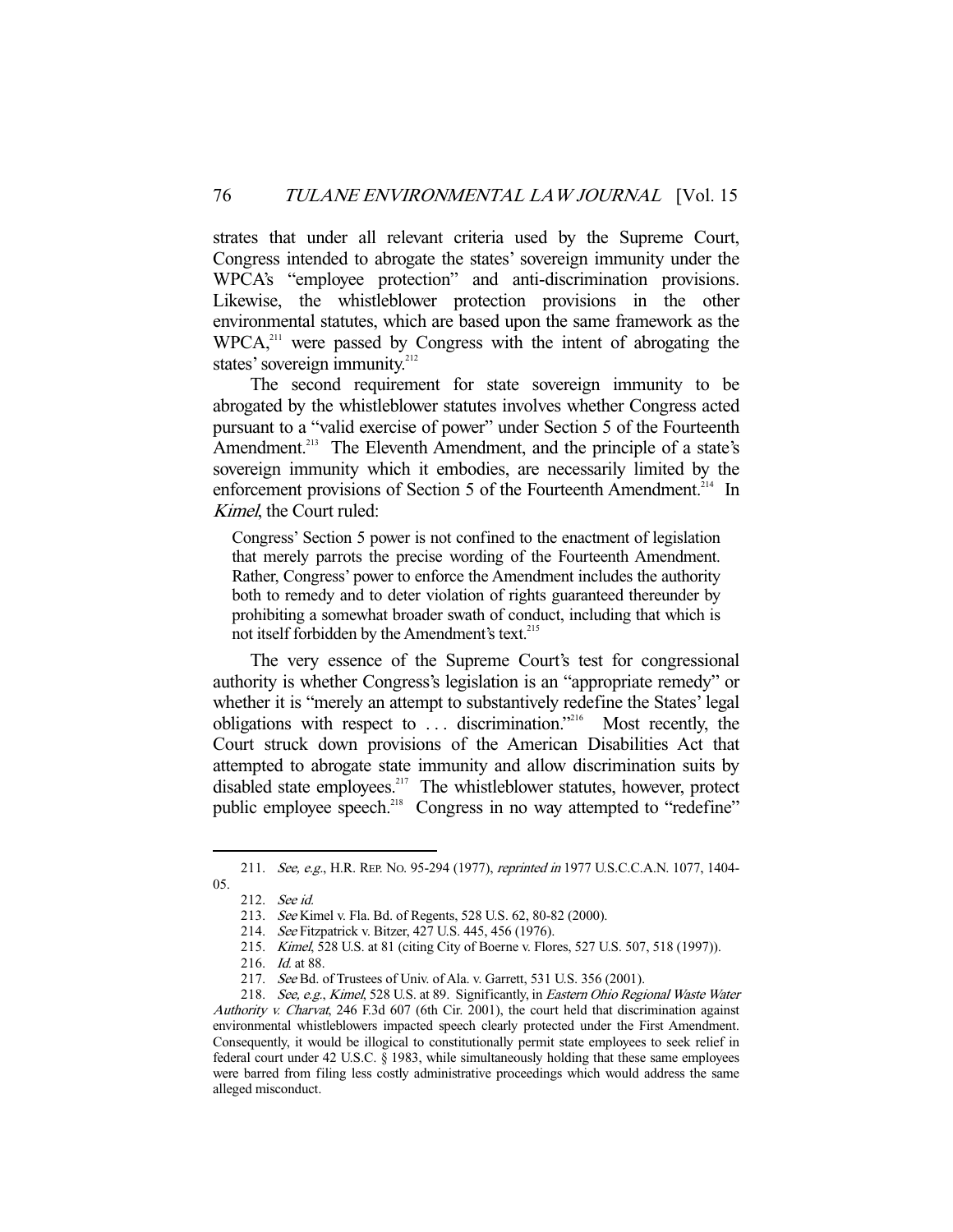the states' legal obligation with respect to public employee speech-based discrimination.<sup>219</sup> Rather, Congress carefully crafted the environmental laws so that the whistleblower provisions would protect rights guaranteed under the First Amendment and would remedy states' abridgment of those rights with respect to their employees.<sup>220</sup> Furthermore, the case law governing public employee speech is well-settled,<sup>221</sup> and Congress's enactments under the federal environmental laws do nothing to create state liability where it would not otherwise exist under the Constitution.<sup>222</sup>

 The Supreme Court has long established that the rights guaranteed by the First Amendment are applicable as against the States by the First Amendment's "incorporation" into the Fourteenth.<sup>223</sup> That is, the "fundamental concept of liberty embodied in the [Fourteenth] Amendment embraces the liberties guaranteed by the First Amendment.<sup>"224</sup> The Court has reaffirmed that Congress has the authority under Section 5 to "enforce" the rights protected by the Fourteenth Amendment."225 In the federal environmental laws, Congress has attempted to do just that: to enforce the rights of public employees, protected by the First Amendment, made applicable to the States by the Fourteenth Amendment.

 Finally, the definition of "protected activity" contained in the seven environmental whistleblower protection provisions does not impose upon the states a standard of conduct that exceeds that which they must adhere to under the Constitution.<sup>226</sup> Congress did not create a mechanism for

<sup>219.</sup> *See, e.g., Charvat*, 246 F.3d at 613.

 <sup>220.</sup> See Pickering v. Bd. of Educ. of Township High Sch. Dist. 205, 391 U.S. 563, 568 (1968).

<sup>221.</sup> See id.; United States v. Nat'l Treasury Employees Union, 513 U.S. 454 (1995); Sanjour v. EPA, 56 F.3d 85 (D.C. Cir. 1995) (granting nationwide injunctive relief on behalf of federal employee whistleblowers).

<sup>222.</sup> See, e.g., Charvat, 246 F.3d at 613-16; Florida v. United States, 133 F. Supp. 2d 1280, 1291 (N.D. Fla. 2001) (citing Pickering, 391 U.S. 563).

 <sup>223.</sup> E.g., Cantwell v. Connecticut, 310 U.S. 296, 303 (1946).

<sup>224.</sup> Id.; accord Pennekamp v. Florida, 328 U.S. 331, 335 (1946) (examining statements at issue to determine if they are of a character which "the principles of the First Amendment, as adopted by the Due Process Clause of the Fourteenth Amendment, protect").

 <sup>225.</sup> Kimel v. Fla. Bd. of Regents, 528 U.S. 62, 81-82 (2000) (citing City of Boerne v. Flores, 521 U.S. 507, 518 (1997)).

 <sup>226.</sup> For an analysis of the scope of protected activity under the whistleblower laws, see KOHN, supra note 1, at 249-59. Clearly, the prohibitive language of the statutes substantially reaches employees' speech or expression, or attempted speech or expression, to uncover violations of the law, which are actions that have been held to be protected speech in the Sixth Circuit. See, e.g., Chappel v. Montgomery County Fire Prot. Dist. No. 1, 131 F.3d 564, 573 (6th Cir. 1997) (holding that public interest is near its zenith when ensuring that public organizations are being operated in accordance with the law). The court in *Chappel* noted that the key to recognizing protected speech by public employees is the "distinction between *matters* of public concern and *matters* of personal interest" Id. at 575. Furthermore, it is clear that public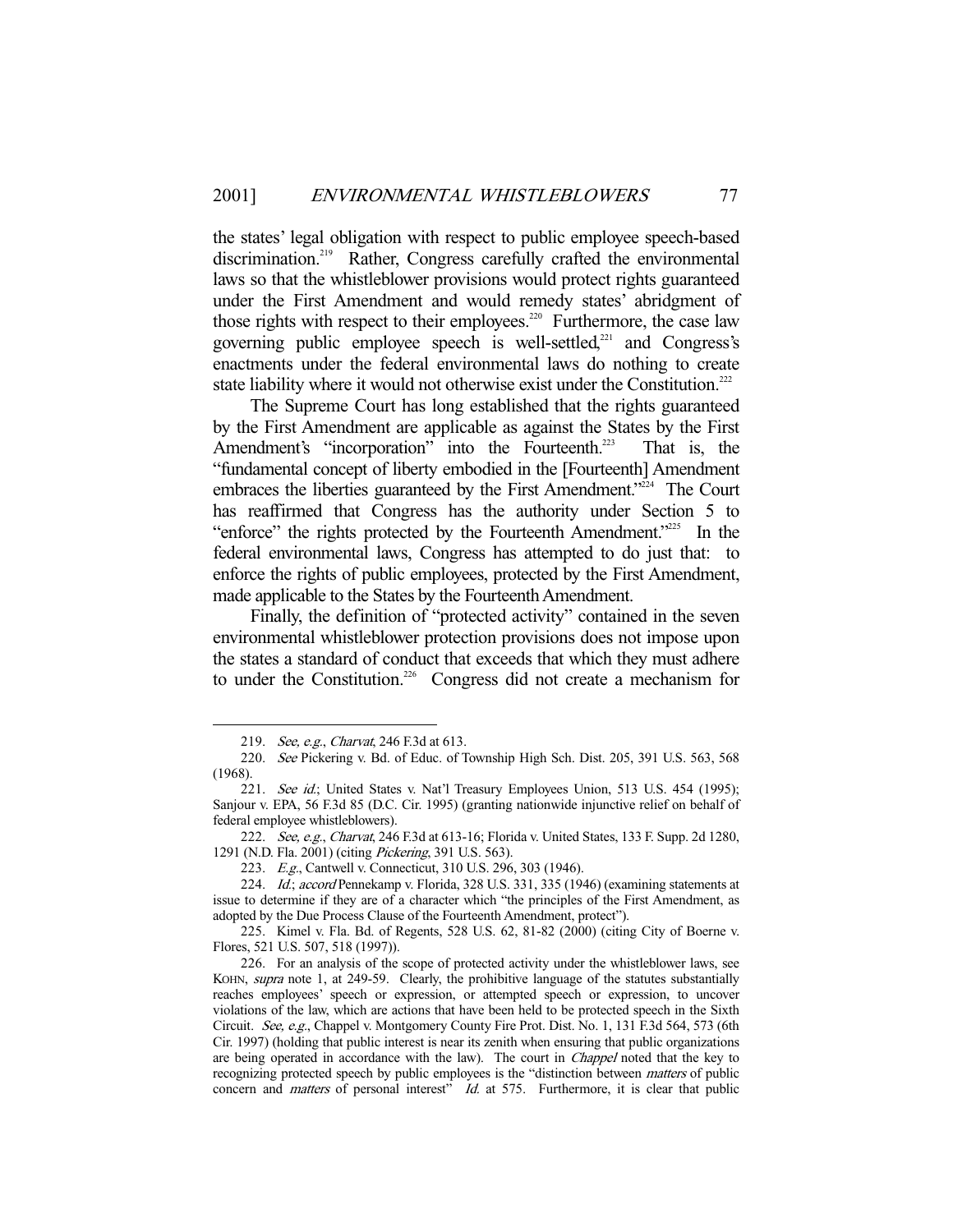employees to vent their frustrations about minor or random personal matters. The enforcement of environmental and nuclear statutes is a matter of public concern. Accordingly, the statutes create an administrative mechanism protecting public employee speech.<sup>227</sup> Given the broad constitutional protection afforded to public employees' free speech rights on matters of public concern, it can hardly be said that Congress has created anything but a proper remedial scheme that protects free speech rights of public employees concerning potential violations of federal environmental and nuclear laws. It is therefore clear that, in enacting the whistleblower provisions of the CAA, WPCA, SDWA, SWDA, TSCA, CERCLA, and ERA, Congress acted squarely within its Section 5 authority by creating a prophylactic scheme designed to protect employees' First Amendment rights on a matter of public concern and to deter otherwise unconstitutional conduct on the part of employers.

## V. SOLUTIONS TO PROBLEMS RAISED BY THE ELEVENTH AMENDMENT AND STATE SOVEREIGN IMMUNITY

If the district court rulings in *Florida*, *Rhode Island*, and *Ohio* are upheld in later decisions by federal courts, state employees may well face severe problems in obtaining any relief from discrimination based on their whistleblowing activities. There are several avenues, however, by which the whistleblower may try to avoid these difficulties.

 First, an employee can request that the Assistant Secretary for OSHA join in the litigation, and effectively pre-empt an Eleventh Amendment attack.<sup>228</sup> If the Secretary fails to join the action, the employee could file a writ of mandamus<sup>229</sup> to compel the DOL to join in the prosecution of the proceedings. Proceedings seeking a writ of mandamus were initiated in response to the Ohio court's decision in Ohio Environmental Protection Agency v. United States Department of Labor.<sup>230</sup> However, the case was dismissed without prejudice, in order to provide the Assistant Secretary for OSHA with enough time to determine

employees have a constitutional right to be free from retaliation on account of their speech on matters of public concern. See Rankin v. McPherson, 483 U.S. 378, 384 (1987).

<sup>227.</sup> See S. REP. No. 92-414, 83 (1971), reprinted in 1972 U.S.C.C.A.N. 3668, 3748. In discussing the employee protection provision of the WPCA the Senate Conference Report stated that "[u]nder this section employees and union officials could help assure that employers do not contribute to the degradation of our environment." See also 120 Cong. Rec. 27, at 36,389 (1974) (discussing enforcement of the SDWA).

<sup>228.</sup> See 29 C.F.R. § 24.7(f)(1) (2000).

<sup>229.</sup> Id. § 24.8(c); ERA, 42 § 5851(f) (1994); CAA, id. § 7622; SDWA, id. § 300j-9(i)(5).

 <sup>230. 21</sup> F. Supp. 2d 1155, 1162 (S.D. Ohio 2000).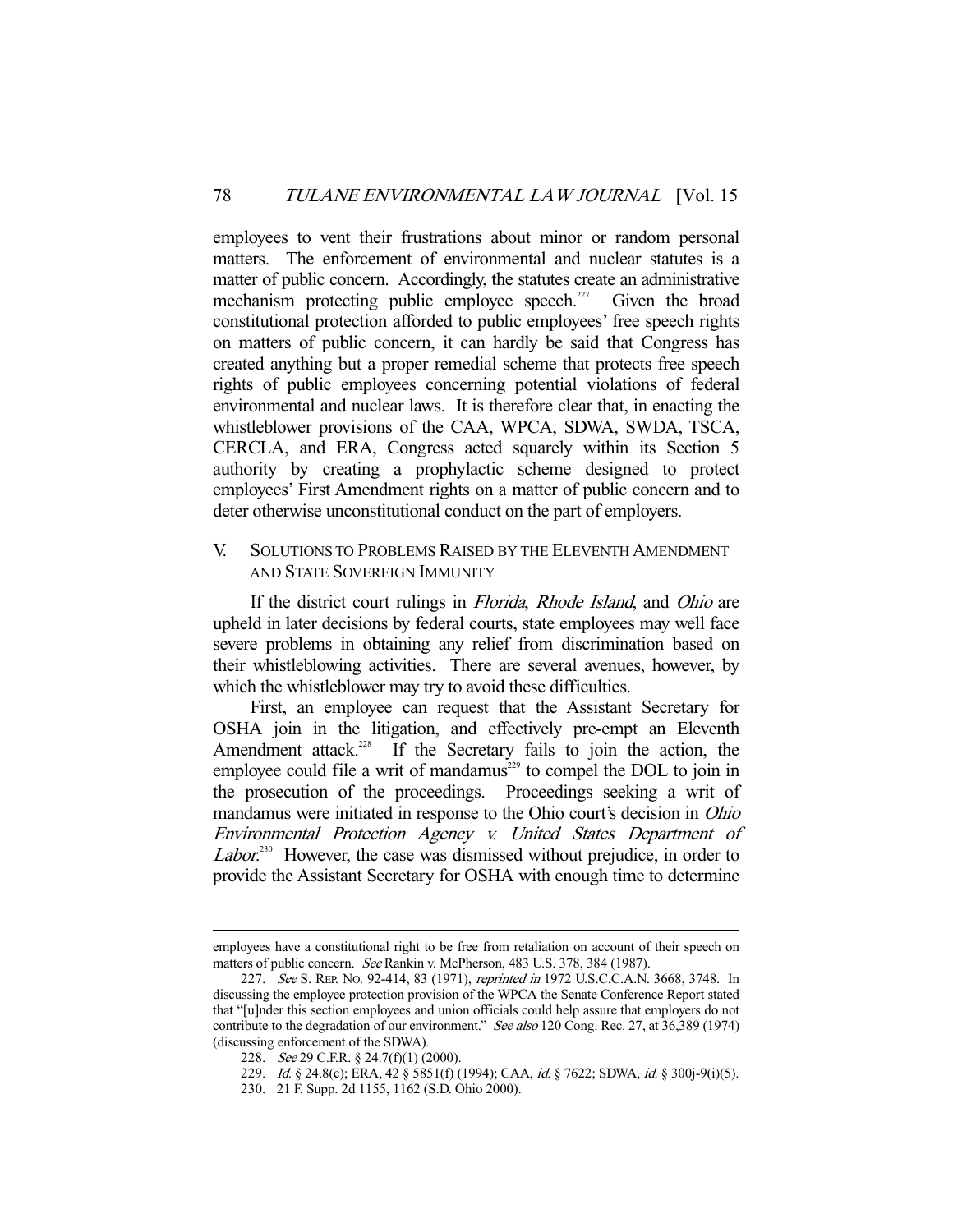whether to intervene in the case.<sup>231</sup> The Assistant Secretary ultimately chose to intervene in Jayko's administrative proceedings, which undermined Ohio's attempt to have the case dismissed on Eleventh Amendment grounds.<sup>232</sup> After the Assistant Secretary intervened, Ohio chose to abandon its appeals of the DOL determinations and elected to settle Jayko's claims. The case was favorably settled.<sup>233</sup>

 Jayko sought a writ of mandamus to compel the Assistant Secretary for OSHA to intervene. The basis for his action was that the SOL is under a nondiscretionary duty to investigate and rule on whistleblower complaints initiated under the seven environmental statutes.<sup>234</sup> Furthermore, the statutes state that the Secretary's investigation must "provide an opportunity for a public hearing at the request of any party to such review to enable the parties to present information relating to such alleged violation."<sup>235</sup> Thus, in order for the Secretary to comply with her nondiscretionary duty to conclude an investigation of a whistleblower complaint (including the complaints of state employees), the parties to the complaint *must* be afforded the opportunity for a public hearing.

 In order to implement the whistleblower laws, the SOL created regulations that assign various responsibilities under the laws to various components within the DOL.<sup>236</sup> The Secretary mandated that OSHA conduct a preliminary investigation into allegations that the seven acts were violated.<sup>237</sup> OSHA's investigatory findings would constitute a final order of the SOL, unless any party to that proceeding requested an onthe-record hearing.<sup>238</sup>

The authority to conduct the hearing was vested in the DOL Office of Administrative Law Judges (OALJ).<sup>239</sup> The ALJ's were also authorized to render a "Recommended Decision and Order" based on the hearing.<sup>240</sup> The regulations providing for a hearing before the OALJ also state that the Assistant Secretary for OSHA may at his or her discretion,

-

234. See statutes cited supra note 162.

<sup>231.</sup> See generally Record, Jayko v. Alexis Herman, et al., C.A. No. 1:00CV02932 (D.D.C.).

 <sup>232.</sup> Id.

 <sup>233.</sup> Jayko v. Ohio EPA, 99-CAA-5, at 8 (Dep't of Labor Oct. 2, 2000) (recommended decision and order and prelim. order, A.L.J.), *available at* http://www.oalj.dol.gov/public/arb/ decsn/01\_009.caa.pdf.

 <sup>235. 42</sup> U.S.C. § 6971(b) (1994). The other whistleblower statutes each contain similar provisions stipulating that the parties must be afforded the opportunity for a public hearing prior to the conclusion of the SOL's investigation. See statutes cited supra note 162.

<sup>236.</sup> See 29 C.F.R. § 24 (2000).

 <sup>237.</sup> Id. § 24.4-5.

 <sup>238.</sup> Id. § 24.4(d)(2).

 <sup>239.</sup> Id. § 24.6.

 <sup>240.</sup> Id. § 24.7.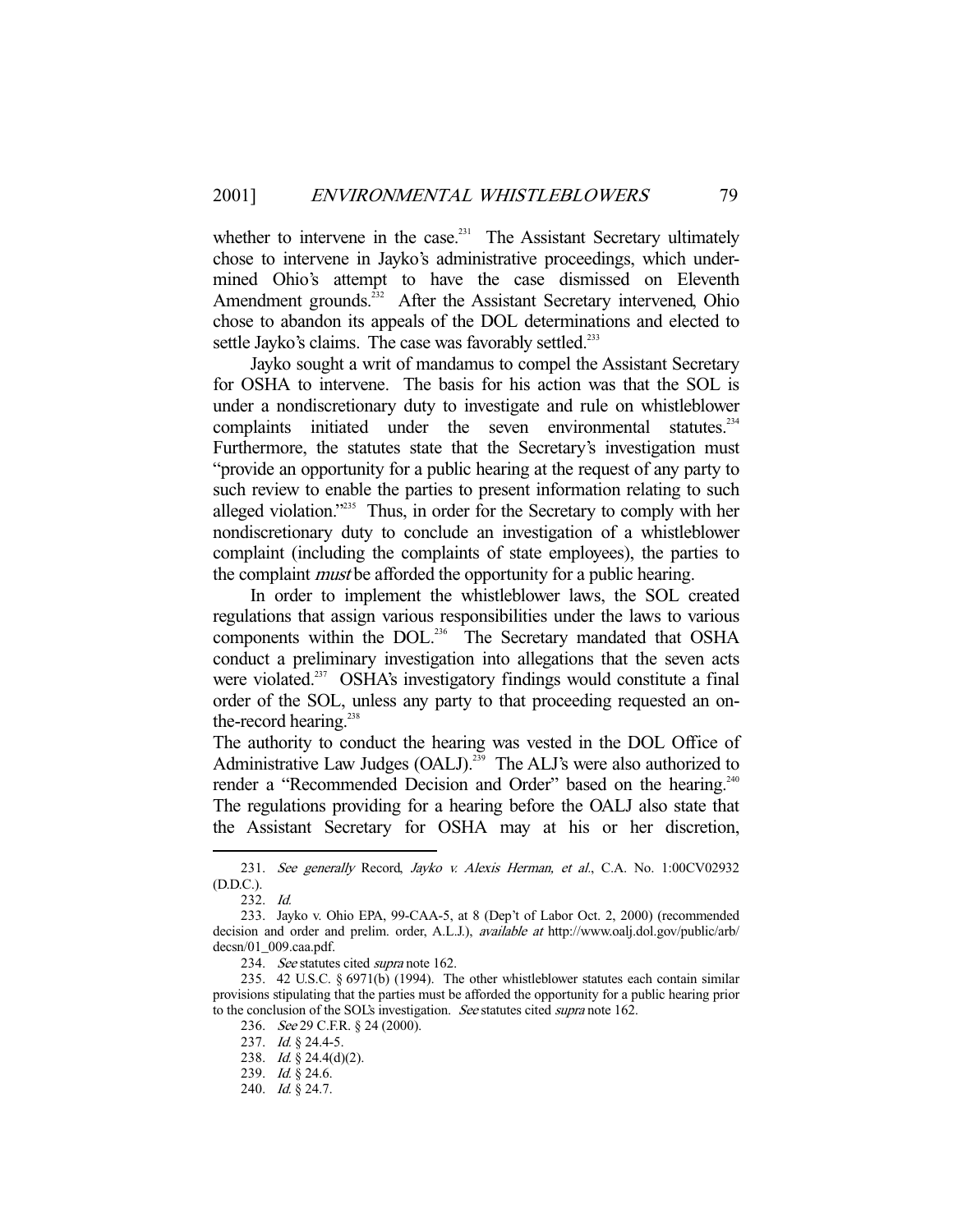"participate as a party or participate as an *amicus curiae*... in the proceedings."<sup>241</sup> The *Ellis Fishel* court stated that OALJ proceedings related to a whistleblower complaint filed under the ERA were not barred by Sovereign Immunity.<sup>242</sup> It is important to note that these regulations, which provide for a hearing before the OALJ, were established before the ruling in *Ellis Fishel* had come into question.<sup>243</sup> However, the trend amongst the district courts has been to require that the Assistant Secretary for OSHA take over the prosecution of any OALJ hearings against a state.<sup>244</sup>

 Given the fact that the SOL is under a nondiscretionary duty to investigate whistleblower complaints under the seven statutes and determine whether a violation occurred, the regulations regarding public hearings must be read to require that the Assistant Secretary participate as a party to the OALJ hearings of a state employee's complaint.<sup>245</sup> Unless the Assistant Secretary for OSHA participates as a party in the OALJ proceedings, the rulings of the three district courts would bar state employees from being afforded the opportunity for a public hearing. However, until the parties are afforded the opportunity for a public hearing of the complaint, the DOL cannot terminate its investigation and issue a final order in accordance with the whistleblower statutes.<sup>246</sup> Given the decisions of the Florida, Rhode Island, and Ohio courts, the failure of the Assistant Secretary for OSHA to participate in OALJ proceedings concerning a state employee's whistleblower complaint undermines the Secretary's authority to issue a final order. Thus, the only way to square the regulations regarding the DOL's hearings before the  $OALJ<sup>247</sup>$  with the SOL's nondiscretionary duty to provide for the opportunity for a public hearing of a whistleblower complaint is to require that the Assistant Secretary for OSHA participate in the OALJ hearings as a party in the case of any state employee whistleblower claims.

 State employee whistleblowers may also avoid Eleventh Amendment problems by naming the individual wrongdoers and

<sup>241.</sup> *Id.* § 24.6(f)(1).

 <sup>242.</sup> See Ellis Fischel State Cancer Hosp. v. Marshall, 629 F.2d 563, 567 (8th Cir. 1980).

<sup>243.</sup> See, e.g., Florida v. U.S., 133 F. Supp. 2d 1280, 1288 (N.D. Fla. 2001) (disagreeing with the holding of the decision in *Ellis Fishel*).

<sup>244.</sup> The courts in *Macktal v. Secretary of Labor*, 923 F.2d 1150, 1153 (5th Cir. 1991), Carolina Power & Light Co. v. Department of Labor, 43 F.3d 912, 914 (4th Cir. 1995), and Beliveau v. United States Department of Labor, 170 F.3d 83, 86 (1st Cir. 1999), all determined that the Secretary must, unless a settlement is reached, fully investigate a whistleblower claim and arrive at a final order.

 <sup>245.</sup> See id.

<sup>246.</sup> See statutes cited supra note 162.

 <sup>247. 29</sup> C.F.R. § 24.6-7 (2000).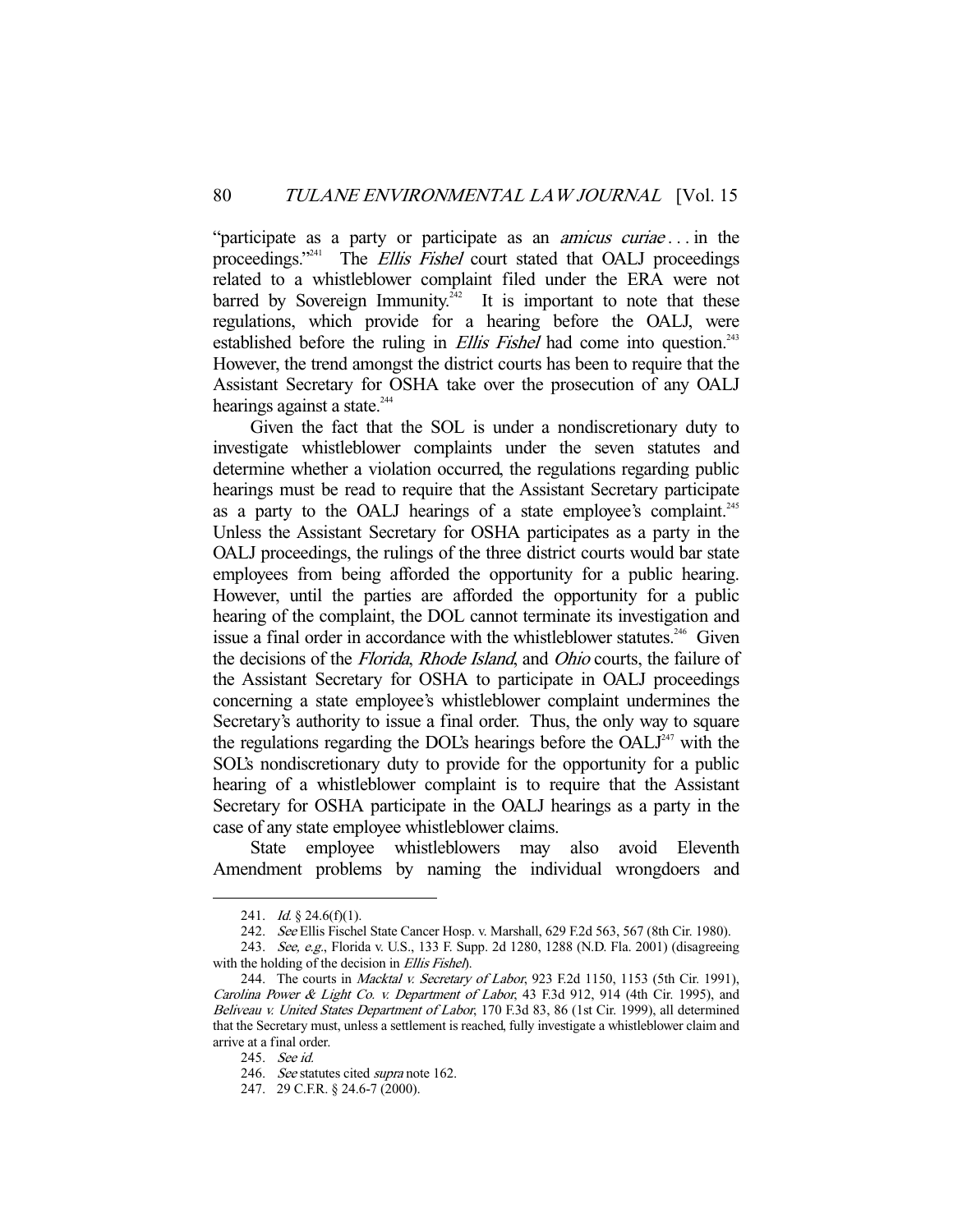managers in their complaint. The district court in Florida specifically noted that Dr. Shafey's complaint could "go forward to the extent it seeks prospective relief . . . against the individual respondents in their official capacities, or to the extent it seeks relief against the individual respondents in their individual capacities."<sup>248</sup> In Ohio, Jayko filed a motion to amend his complaint to make individual wrongdoers and the state decision makers individual parties to the proceeding after the State of Ohio had obtained its injunction against Jayko's proceeding directly against the state. That motion was never ruled upon, as the case was settled.<sup>249</sup>

 In the event that a state employee finds that the DOL's investigation and adjudication of their claim is barred under the Eleventh Amendment or the defense of State Sovereign Immunity, the employee may still pursue other avenues of relief. The *Florida* court explicitly recognized the fact that a state employee's claims of speech based discrimination may go forward if they seek prospective relief from the individuals responsible for the discrimination in their official or individual capacities.250 Employees of state and local governments are protected under Section 1 of the Civil Rights Act of  $1871$ <sup>251</sup>. This law prohibits the violation of constitutional rights under "color of law."<sup>252</sup> In the case of discrimination against state employee whistleblowers, the Florida district court made it clear that such action "often, perhaps almost always, violates not only the whistleblower provisions but also the First Amendment."<sup>253</sup> Actions under 42 U.S.C. § 1983 provide for a tort-styled remedy for wrongfully discharged whistleblowers, allowing a person to

 <sup>248.</sup> Florida v. United States, 133 F. Supp. 2d 1280, 1291 (N.D. Fla. 2001); appeal docketed, No. 12380-HH (11th Cir. May 1, 2001).

 <sup>249.</sup> See Mot. to Amend Compl., Jayko v. Ohio Envtl. Prot. Agency, 99-CAA-5 (Dep't of Labor Oct.2, 2000) (on file with author).

 <sup>250.</sup> Florida, 133 F. Supp. 2d at 1291.

<sup>251. 42</sup> U.S.C. § 1983 (1994); see also id. § 1986 (a person is liable under the Civil Rights Act (CRA) for failing to "assist" or "protect" victims of § 1985 violations). Courts have sustained public employee actions under the CRA of 1871. See E. Ohio Reg'l Waste Water Auth. v. Charvat, 246 F.3d 607 (6th Cir. 2001).

 <sup>252. 42</sup> U.S.C. § 1983 specifically provides that "[e]very person who, under color of any statute ... subjects, or causes to be subjected, any citizen ... to the deprivation of any rights, privileges, or immunities secured by the Constitution and laws, shall be liable to the party injured in an action at law, suit in equity, or other proper proceeding for redress . . . ."

 <sup>253.</sup> Florida, 133 F. Supp. 2d at 1291 (citing Pickering v. Bd. of Educ., 391 U.S. 563 (1968)).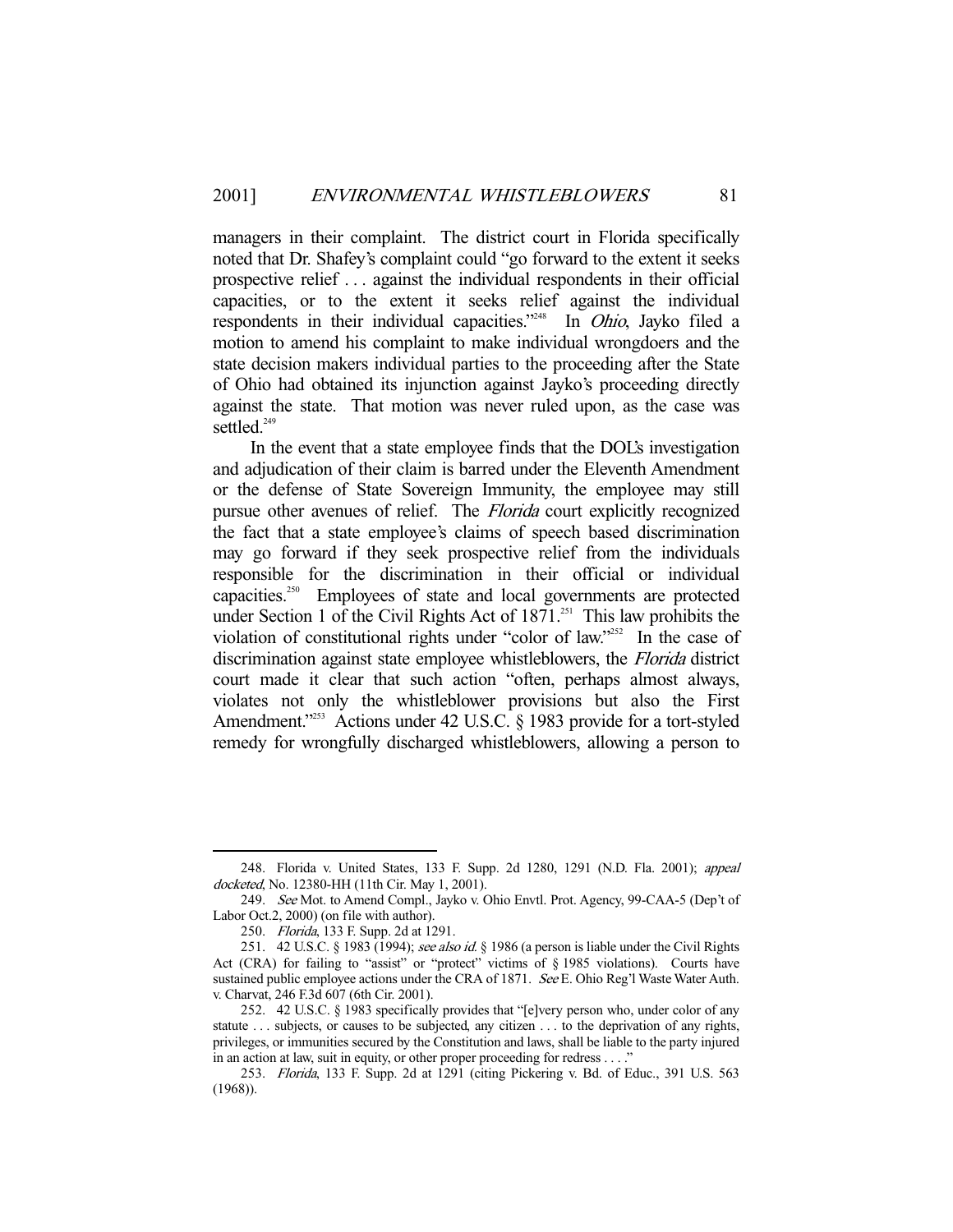be "compensated fairly for injuries caused by the violation of his legal rights."

 State government employees alleging discrimination in retaliation for protected speech under  $\S$  1983 are entitled to a jury trial,<sup>255</sup> the full array of tort damages,<sup>256</sup> and attorney fees.<sup>257</sup> They are also entitled to injunctive relief.<sup>258</sup> including the same broad preenforcement injunctive relief available to federal employees.<sup>259</sup> An action under the statute allows an aggrieved employee to seek all injunctive relief necessary to prevent the violation of First Amendment rights, $260$  including the right to blow the whistle on his or her state employer.<sup>261</sup>

 Actions under § 1983 for retaliatory discharge are adjudicated under the principles set forth in *Pickering* and its progeny.<sup>262</sup> The definition of adverse action applicable for  $\S$  1983 actions is quite broad.<sup>263</sup> Retaliation claims may be cognizable under the First Amendment even when the conduct does "not deprive a claimant of 'liberty or property interests."<sup>264</sup> Furthermore, as the *Florida* district court noted, state immunity under the Eleventh Amendment and the doctrine of Sovereign Immunity does not "foreclose an action against a state official, in his or her official capacity, seeking solely prospective relief."<sup>265</sup> Under Ex parte Young, a federal court has jurisdiction over a suit against a state official to enjoin official actions violating federal law, even if the state itself may be immune from

<sup>254.</sup> Heck v. Humphrey, 512 U.S. 477, 483 (1994); see also Carey v. Piphus, 435 U.S. 247, 257-58 (1978) (discussing the applicability of common law tort rules of damages in § 1983 cases); KOHN, *supra* note 1, at 119-39.

 <sup>255.</sup> See City of Monterey v. Del Monte Dunes, 526 U.S. 687, 707-11 (1999) (Scalia, J., concurring). In a concurring opinion, Justice Scalia summarized the respective role of judge and jury in § 1983 retaliatory discharge cases: "[i]n cases alleging retaliatory discharge of a public employee in violation of the First Amendment, judges determine whether the speech that motivated the termination was constitutionally protected speech, while juries find whether the discharge was caused by that speech." Monterey, 526 U.S. at 731.

 <sup>256.</sup> Carey, 435 U.S. at 257-59.

 <sup>257. 42</sup> U.S.C. § 1988.

 <sup>258.</sup> See Am. Postal Workers Union v. United States Postal Serv., 595 F. Supp. 403, 409 (D. Conn. 1984); Fujiwara v. Clark, 703 F.2d 357, 361 (9th Cir. 1983).

 <sup>259.</sup> See Harman v. City of N.Y., 140 F.3d 111, 122 n.5 (2d Cir. 1998); Castle v. Colonial Sch. Dist., 933 F. Supp. 458, 460-61 (E.D. Pa. 1996); Will v. Mich. Dep't of State Police, 491 U.S. 58, 71 n.10 (1989); Bd. of County Comm'rs v. Brown, 520 U.S. 397, 403-04 (1997) (stating that a municipality may be liable if "policy" or "custom" caused plaintiff's injury).

 <sup>260.</sup> United States v. Nat'l Treasury Employees Union, 513 U.S. 454, 480 (1995).

 <sup>261.</sup> Sanjour v. EPA, 56 F.3d 85, 93-94 (D.C. Cir. 1995) (en banc).

<sup>262.</sup> Bd. of County Comm'rs, 520 U.S. at 402-15.

 <sup>263.</sup> Wagner v. Tex. A&M Univ., 939 F. Supp. 1297, 1314 (S.D. Tex. 1996).

 <sup>264.</sup> Id.

 <sup>265.</sup> Florida v. United States, 133 F. Supp. 2d 1280, 1284 (N.D. Fla. 2001); accord Ex parte Young, 209 U.S. 123, 136-38 (1908).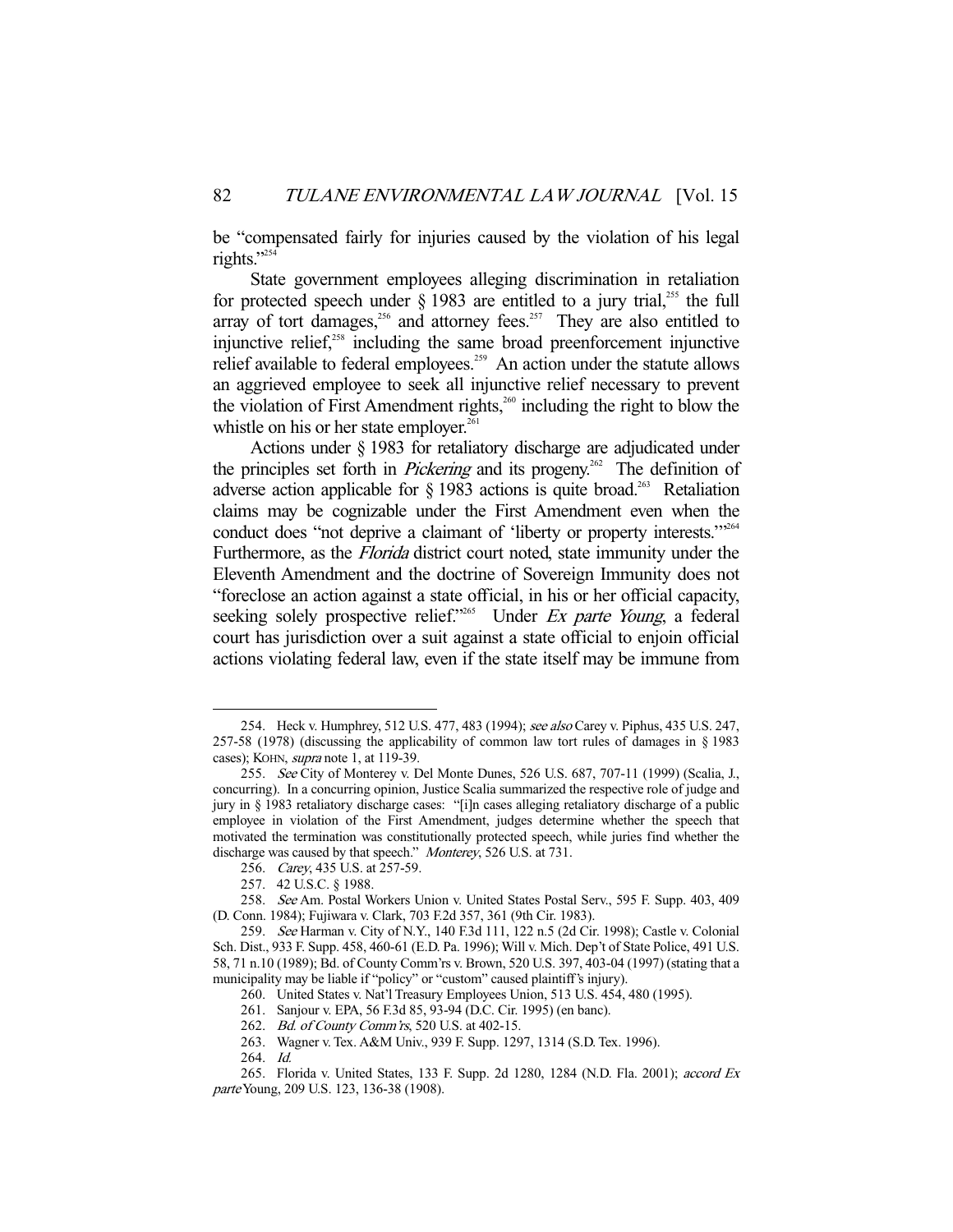suit.<sup>266</sup> State officials can be sued for prospective injunctive relief, despite the Eleventh Amendment bar to suits against the state itself, in order to "vindicate" the federal interest in ending "continuing violation[s] of federal law."<sup>267</sup>

 Another possible solution to this problem lies at the state level. Many states have implemented statutory protections for public-employee whistleblowers.<sup>268</sup> Some state laws have explicitly waived sovereign immunity and allow whistleblowers to sue the state or municipal entities for which they worked directly, without having to litigate Eleventh Amendment or sovereign immunity issues.

#### VI. CONCLUSION

-

 When Congress enacted the environmental whistleblower protection provisions it clearly understood the integral role state EPAs played in the overall mission of protecting America's environment. In order to ensure that the employees of state agencies could freely blow the whistle on violations of federal law by the states, Congress carefully crafted statutes to empower the SOL to conduct a timely and thorough investigation of state employee whistleblower complaints, thus ensuring proper enforcement of the environmental protection laws. Employees who fulfill the congressional mandate to protect the environment by blowing the whistle on their employers' failure to comply with federal environmental laws are

 <sup>266.</sup> See Quern v. Jordan, 440 U.S. 332, 337 (1979).

 <sup>267.</sup> Green v. Mansour, 474 U.S. 64, 68 (1985).

 <sup>268.</sup> See, e.g., ALASKA STAT. § 39.90.100 (Michie 2000); CAL. GOV'T CODE § 126.53 (West 1997); COLO. REV. STAT. § 24-50.5-103 (1997); CONN. GEN. STAT. ANN. § 31-51m (West 1997); D.C. CODE ANN. § 1-616.12 (1999); GA. CODE ANN. § 45-1-4 (2001); HAW. REV. STAT. ANN. § 378-61 (Michie 1999); 820 ILL. COMP. STAT. ANN. 130/116 (1999); IND. CODE ANN. § 22- 8.1.1-38.1 (Michie 1997); KAN. STAT. ANN. § 75-2973 (1997); LA. REV. STAT. ANN. § 46:440.3 (West 1999); ME. REV. STAT. ANN. Tit. 26, § 831 (West 1988); MD. CODE ANN., STATE PERS. & PENS. § 5-301 (1997); MASS. ANN. LAWS CH. 149, § 185 (Law. Co-op. 1999); MICH. COMP. LAWS § 15.362 (2001); N.H. REV. STAT. ANN. § 275-E:2 (1999); N.M. STAT. ANN. § 50-9-25 (Michie 1978); N.Y. LAB. LAW § 740 (McKinney 1988); N.C. GEN. STAT. § 95-241 (2000); OHIO REV. CODE ANN. § 4113.52 (West 2001); 43 PA. STAT. ANN. § 1423 (2001); R.I. GEN. LAWS § 28-50-4 (2000); S.C. CODE ANN. § 8-27-30 (Law. Co-op. 1997); TEX. GOV'T CODE ANN. § 554-101 (Vernon 2001); TENN. CODE ANN. § 50-6-108 (2001); 10 V.I. CODE ANN. § 123 (1988); WASH. REV. CODE ANN. § 42.41.040 (West 2000); W. VA. CODE ANN. § 6C-1-3 (Michie 2000); STEVEN M. KOHN, CONCEPTS AND PROCEDURES IN WHISTLEBLOWER LAW 21-77 (2001) (providing a stateby-state analysis of whistleblower protections).

The district court also found that despite the fact that it was the OEPA, and not Jayko, that requested the ALJ hearings in response to the findings of the Assistant Secretary for OSHA, such action did not constitute a waiver of the state's sovereign immunity. Because the Assistant Secretary's order would have become final and binding upon the OEPA had the state failed to file an appeal, the court ruled that the OEPA's actions fell short of the sort of voluntary action that is necessary on behalf of a state to constitute a waiver of its immunity.